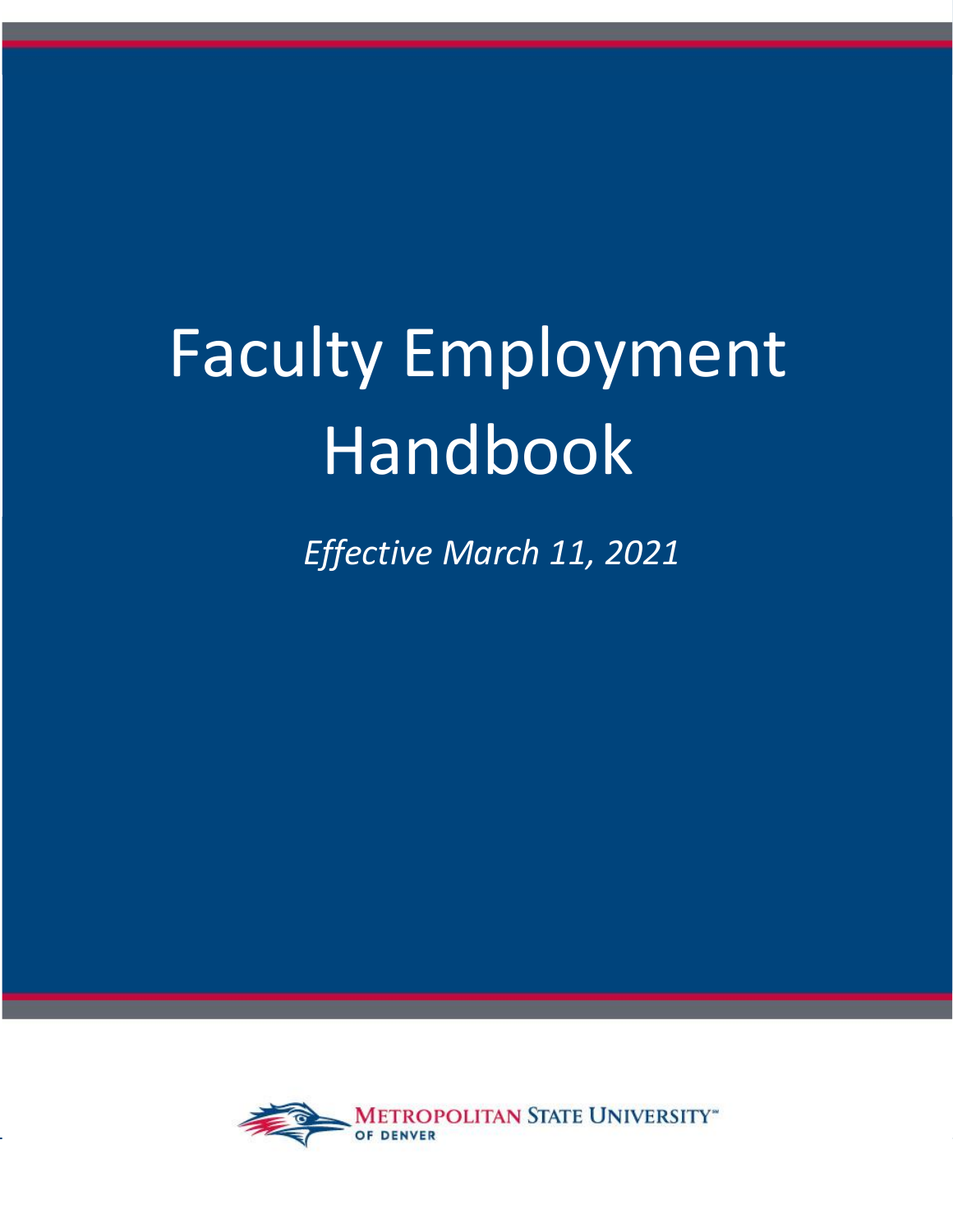# **TABLE OF CONTENTS**

|              |                                                                                        |                                                                                    | <b>Page</b> |  |  |
|--------------|----------------------------------------------------------------------------------------|------------------------------------------------------------------------------------|-------------|--|--|
| $\mathbf{I}$ |                                                                                        |                                                                                    |             |  |  |
|              | А.                                                                                     |                                                                                    |             |  |  |
|              | В.                                                                                     |                                                                                    |             |  |  |
|              | C.                                                                                     |                                                                                    |             |  |  |
| II.          |                                                                                        |                                                                                    |             |  |  |
|              | Α.                                                                                     |                                                                                    |             |  |  |
|              | В.                                                                                     |                                                                                    |             |  |  |
|              | C.                                                                                     |                                                                                    |             |  |  |
|              | D.                                                                                     |                                                                                    |             |  |  |
|              | Ε.                                                                                     |                                                                                    |             |  |  |
|              | F.                                                                                     |                                                                                    |             |  |  |
|              | G.                                                                                     |                                                                                    |             |  |  |
|              | Η.                                                                                     |                                                                                    |             |  |  |
|              | Τ.                                                                                     |                                                                                    |             |  |  |
|              | J.                                                                                     |                                                                                    |             |  |  |
|              | К.                                                                                     |                                                                                    |             |  |  |
|              | L.                                                                                     | Department Chairs: Roles, Responsibilities, and Area of Performance; Selection and |             |  |  |
|              | М.                                                                                     |                                                                                    |             |  |  |
| III.         | CATEGORY II FACULTY AND CATEGORY III (AFFILIATE) FACULTY - POLICIES AND PROCEDURES  34 |                                                                                    |             |  |  |
|              | А.                                                                                     |                                                                                    |             |  |  |
|              | В.                                                                                     | Recommended Full-time Faculty Deployment-of the 60 percent Full-time Faculty  37   |             |  |  |
|              | C.                                                                                     |                                                                                    |             |  |  |
|              | D.                                                                                     |                                                                                    |             |  |  |
| IV.          |                                                                                        |                                                                                    |             |  |  |
|              | Α.                                                                                     |                                                                                    |             |  |  |
|              | В.                                                                                     |                                                                                    |             |  |  |
| v.           |                                                                                        |                                                                                    |             |  |  |
|              | А.                                                                                     |                                                                                    |             |  |  |
| VI.          |                                                                                        |                                                                                    |             |  |  |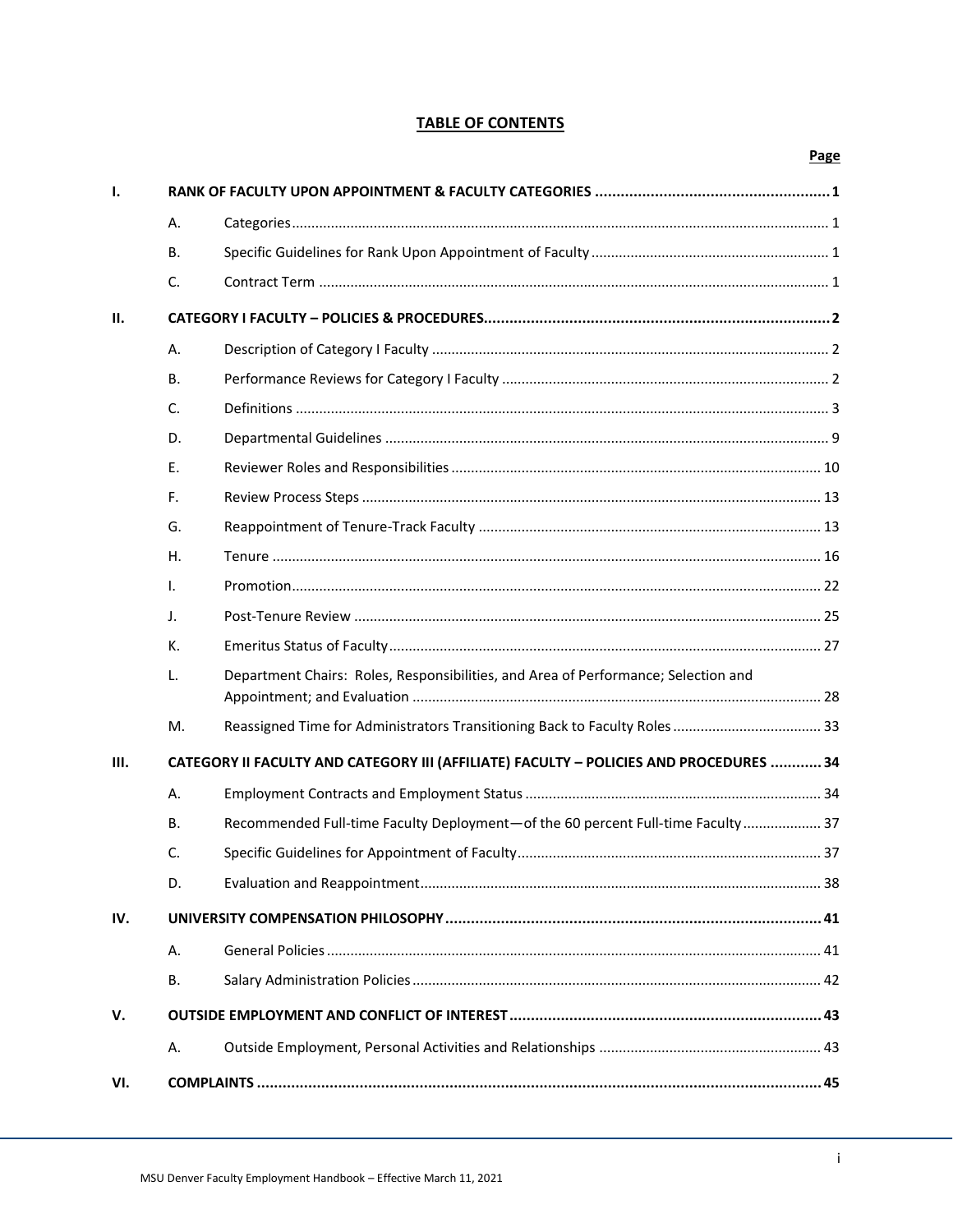|       | Α.        |                                                                                                 |      |  |
|-------|-----------|-------------------------------------------------------------------------------------------------|------|--|
|       | В.        |                                                                                                 |      |  |
| VII.  |           |                                                                                                 |      |  |
|       | Α.        |                                                                                                 |      |  |
|       | В.        |                                                                                                 |      |  |
| VIII. |           |                                                                                                 |      |  |
|       | Α.        |                                                                                                 |      |  |
|       | <b>B.</b> |                                                                                                 |      |  |
|       | C.        |                                                                                                 |      |  |
|       | D.        |                                                                                                 |      |  |
|       | E.        |                                                                                                 |      |  |
| IX.   |           |                                                                                                 |      |  |
|       | Α.        |                                                                                                 |      |  |
|       | <b>B.</b> |                                                                                                 |      |  |
|       | C.        |                                                                                                 |      |  |
|       | D.        |                                                                                                 |      |  |
|       | Ε.        | Layoff of Faculty Due to Program Reduction or Elimination Not Mandated by Financial Exigency58  |      |  |
|       | F.        |                                                                                                 |      |  |
|       | G.        |                                                                                                 |      |  |
|       | Η.        |                                                                                                 |      |  |
|       | I.        |                                                                                                 |      |  |
|       | J.        |                                                                                                 |      |  |
| х.    |           | <b>DISCIPLINARY PROCEDURES AND SANCTIONS.</b>                                                   | . 63 |  |
|       | Α.        |                                                                                                 |      |  |
|       | <b>B.</b> |                                                                                                 |      |  |
|       | C.        |                                                                                                 |      |  |
|       | D.        |                                                                                                 |      |  |
|       | E.        |                                                                                                 |      |  |
|       | F.        |                                                                                                 |      |  |
|       | G.        | Appeals/Faculty Right to Respond: Major Disciplinary Action, Excluding Termination for Cause 68 |      |  |
|       | Η.        |                                                                                                 |      |  |
|       | I.        |                                                                                                 |      |  |
|       | J.        |                                                                                                 |      |  |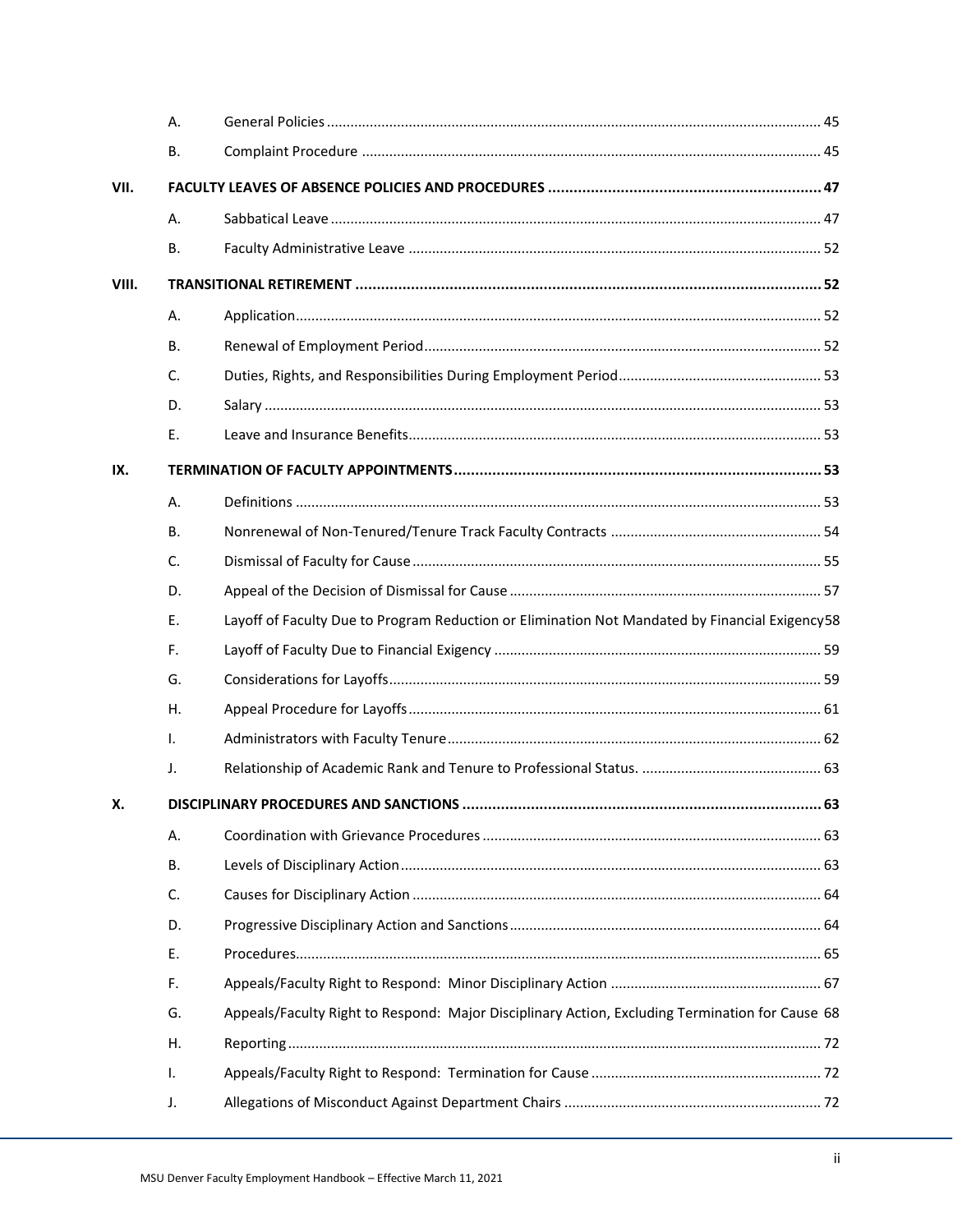### <span id="page-3-1"></span><span id="page-3-0"></span>**I. RANK OF FACULTY UPON APPOINTMENT & FACULTY CATEGORIES**

### A. Categories

Faculty members are University employees who have been appointed as faculty and whose primary responsibility is to provide academic services such as teaching, academic advising, and curriculum development to the University's students. There are three broad categories of faculty appointment: Category I; Category II; and Category III (all three categories are more specifically described below). The University President or delegate(s) are authorized to establish specific positions within these categories, subject to financial limitations, as well as legal and accreditation requirements.

### <span id="page-3-2"></span>B. Specific Guidelines for Rank Upon Appointment of Faculty

- 1. A new appointee must possess the minimum degree level and, as specified, years of professional experience, full-time, college or university-level teaching experience, and/or time in rank at a regionally-accredited baccalaureate-granting institution of higher education as provided for the rank conferred upon the appointee at the time of employment.
- 2. The applicable Department Chair, Dean, and the University's Provost have the responsibility for determining the requirements of the degree field, hours of study beyond the degree, professional experience, and applicable certification and/or licensure for faculty applicants.
- 3. Exceptions to rank upon appointment must be approved by the Provost and President.
- 4. Granting rank other than assistant professor upon appointment automatically qualifies the faculty member for an award of tenure. Decisions to grant the rank of associate or full professor must be carefully justified in writing to, and approved by, the Provost. After review of the prior recommendations, the President may recommend to the Board of Trustees that a candidate be appointed with tenure. The Board of Trustees retains the final decision-making authority regarding the conferring of tenure. If tenure is granted by the Board of Trustees, the President may then approve rank upon appointment.
- 5. Rank and Tenure for Administrators
	- a. Academic rank may be conferred on qualified administrators by the President after consultation with the applicable Department Chair and Dean and the Provost.
	- b. Tenure may be conferred upon eligible administrators in accordance with the procedures contained in the tenure section of this Handbook.

### <span id="page-3-3"></span>C. Contract Term

- 1. MSU Denver defines the academic year as spanning an approximately nine-month period from one week prior to the beginning of classes in the fall semester to one week after the conclusion of final exams in the spring semester, excluding periods during which the University is closed for business. Thus, all Category I and Category II faculty are considered to be on nine-month contracts, unless a specific negotiation has occurred during which the faculty member has agreed to a contract of a different length (e.g., 12 months, one semester, etc.)
- 2. Faculty on the typical nine-month contract who are preparing and submitting grant applications may request up to three months of additional salary to cover work completed during the summer period.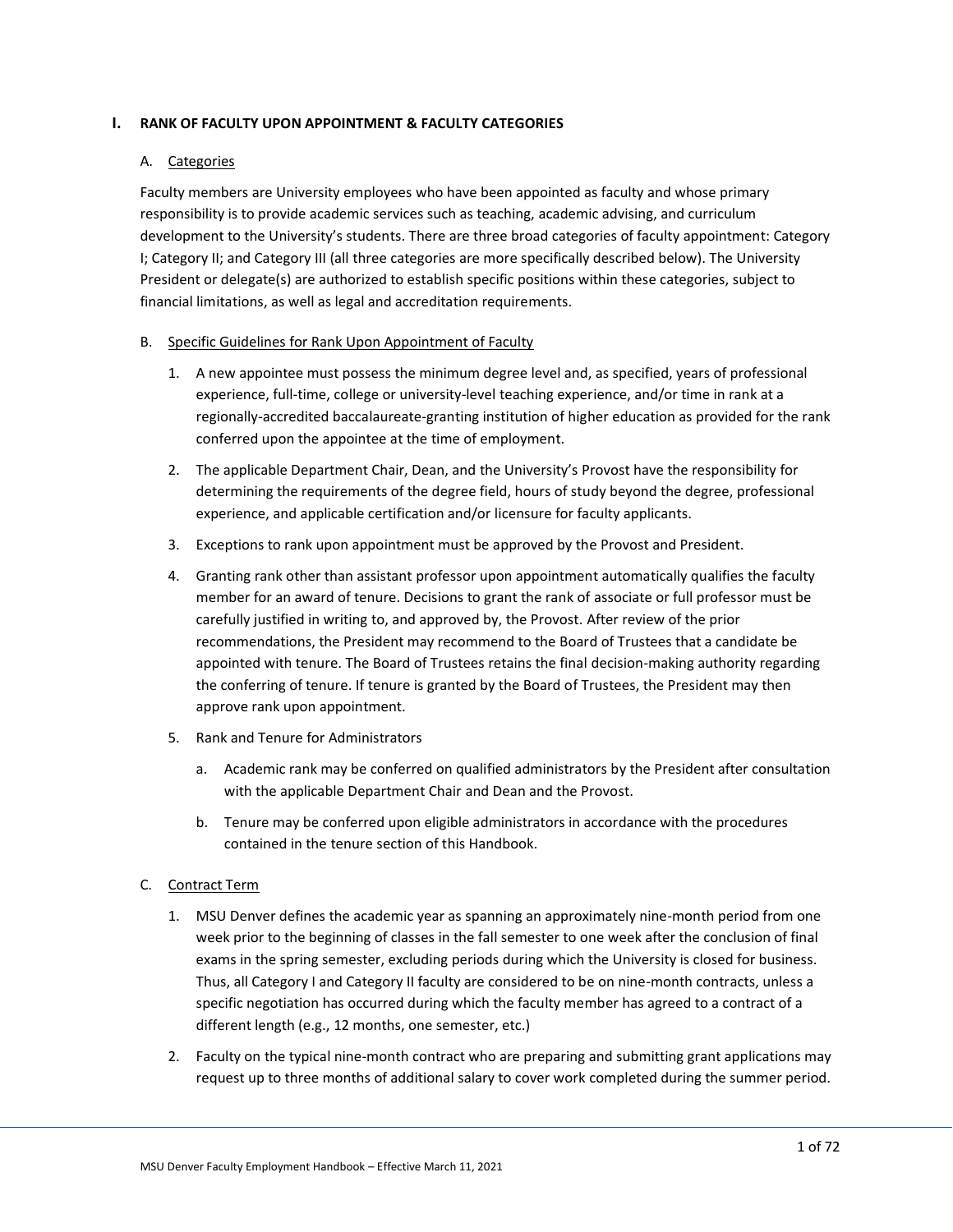### <span id="page-4-1"></span><span id="page-4-0"></span>**II. CATEGORY I FACULTY – POLICIES & PROCEDURES**

### A. Description of Category I Faculty

Category I Faculty are tenure-line faculty, which means they are either: 1) tenure-track (or probationary) faculty; or 2) tenured faculty.

- 1. Tenure-track faculty members are full-time faculty, appointed for a term consisting of one academic year. Tenure-track faculty members are reviewed for retention each year under the applicable criteria, standards, and guidelines of the University, and may be reappointed for up to six terms. Tenure-track contracts are subject to non-renewal upon notice. Faculty members holding tenure track positions are uniquely eligible to be awarded tenure, in the sole discretion of the Board of Trustees.
- 2. Tenured faculty members are subject to comprehensive performance review every five years under the criteria, standards, and guidelines of the University as provided in this Handbook and established by Colorado Revised Statutes.
- 3. Tenure is a full-time contract for an indefinite term, which is subject to dismissal and reduction in compensation on grounds and with procedures as provided in this Handbook. Tenured faculty members are also subject to termination and reduction in compensation when a reduction in force is authorized, subject to the procedures provided in this Handbook.
- 4. Category I faculty members are the core of the faculty. These tenured and tenure-track faculty members are an essential element enabling the University to achieve its mission, goals, and strategic initiatives. As such, Category I should comprise a majority of the faculty.
- 5. Category I faculty members receive initial salaries based upon market data and are eligible for increases based on promotion and merit, as provided in this Handbook.

### <span id="page-4-2"></span>B. Performance Reviews for Category I Faculty

In accordance with AAUP Guidelines, this section II.B. outlines institutional performance expectations for Category I faculty seeking reappointment, tenure, promotion, successful post-tenure review, and/or emeritus status. The review process requires compilation of data from multiple sources to demonstrate the complex and diverse work of faculty. These data are intended to present a holistic picture of individual faculty as each seeks reappointment, tenure, promotion, or post-tenure review.

- 1. Tenure-track faculty shall be evaluated annually during the tenure-track period for reappointment eligibility. At the end of the tenure-track period, normally six years post hire, a cumulative evaluation will become part of the tenure review process.
	- a. Award of tenure requires:
		- (1) Adherence to all contractual requirements;
		- (2) A record of conduct consistent with professional standards;
		- (3) Faculty holding the appropriate terminal degree for the discipline (the Provost may make an exception after consultation with the affected Department Chair and Dean); and
		- (4) Demonstration of performance that meets the standards defined by departmental guidelines, which: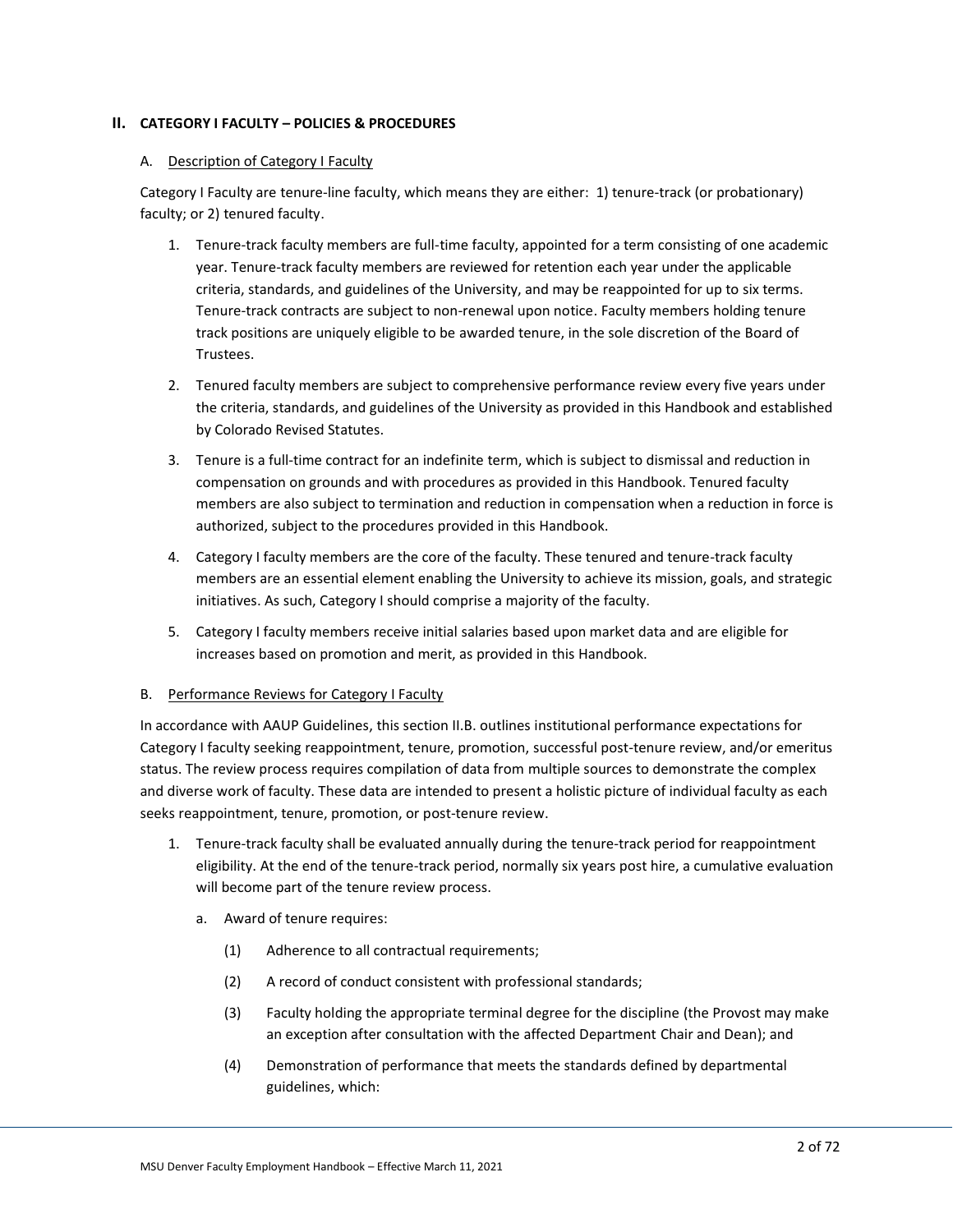- (a) Should recognize contributions to teaching as the most significant factors in evaluating faculty for tenure, but acknowledge that outstanding teaching will not be sufficient to justify tenure; and
- (b) May allow for faculty to demonstrate a holistic performance record, where extraordinary accomplishments in one area might compensate for less robust accomplishments in another.
- b. Promotion: Submission of a tenure portfolio by a tenure-track faculty member at the rank of Assistant Professor will also constitute an application for promotion to Associate Professor.
- 2. Tenured Faculty will be evaluated through post tenure review every 5 years.

### <span id="page-5-0"></span>C. Definitions

- 1. Portfolio $1$ 
	- a. Constitutes a cumulative record of a faculty member's performance. These documents are meant to be utilized within the performance review process.
	- b. Shall include all of the following:
		- (1) Narrative Statement:
			- (a) Presents a reflective self-assessment, highlights accomplishments, and indicates plans for the future;
			- (b) Shows that the faculty member has read, reflected upon and addressed student comments contained in his or her SRI evaluations; and
			- (c) Is expected to be cumulative and to grow in length from one iteration to the next. Accordingly, length expectations for narratives are as follows:
				- (i) 2nd year: 1-3 pages
				- (ii) 3rd year: 2-5 pages
				- (iii) 6th year: 3-8 pages
				- (iv) For promotion to Professor: 3-8 pages
				- (v) For Post Tenure Review: 1-3 pages
		- (2) Curriculum Vitae:
			- (a) Annual annotated Curriculum Vitae (CV) shall include a comprehensive and detailed listing of faculty work in the Areas of Performance.
			- (b) Annotations should provide brief explanation of scholarly work completed or in progress and of service contributions.
		- (3) Student Ratings of Instruction:

 $^1$  The Portfolio may also be known as a "dossier". The term Portfolio is consistently used at MSU Denver.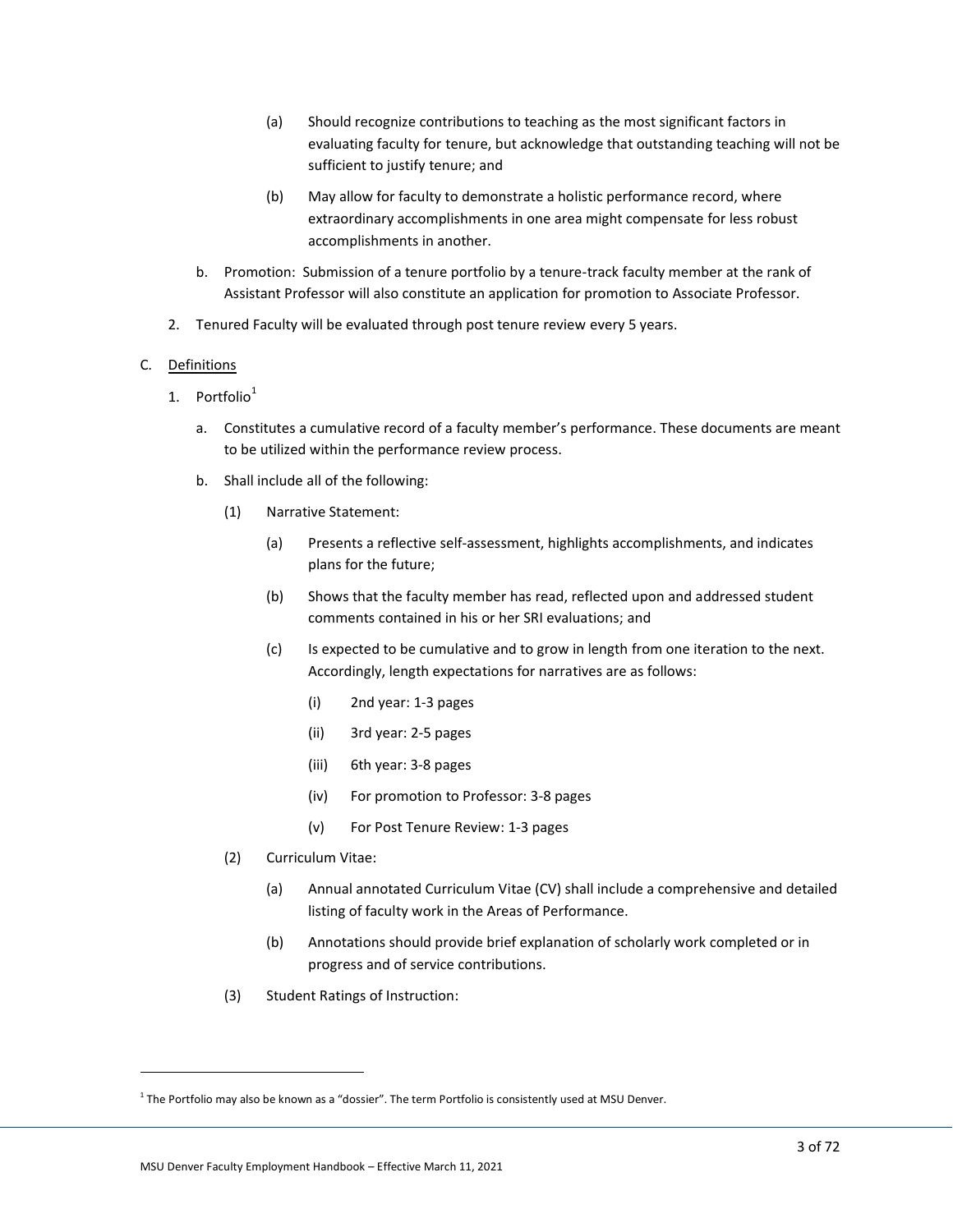- (a) All portfolios shall include student ratings of instruction for all classes assigned using the approved "Student Ratings of Instruction" (SRI) form. Exceptions include:
	- (i) Field experiences and internships as determined by the Department; and
	- (ii) Classes with fewer than five students must be evaluated according to Department Guidelines.
- (4) Letters of Review and Faculty Responses:
	- (a) Letters of Review:
		- (i) Are required at each level of review; and
		- (ii) Must:
			- a) Be based on the evidence and the criteria established by departmental evaluation guidelines;
			- b) Contain substantive comments useful to subsequent reviewers and to the faculty candidate;
			- c) Include recommended conditions for subsequent reappointment when relevant;
			- d) Include a rationale noting, if appropriate, commendable performance; and
			- e) Address any changes made to the Portfolio during the review and the reasons for those changes.
		- (iii) As Letters of Review are added to the portfolio, the Committee Chair, Department Chair, or Administrator at each level of review shall promptly provide to the faculty member a copy of the Letter of Review by uploading that letter into the electronic portfolio review system.
		- (iv) Upon receipt of the Letter of Review and a copy of any Provost-approved information added to the Portfolio pursuant to II.C.1.b(7) below, the faculty member has the option of providing a written response within seven (7) calendar days of the deadline for submission of the evaluation letters as specified in the Procedural Calendar<sup>2</sup>. The written response will become part of the Portfolio.
	- (b) Reappointment or tenure/promotion portfolios for faculty in years two through six shall include:
		- (i) All previous Letters of Review for reappointment; and

 $2$  The procedural calendar will not require submission of evaluation letters or faculty responses at times that the University is closed or when faculty are on spring, fall, or winter breaks. If the evaluation letter from a given letter of review is submitted past the deadline specified in the Procedural Calendar, the deadline for a faculty response will be seven calendar days from the time the letter is uploaded into Digital Measures.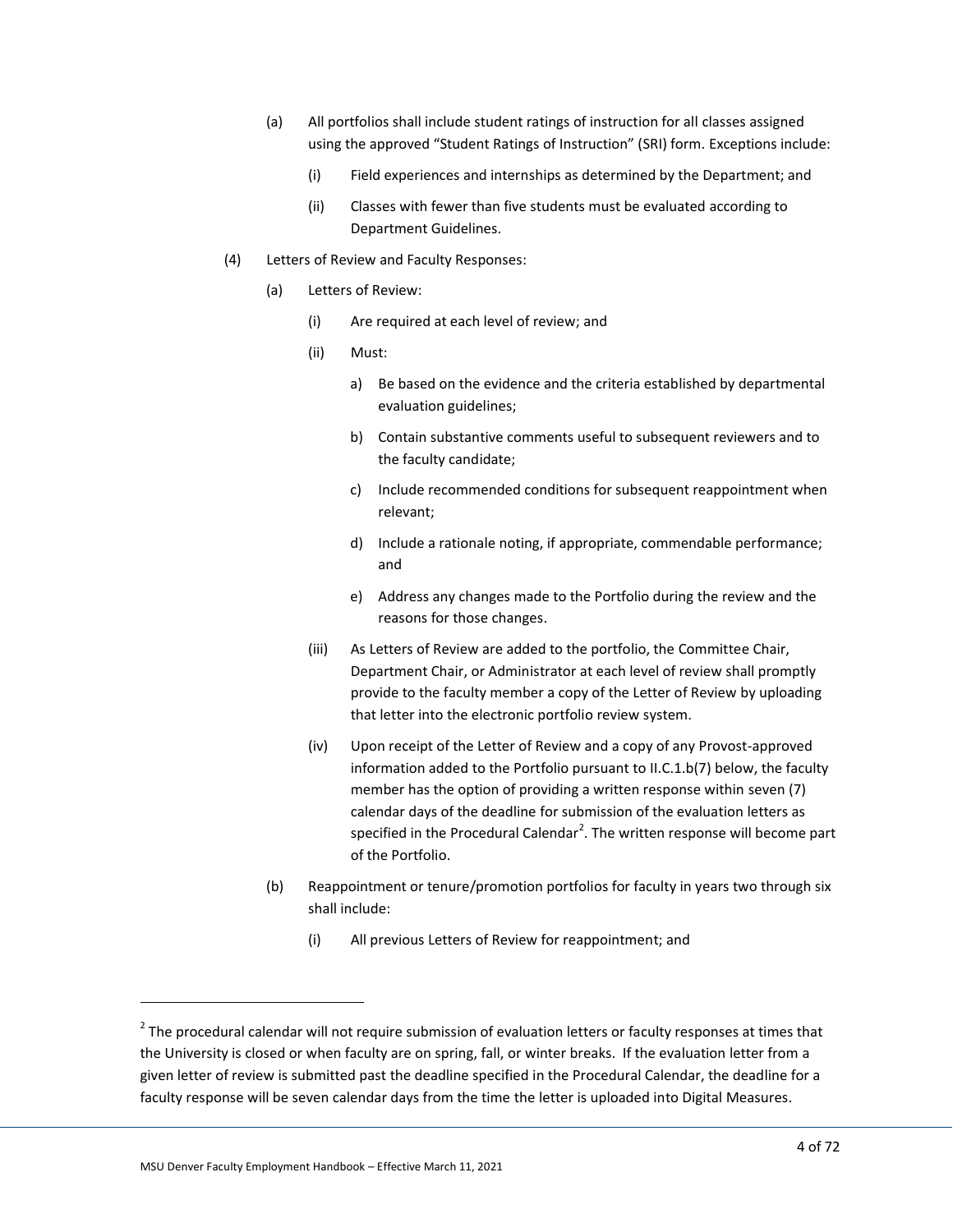- (ii) Any responses by the faculty member.
- (c) Portfolios for Promotion to Professor shall include:
	- (i) All Letters of Review from the previous tenure/promotion review; and
	- (ii) All Letters of Review from post-tenure reviews; and
	- (iii) Any responses to the above from the faculty member.
- (5) Reassigned Time Reports and Evaluations: If faculty has received reassigned time to conduct work beyond normal duties—e.g., to engage in grant-funded activities, to work on projects for the University such as program review or assessment, to administer a program—the faculty member must provide:
	- (a) Reports of their accomplishments; and
	- (b) The evaluations of this work.
- (6) Additional Materials for Review Required:
	- (a) For Years Three and Six:
		- (i) Faculty members can choose to include as many as nine items or as few as four items; and
		- (ii) At least two must be from the Teaching category and one each from the Scholarly Activities and Service categories.
	- (b) For Promotion to Professor:
		- (i) Faculty members can choose to include as many as nine items or as few as four items; and
		- (ii) At least two must be from the Teaching category and one each from the Scholarly Activities and Service categories.
- (7) Supplementary Documentation and Other Official and Relevant Information:
	- (a) Any level of review may request relevant and official information not present in the faculty Portfolio to assist the evaluation process.
	- (b) Only Provost-approved requests constitute official and relevant information.
	- (c) Any additional Provost-approved materials must be addressed in the Letters of Review and supporting documents included as an appendix thereto.
	- (d) The faculty member will be provided copies of the correspondence to and from the Provost and have the opportunity to respond according to section II.C.1.(4)(a)(iv), above.
- 2. Review Committees for Reappointment, Tenure, Promotion, and Post-Tenure Review
	- a. Eligibility for review committee members:
		- (1) Committee members must be tenured.
		- (2) Any person on a full-time administrative contract is not eligible to serve or vote on faculty review committees, regardless of faculty rank and tenure.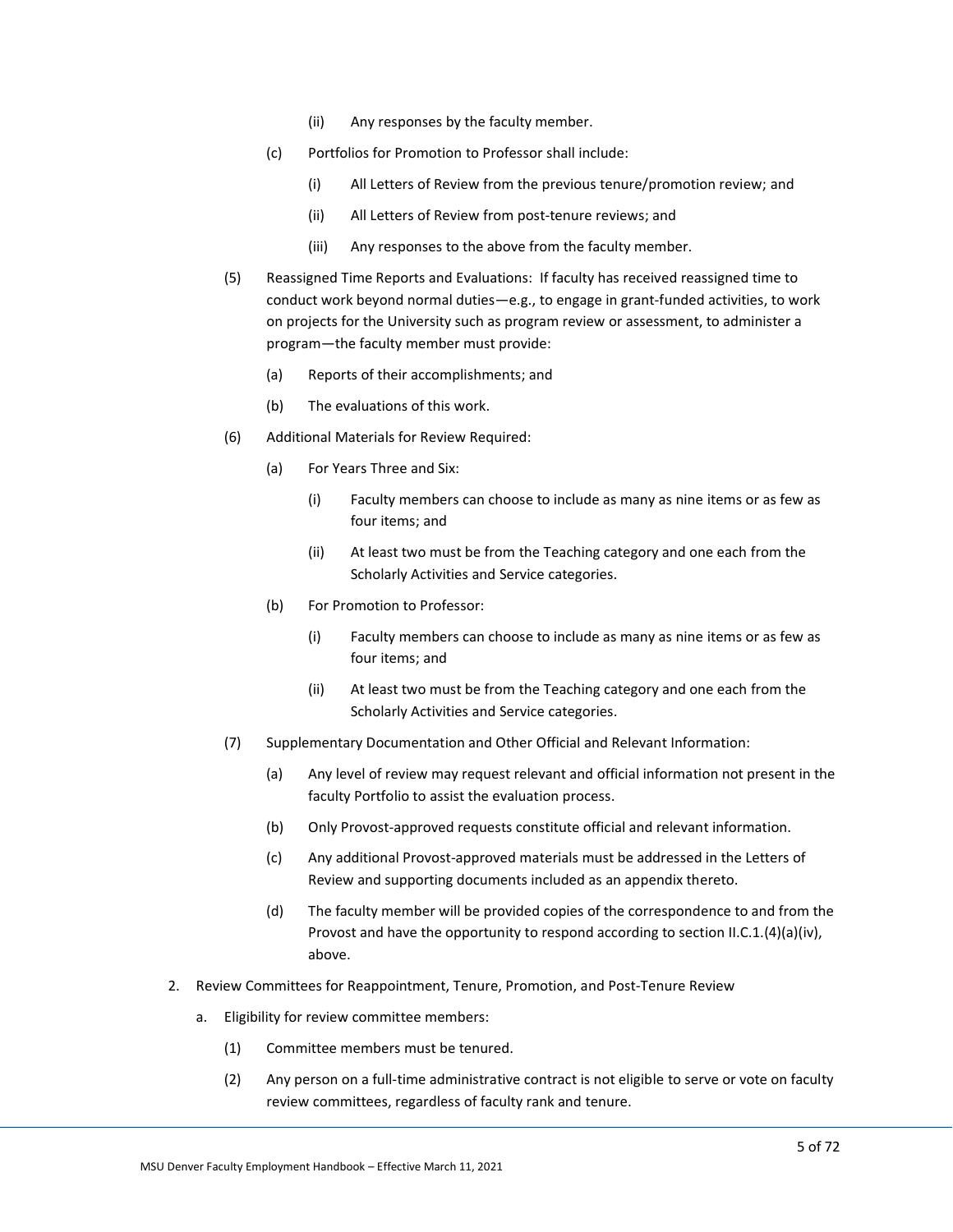- (3) Faculty members serving on review committees and simultaneously being considered for promotion to Professor cannot participate in the discussion and vote on any promotion decisions at any level (Department RTP Committee, College/School RTP Committee or Faculty Senate RTP Committee) for the rank of Professor.
- (4) Faculty members undergoing Post Tenure Review cannot participate in the discussion and vote on any Post Tenure Review decisions at any level (Department PTR Committee or University Appeals Committee).
- (5) No faculty member may serve as a voting member of more than one review Committee (Department/Peer Review, College/School, Senate or University Appeals Committee).
- b. Department/Peer Review Committees composition:
	- (1) Shall consist of at least a majority of the eligible tenured faculty members in the department.
	- (2) Shall consist of at least three members.
	- (3) If a Department cannot constitute a three-member Department/Peer Review Committee, a Department/Peer Review Committee will be established by the Dean, which may include members from cognate departments.
- c. College/School Review Committees composition:
	- (1) Must be representative of the range of disciplines in a College/School. Half of the members of the College/School Committee shall be elected by the College/School faculty and half appointed by the Dean.
	- (2) Size will be determined by the tenured faculty of the College/School and a vote of the tenured faculty will be required to change the number of members of the Committee.
- d. Faculty Senate Committee: Membership of the Faculty Senate Reappointment, Tenure, and Promotion Committee is established by the Senate Bylaws, Article V, Section 17.
- e. University Appeals Committee shall consist of:
	- (1) One tenured faculty elected from each College/School; and
	- (2) One at-large tenured faculty elected from the Faculty Senate.
- 3. Areas of Performance: University faculty are reviewed on their performance in three areas: teaching, scholarly activities, and service.
	- a. Teaching

Teaching is a complex and reflective human activity that, in the higher education context, is offered in a forum that is advanced, semi-public, and essentially critical in nature. No single definition can possibly suffice to cover the range of talents that go into excellent teaching or that could be found across the board in the varied departments and disciplines of an entire college or university. Effective teachers are scholars, researchers, inventors, scientists, creators, artists, professionals, investigators, practitioners or those with advanced expertise or experience who share knowledge, using appropriate methodologies and who demonstrate and encourage enthusiasm about the subject matter in such a way as to leave the student with a lasting and vivid conviction of having benefited from that interaction.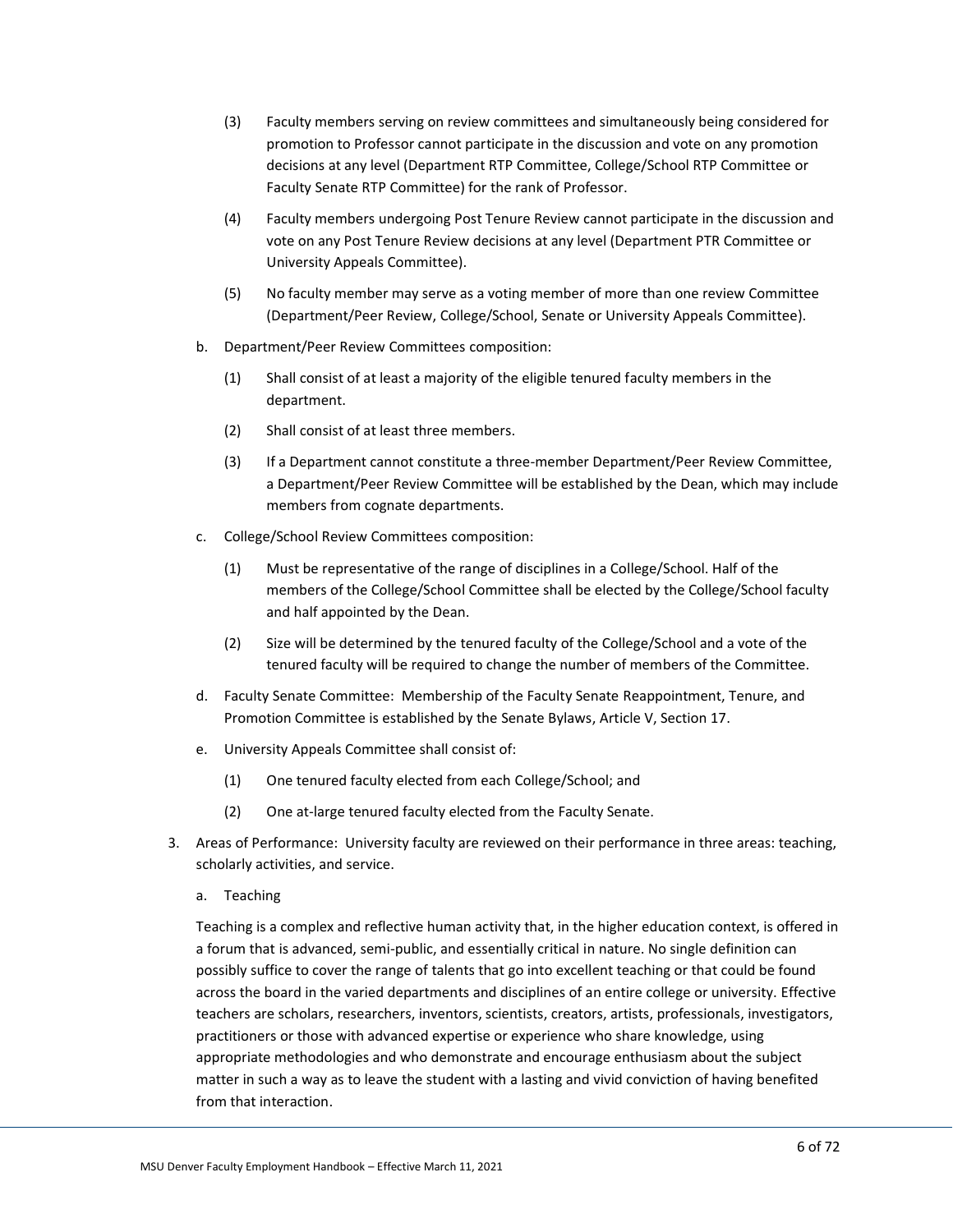Effective teachers maintain high academic standards, prepare students for professional work and development, facilitate student achievement, and provide audiences for student work. At the instructional level, the most important responsibilities of a teacher to his/her students include the following:

- (1) Content Expertise to demonstrate knowledge and/or relevant experience: Effective teachers display knowledge of their subject matters in the relevant learning environment (classroom, on-line, hybrid, field work, etc.), which typically includes the skills, competencies, and knowledge in a specific subject area in which the faculty member has received advanced experience, training, or education.
- (2) Instructional Design to re-order and re-organize this knowledge/experience for student learning: Effective teachers design course objectives, syllabi, materials, activities, and experiences for in-person and online delivery that are conducive to learning for all students in alignment with accessibility requirements.
- (3) Instructional Delivery to communicate and "translate" this knowledge/ experience into a format accessible to students: Effective teachers communicate information clearly, create environments conducive to learning, use an appropriate variety of teaching methods, and use university-supported technological tools including the institutional learning management system to facilitate in-person and online learning.
- (4) Instructional Assessment to evaluate the mastery and other accomplishments of students: Effective teachers design assessment procedures appropriate to course objectives, ensure fairness in student evaluation and grading, and provide constructive feedback on student work.
- (5) Advising in and Beyond the Classroom to provide guidance for students as they pursue undergraduate and post-baccalaureate education and/or employment: Effective advisors interact with students to provide career guidance and information, degree program guidance and information (e.g., advice on an appropriate schedule to facilitate graduation), and answers to questions relating to a discipline. Normally, Category I faculty are expected to maintain a minimum of five scheduled office hours per week during the academic semester.
- (6) NOTE: Teaching performance will be evaluated based on the teaching done by a faculty member. Faculty who teach less than twelve (12) credit hours each semester will not be penalized for performing other critical duties needed by the Department, College/School, or University. Normally, these responsibilities will be delineated in and accounted for through reassigned time awards and evaluations and documented in Digital Measures.
- b. Scholarly Activities

Scholarly and creative activities are disciplinary or interdisciplinary expressions or interpretations that develop ideas, frame questions, create new forms of representation, solve problems, or explore enduring puzzles.

Purposes include, but are not limited to, the following: advancing knowledge or culture through original research or creative activities; interpreting knowledge within or across disciplines; synthesizing information across disciplines, across topics, or across time; aiding society or disciplines in addressing problems; or enhancing knowledge of student learning and effective teaching.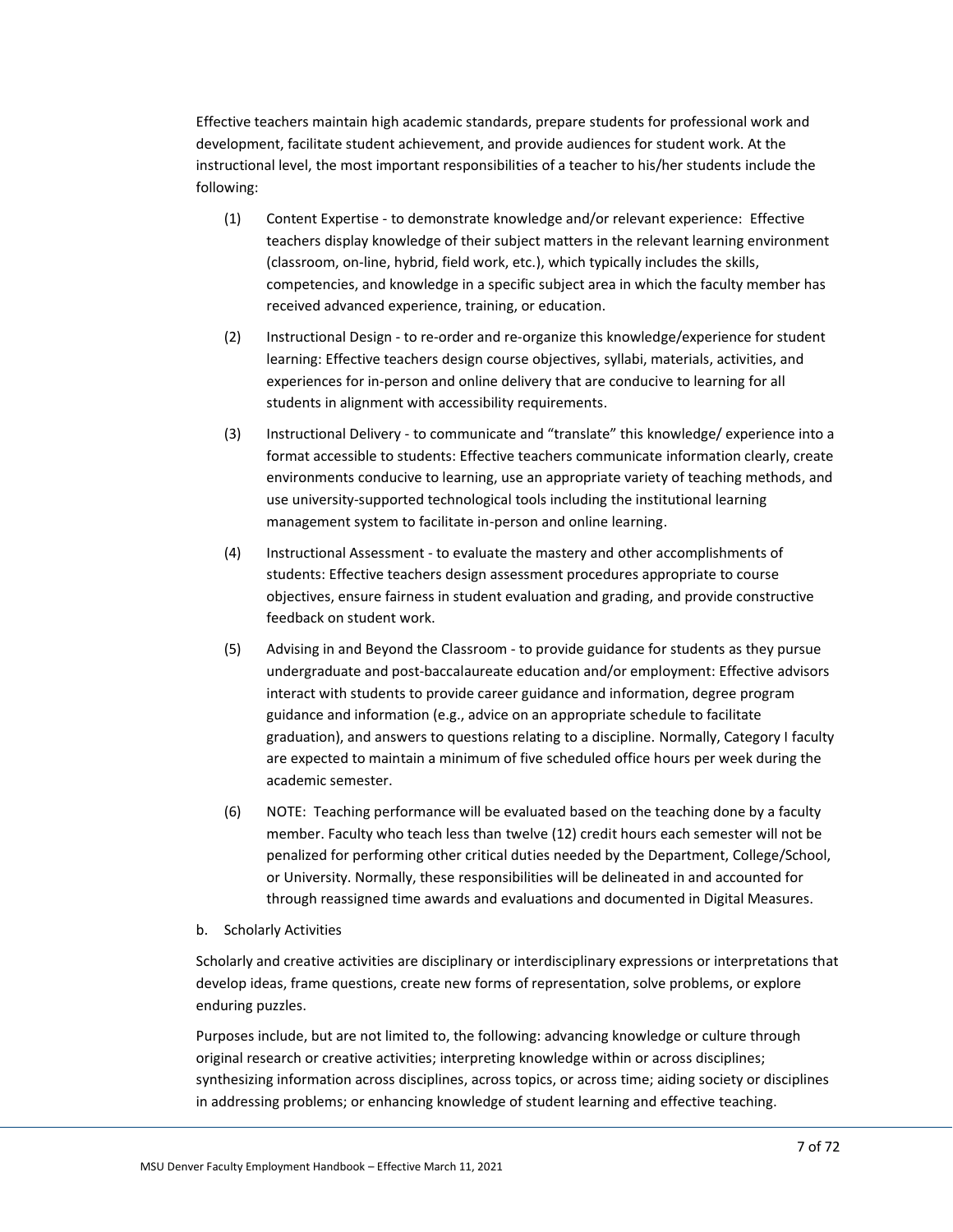Typically, to be considered scholarship, findings should be disseminated to either peer review by disciplinary scholars or professional or governmental organizations; or critical reflection by a wider community, including corporations or nonprofit organizations, for example.

In addition to these scholarly activities, and depending on the specific Department Guidelines, this category may also include activities in which the faculty member shares other knowledge with members of the learned and professional communities; continued education and professional development activities appropriate to professional status or assignments; and other activities specific to the faculty member's discipline or assigned responsibilities.

c. Service

Faculty engage in service when they participate in the shared governance and facilitate the good functioning of the institution. Service to the institution can be at the program, department, school, or college or university level. Beyond the institution, faculty engage in service when they use their disciplinary and/or professional expertise and talents to contribute to the betterment of their multiple environments, such as regional communities, professional and disciplinary associations, nonprofit organizations, or government agencies. Examples of service might include (but are not limited to):

- (1) Committee participation
- (2) Committee leadership
- (3) Program or department contributions
- (4) Board participation
- (5) Unpaid public service to community and/or professional organizations
- (6) Contributions to disciplinary associations
- (7) Other
- d. Projects and tasks completed or undertaken on reassigned time will be evaluated in accordance with the three areas of performance delineated above as appropriate, e.g., service activities for which the faculty member received reassigned time will be evaluated as Service.
- 4. Periods of review
	- a. Tenure-track years 1 through 5: Portfolios for Category I faculty seeking reappointment in tenure-track years 1 through 5 are cumulative. Each portfolio should document faculty accomplishments from the beginning of the first tenure-track year up to the time at which the portfolio is submitted for review. Faculty who have received years of credit toward eligibility for tenure for previous tenure-track appointments should document their accomplishments in the areas of teaching, scholarship and service during those years.
	- b. Tenure: Portfolios for Category I faculty seeking tenure in years 4, 5, or 6 are cumulative. Each portfolio should document faculty accomplishments from the beginning of the first tenure-track year up to the time at which the portfolio is submitted for review. Faculty who have received years of credit toward eligibility for tenure for previous tenure-track appointments should document their accomplishments in the areas of teaching, scholarship and service during those years.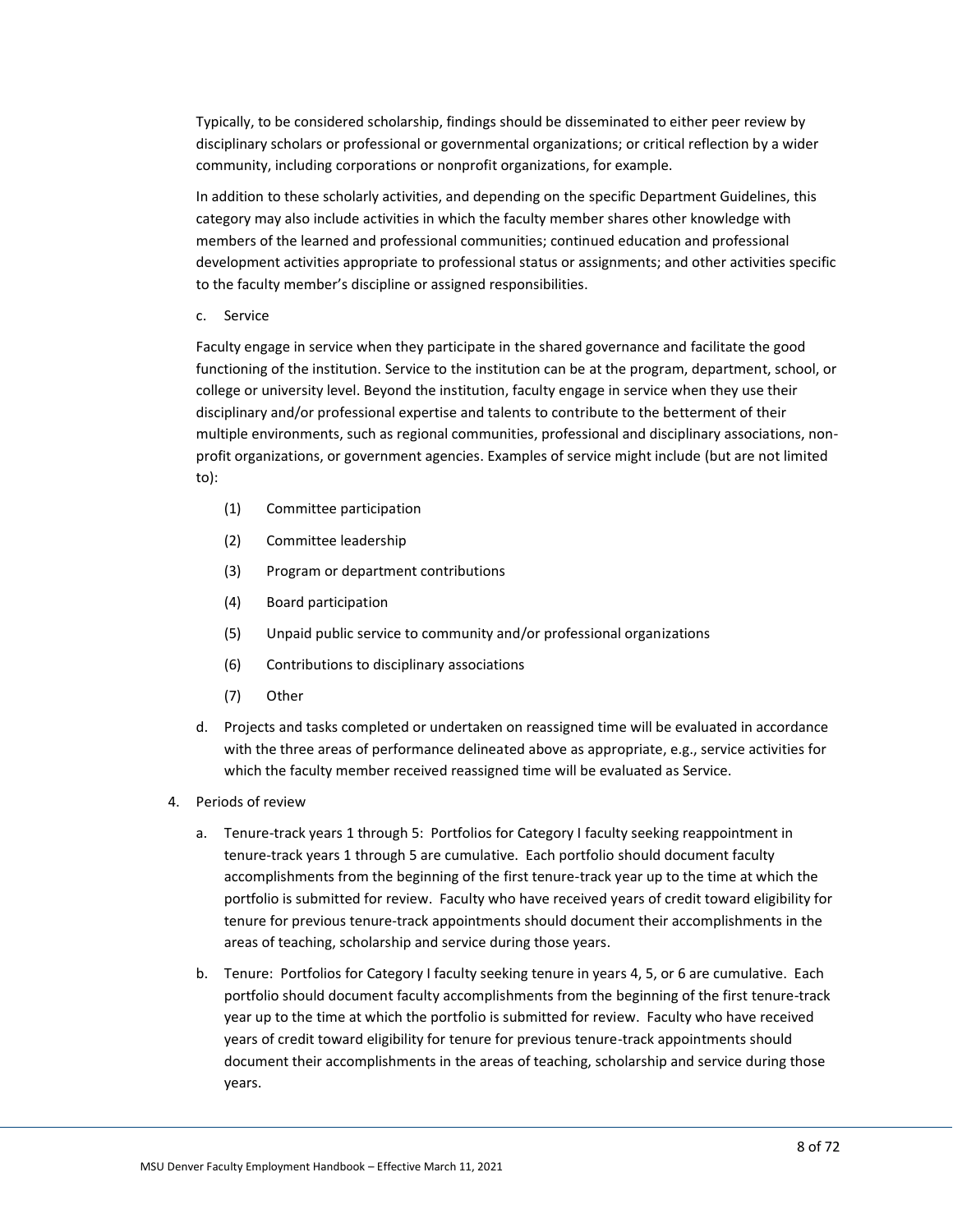- c. Promotion to full professor: Promotion portfolios will document accomplishments from the date on which the portfolio was submitted for the tenure review up to the date on which the promotion portfolio is submitted. Any accomplishment for which the candidate received credit during the tenure review may not also be counted toward the promotion to full professor evaluation.
- d. Post-tenure review: PTR portfolios will document accomplishments from the date on which the portfolio was submitted for the previous major review (tenure, promotion, or PTR) up to the date on which the current PTR portfolio is submitted.

### <span id="page-11-0"></span>D. Departmental Guidelines

In accordance with AAUP Guidelines, this section delineates requirements for discipline-specific guidelines that clearly describe performance expectations for tenure-line faculty seeking reappointment, tenure, promotion, a successful post-tenure review, and/or emeritus status.

- 1. Differences in disciplines and faculty activities among departments will be reflected in the Departmental Guidelines for teaching, scholarly activities, and service.
- 2. Departmental Guidelines shall include specific criteria, not inconsistent with the definition of each area of performance, for teaching, scholarly activities, and service.
- 3. All Departmental Guidelines shall establish rigorous performance standards consistent with the goal of academic excellence. Departments should clearly delineate among expectations for successful reviews at each level, including reappointment, tenure, promotion, successful post tenure review, and emeritus status.
- 4. Departmental Guidelines must include qualitative and, if appropriate, quantitative standards of achievement and examples of activities for achieving each review status.
- 5. Departmental Guidelines shall also be the basis for the narrative used for tenure and promotion evaluation and Post-Tenure Review.
- 6. Departments may use guidelines to establish expectations for additional review activities, such as peer observations.
- 7. Each Department Chair, with the input and advice of departmental faculty, shall write guidelines specific to the needs of the Department pertaining to the performance areas of teaching, scholarly activities, and service, which are consistent with the College/School and University's mission statements.
- 8. Departmental Guidelines must be approved before they take effect.
	- a. To ensure College/School-level equity in Departmental Guidelines performance standards, the College/School Dean will convene a Committee of all Department Chairs in the fall semester to review all Departmental Guidelines and recommend changes or forward to the Dean and Provost for approval.
	- b. In the event there is disagreement concerning Departmental Guidelines content, the Provost will make the final decision.
	- c. Departmental Guidelines should be reviewed annually, but only updated if deemed necessary. If Departmental Guidelines are changed, the Chair must submit the current Departmental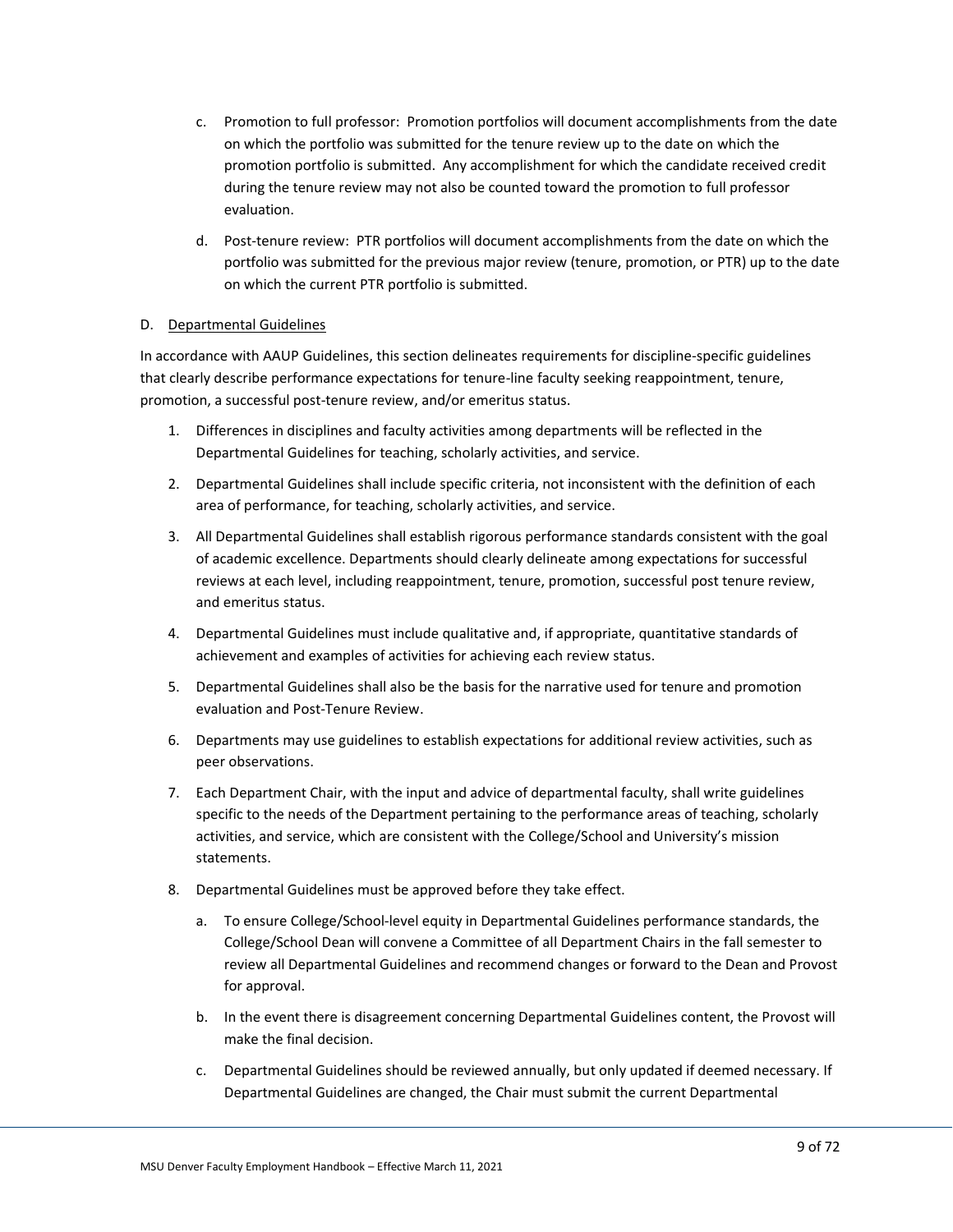Guidelines and revised Departmental Guidelines, highlighting and explaining the rationale for any changes, to the College/School Committee of Department Chairs, the College/School Dean, and Provost for approval no later than March 1 of each year. The Provost may make revisions to such Departmental Guidelines.

- (1) The revised Departmental Guidelines will be effective immediately for faculty hired in the next academic year.
- (2) For tenure-track faculty members the revised Departmental Guidelines will be effective upon completion of their tenure review.
- (3) For tenured faculty members the revised Departmental Guidelines will be effective upon completion of their next significant evaluation (i.e., promotion or post-tenure review) or immediately, if the next significant evaluation is more than three years away.
- (4) Under extremely rare circumstances, changes can be made effective immediately (triggered, for example, by discipline-specific accreditation standards) if a majority of tenure-line faculty in an academic department and the relevant College/School Dean agree such changes are needed and reasonable.

### <span id="page-12-0"></span>E. Reviewer Roles and Responsibilities

- 1. Responsibilities common to each and every level of review:
	- a. Must maintain the strictest confidentiality of faculty portfolios:

Except as may be allowed by the open records law (Colorado Revised Statutes (C.R.S.) §24-72-201, et seq.) or if granted permission by the faculty member, access to faculty Portfolios is limited to the candidate, the members of all recommending bodies, the President, the appropriate University staff, the Board of Trustees, and the University Appeals Committee as may be required;

- b. Must show sensitivity when evaluating both the numerical SRIs and the subjective student comments (to the extent that they may be reviewed by individual reviewers) that may be related, explicitly or implicitly, to personal characteristics of faculty members. Any overt or subtle statements or other signs of racism, sexism, ageism, heterosexism, genderism, or xenophobia must be completely ignored. In reviewing numerical SRIs, reviewers must ignore patterns that may emerge regarding scores for 'Faculty Contribution to the Course' which may reflect personal bias. Examples include SRI scores that appear lower (or higher) than other criteria of faculty evaluation might suggest (e.g., peer observations, faculty narrative, or supplemental materials supplied by students such as letters of appreciation). In reviewing subjective student comments, appropriate sensitivity must be maintained when observing even the slightest hint of bias about any personal characteristics of faculty members, as opposed to substantive comments that relate directly to the "Course as a Whole" and "Faculty Contribution to the Course";
- c. May ask for information not presented in the Portfolio by submitting a written request to the Provost with a copy sent to the faculty member at the same time. The faculty member will be provided copies of the correspondence to and from the Provost and have the opportunity to respond according to section II.C.1.(4)(a)(iv) of this Handbook. Such Provost-approved additional information shall become part of the faculty member's Portfolio;
- d. Shall review the Portfolio using departmental guidelines to determine the recommendations to be included in the Letter of Review;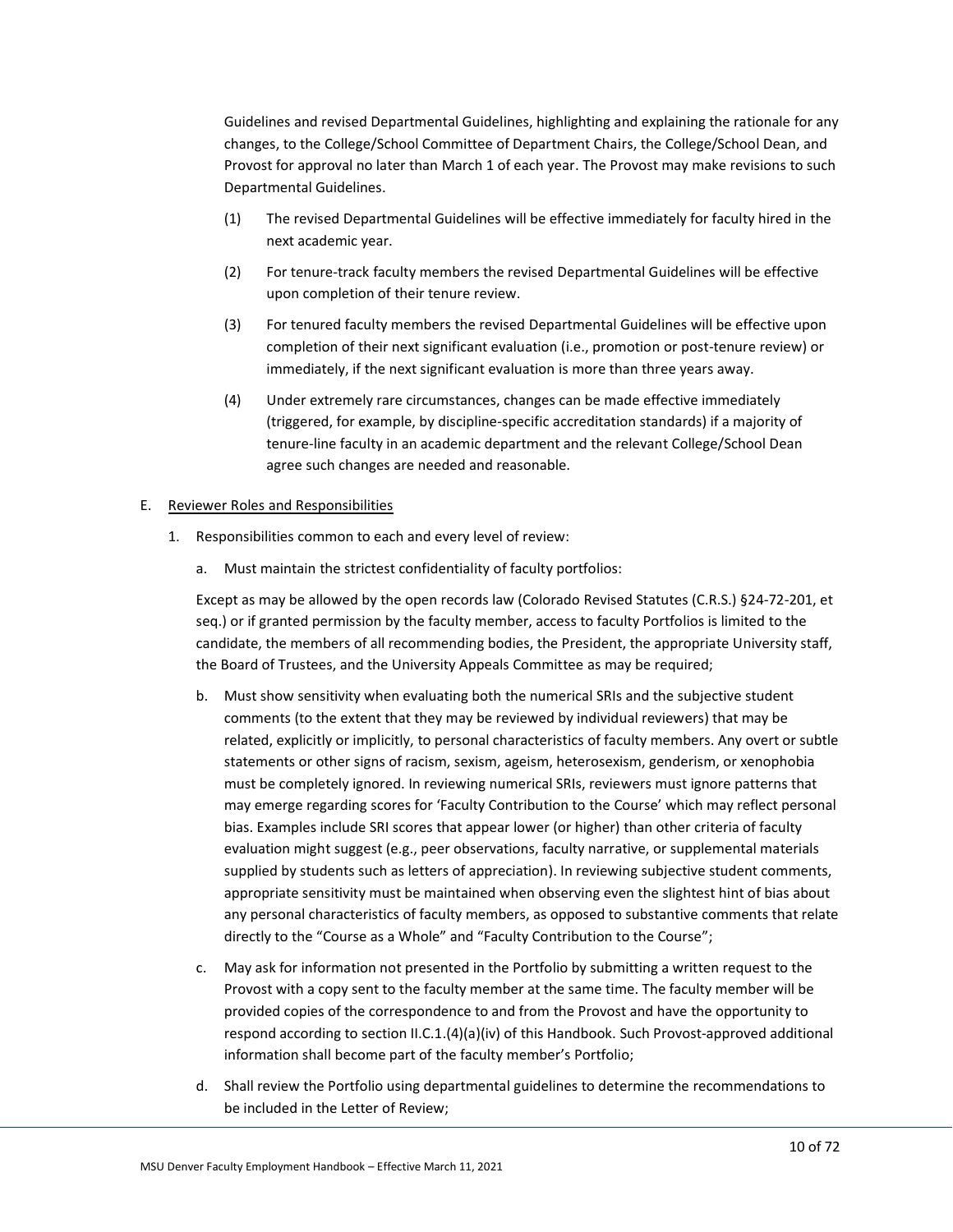- e. Shall write a Letter of Review as defined in section II.C.1.(4) of this Handbook, and submit the Letter of Review to the candidate's Portfolio no later than the first day of the next review level so that all previous review levels, the Faculty Candidate, and subsequent reviewers have access to it; and
- f. Shall retain a record of procedures, actions, votes (in the case of review committees), recommendations, and comments until time limits for appeals have expired.
- 2. Responsibilities common to specific levels of review:
	- a. Faculty Candidates for Reappointment, Tenure, Promotion, or Post-Tenure Review
		- (1) Must maintain a Portfolio that contains information sufficient to permit evaluation of their performance for purposes of reappointment, tenure, promotion, or post-tenure review;
		- (2) Must update Portfolios as required by Procedural Calendar deadlines;
		- (3) Shall update and submit the Portfolio to the first level of review, either the department chair or the Department/Peer Review Committee chair, in accordance with deadlines specified in the Procedural Calendar;
		- (4) May respond to any Letter of Review within seven calendar days of the deadline for submission of the evaluation letter as specified in the Procedural Calendar
		- (5) Faculty hired on joint appointments will select one Department at time of hire for retention, tenure, promotion, and post-tenure review.
	- b. Department/Peer Review Committee
		- (1) Shall comply with all responsibilities delineated in section II.E.1. of this Handbook;
		- (2) Shall determine all decisions based on a simple majority vote of Committee Members; and
		- (3) Shall elect a Chair from among members, who will:
			- (a) Record the Committee vote on the Portfolio Review Screen; and
			- (b) Prepare a Letter of Review reflecting the Committee's recommendation (any Committee member may provide additional signed comments).
	- c. Department Chair
		- (1) Must review each faculty member's Portfolio for accuracy and for compliance with the Guidebook for Portfolio Preparation, which is maintained on the Faculty Affairs webpage;
		- (2) Should suggest to the faculty member the addition of missing material and/or request clarification of material before the Portfolio leaves the department (NOTE: Any alterations made at this point to the Portfolio do not require approval by the Provost); and
		- (3) Shall meet annually with tenure-track faculty to review requirements for items included in the Portfolio and answer any questions raised by the candidate's performance review.
	- d. College/School Review Committee
		- (1) Shall comply with all responsibilities delineated in section II.E.1. of this Handbook;
		- (2) Shall determine all decisions based on a simple majority vote of Committee Members;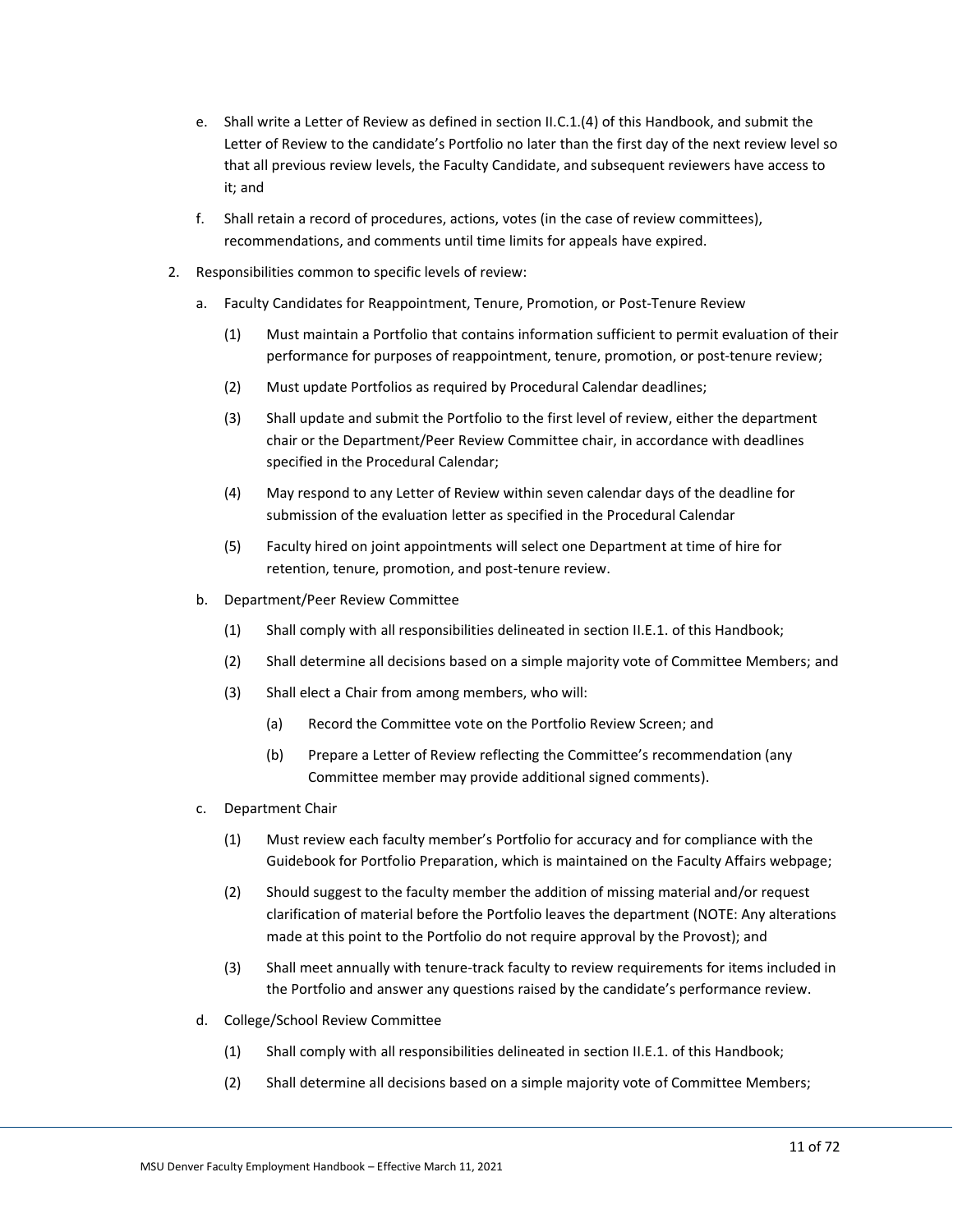- (3) Shall elect a Chair from among members, who will:
	- (a) Record the Committee vote on the Portfolio cover sheet; and
	- (b) Prepare a Letter of Review reflecting the Committee's recommendation; any Committee member may provide additional signed comments.
- e. College/School Dean
	- (1) The College/School Dean has the authority to reappoint tenure-track faculty in years 1, 2, 4, and 5, and to make final decisions on post-tenure review candidates (subject to the appeal mechanisms described below.)
	- (2) Shall comply with all responsibilities delineated in section II.E.1. of this Handbook.
- f. Faculty Senate Retention, Tenure, and Promotion Committee (FSRTPC)
	- (1) Shall comply with all responsibilities delineated in section II.E.1. of this Handbook;
	- (2) Shall determine all decisions based on a simple majority vote of Committee Members; and
	- (3) Shall elect a Chair from among members, who will:
		- (a) Record the Committee vote on the Portfolio cover sheet; and
		- (b) Prepare a Letter of Review reflecting the Committee's recommendation (any Committee member may provide additional signed comments).
- g. University Appeals Committee
	- (1) Shall hear appeals, if requested by the faculty member, of any Post-Tenure Review cases in which the Dean assigns a rating of "Needs Improvement" in any area of evaluation;
	- (2) Shall hear appeals, if requested by the faculty member, of cases in which the Provost or President decline to recommend a candidate for tenure, as specified in Subsection H.5 below;
	- (3) Shall hear appeals, if requested by the faculty member, of cases in which the Dean or Provost decline to reappoint a faculty member to the next tenure track year, as specified in Subsection G.4 below;
	- (4) Shall comply with all responsibilities delineated in section II.E.1. of this Handbook;
	- (5) Shall determine all decisions based on a simple majority vote of Committee Members; and
	- (6) Shall elect a Chair from among members, who will:
		- (a) Record the committee vote on the Portfolio Review Screen; and
		- (b) Prepare a Letter of Review reflecting the Committee's recommendation (any Committee member may provide additional signed comments).
- h. Office of the Provost
	- (1) Shall provide written suggestions for the preparation of Portfolios in the Guidebook for Portfolio Preparation;
	- (2) Shall publish procedural timetables for reappointment, promotion, tenure review, posttenure review, and emeritus status and distribute to faculty and academic administrators;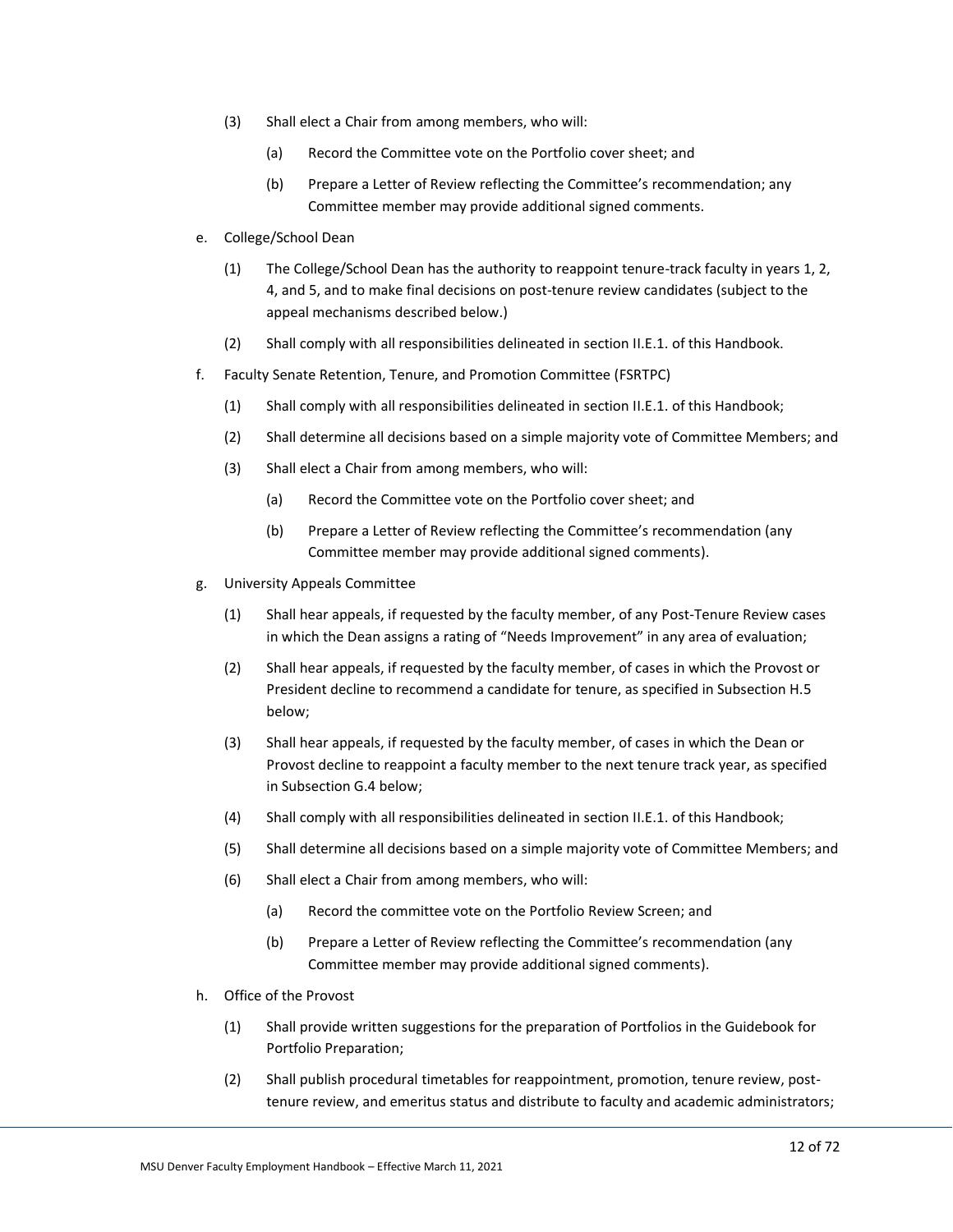- (3) Shall publish any forms and documents used in the reappointment, tenure review, promotion, post-tenure review, and emeritus status;
- (4) Shall notify affected faculty of approved changes to Department Guidelines by the last day of classes each spring semester;
- (5) Shall, in the sixth tenure-track year, indicate in writing to eligible faculty that the tenure process should be initiated;
- (6) Shall archive each tenure Portfolio as part of the faculty member's official records (NOTE: Reappointment, promotion, and post-tenure review Portfolios are the property of the faculty member, will not become part of the faculty member's official records, and may be archived for the sole purpose of providing a copy to said faculty member in future years upon request); and
- (7) Shall, in the event of an appeal of any retention, tenure, or post-tenure review decision, make available to relevant parties any relevant Portfolios until the appeal process is completed.

### <span id="page-15-0"></span>F. Review Process Steps

Depending upon whether the review is for reappointment, tenure, promotion, or post-tenure, the review process may involve up to nine steps, which are:

- 1. Portfolio Submission
- 2. The Department Review Committee
- 3. The Department Chair (NOTE: In the case of a Department Chair being a candidate for reappointment, tenure, promotion, and/or post-tenure review, the recommendation of a Peer Review Committee, comprising at least three other Department Chairs appointed by the College/School Dean, will substitute for the recommendation of the Chair. In such cases, the Department Chair will still review the reappointment, tenure, promotion, or post-tenure review portfolios for other candidates within that Department.)
- 4. The College/School Committee
- 5. The College/School Dean
- 6. The Faculty Senate Retention, Tenure, and Promotion Committee (FSRTPC)
- 7. The Provost
- 8. The President
- 9. Board of Trustees
- <span id="page-15-1"></span>G. Reappointment of Tenure-Track Faculty
	- 1. General Policies
		- a. Reappointment policies and procedures are intended to support faculty in meeting the University criteria for tenure.
		- b. Tenure-track faculty will be reviewed annually.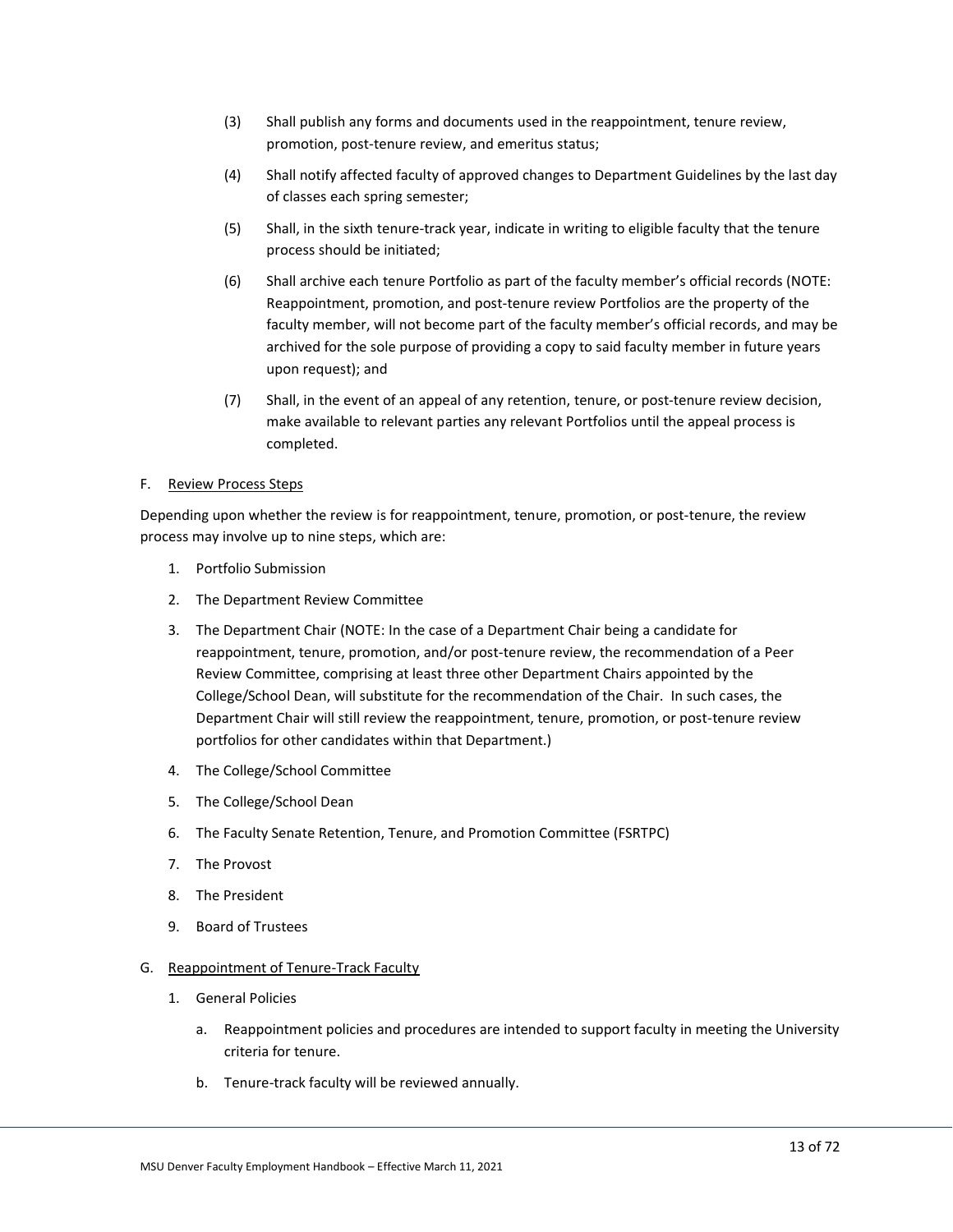- c. It is the responsibility of the faculty candidate to seek advice and assistance in efforts to achieve reappointment and prepare for the tenure evaluation.
- d. A Portfolio is required for all reviews.
- e. Portfolios will be due at a time set by the Procedural Calendar.
- f. The faculty member must meet the contractual responsibilities defined in this Handbook and adhere to all policies and procedures set forth in this Handbook as a prerequisite to reappointment consideration.
- 2. Special Cases
	- a. Leaves of absence (medical leave or leave without pay):
		- (1) Faculty granted a leave of absence for less than a full semester will submit a Portfolio to evaluate their activity only during that part of the year in which they were fulfilling their responsibilities as a faculty member.
		- (2) Faculty on leave for one or more semesters will have no evaluation conducted during that time.
		- (3) A faculty member on leave for one or more semesters in an academic year can choose whether to have that academic year counted toward eligibility for tenure. Within 30 days of the beginning of the semester following the conclusion of the leave, the faculty member shall submit a written statement to the Department Chair and Dean indicating whether they want that academic year to count toward such eligibility. The Dean shall forward that statement to the Provost or Provost's designee.
		- (4) The Provost may extend (at the Provost's sole discretion) a faculty member's tenure-track period toward tenure for an additional year if there are extenuating circumstances.
- 3. Criteria for Reappointment

Candidates for reappointment will be evaluated in the performance areas of teaching, scholarly activities, and service as outlined in section II.C.3. above, and as further delineated in Departmental Evaluation Guidelines in section II.D. above.

- 4. Procedures for Reappointment
	- a. Portfolios for candidates for retention shall automatically progress to next review level; recommendations made at each level are not binding on any subsequent level.
	- b. The College/School Dean has the authority to reappoint tenure track faculty in years 1, 2, 4, and 5.
	- c. In tenure track years 1, 2, 4, and 5, if the Dean does not reappoint a faculty member to the next tenure track year, the faculty member may appeal that decision to the University Appeals Committee. The recommendations of the University Appeals Committee, along with the candidate's portfolio, will be reviewed by the Provost, who will make the final decision regarding reappointment. In such cases, the Provost's decision is final and is not appealable.
	- d. The Provost has the authority to reappoint tenure track faculty in year 3.
	- e. In tenure track year 3, if the Provost does not reappoint a faculty member to the next tenure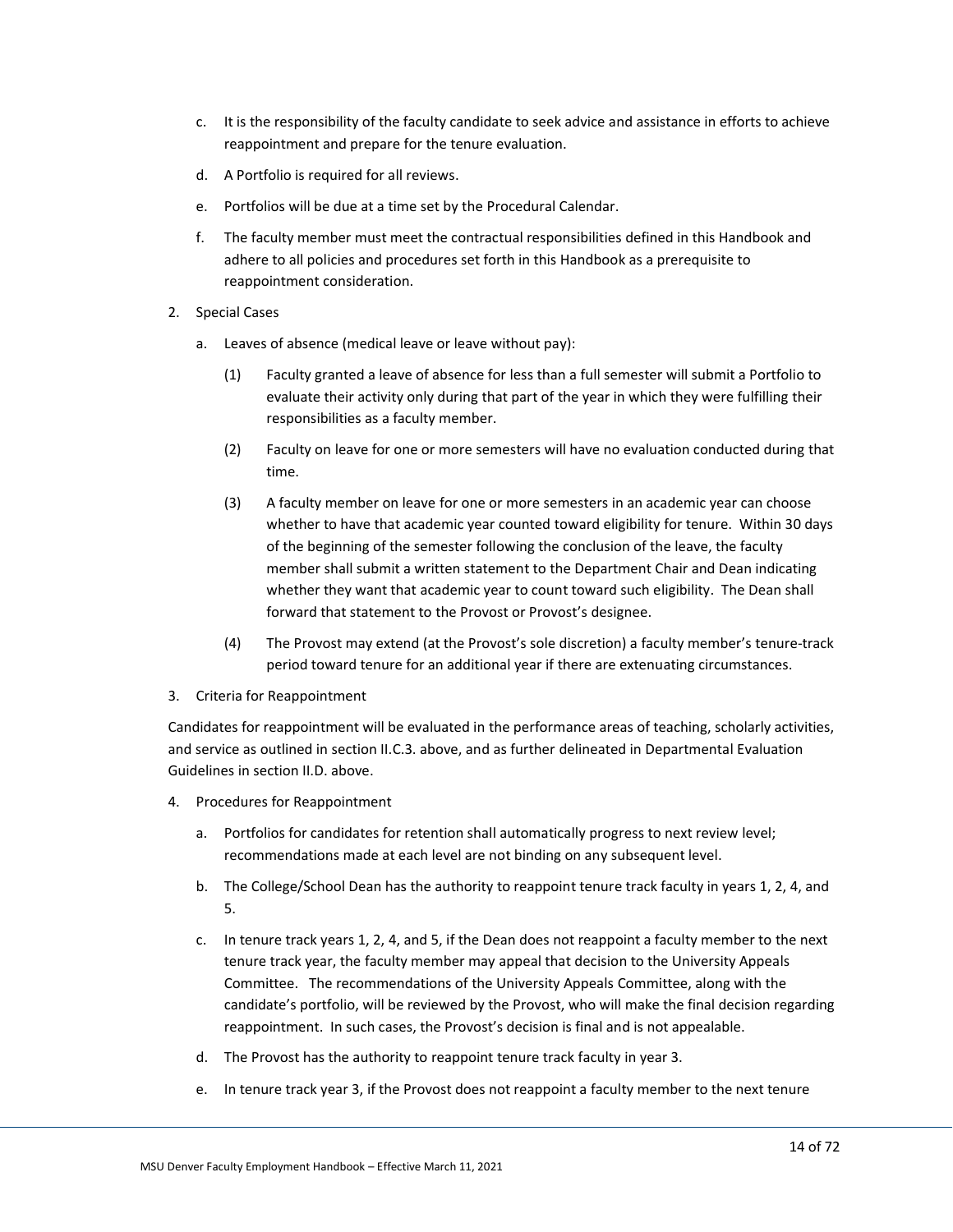track year, the faculty member may appeal that decision to the University Appeals Committee. The recommendations of the University Appeals Committee, along with the candidate's portfolio, will be reviewed by the President, who will make the final decision regarding reappointment. In such cases, the President's decision is final and is not appealable.

- f. Review committee members are obliged to vote for or against recommending retention of each application before the committee.
- g. Review procedures for reappointment will differ as stated below.
	- (1) First Year During the Spring Semester of year one, as defined in the Procedural Calendar:
		- (a) Each tenure-track faculty member will, for review by the Department Chair and College/School Dean for purposes of reappointment, submit:
			- (i) Annotated Curriculum Vitae; and
			- (ii) All Student Ratings of Instruction.
	- (2) Second Year In the Fall Semester of year two:
		- (a) Each tenure-track faculty member will, for review by the Department Chair and College/School Dean for purposes of reappointment, submit a:
			- (i) Annotated Curriculum Vitae;
			- (ii) All Student Ratings of Instruction;
			- (iii) A Narrative Statement (1-3 pages in length);
			- (iv) Previous review letters by the levels of review from year one and any relevant responses by the faculty member; and
			- (v) All reassigned time evaluations and reports, if relevant.
	- (3) Third Year In the Fall Semester of year three:
		- (a) Each tenure-track faculty member will submit a Portfolio, consisting of the following materials for review:
			- (i) Annotated Curriculum Vitae;
			- (ii) All Student Ratings of Instruction,
			- (iii) A Narrative Statement, two-to-five pages in length;
			- (iv) All previous review letters by the levels of review for reappointment and any relevant responses by the faculty member;
			- (v) All reassigned time evaluations and reports, if relevant; and
			- (vi) Selected additional materials for review (a minimum of four items and a maximum of nine items).
		- (b) These items will be reviewed by the Department/Peer Review Committee; Department Chair; College/School Review Committee; College/School Dean; the FSRTPC; and the Provost for purposes of reappointment.
	- (4) Fourth Year In the Fall Semester of year four: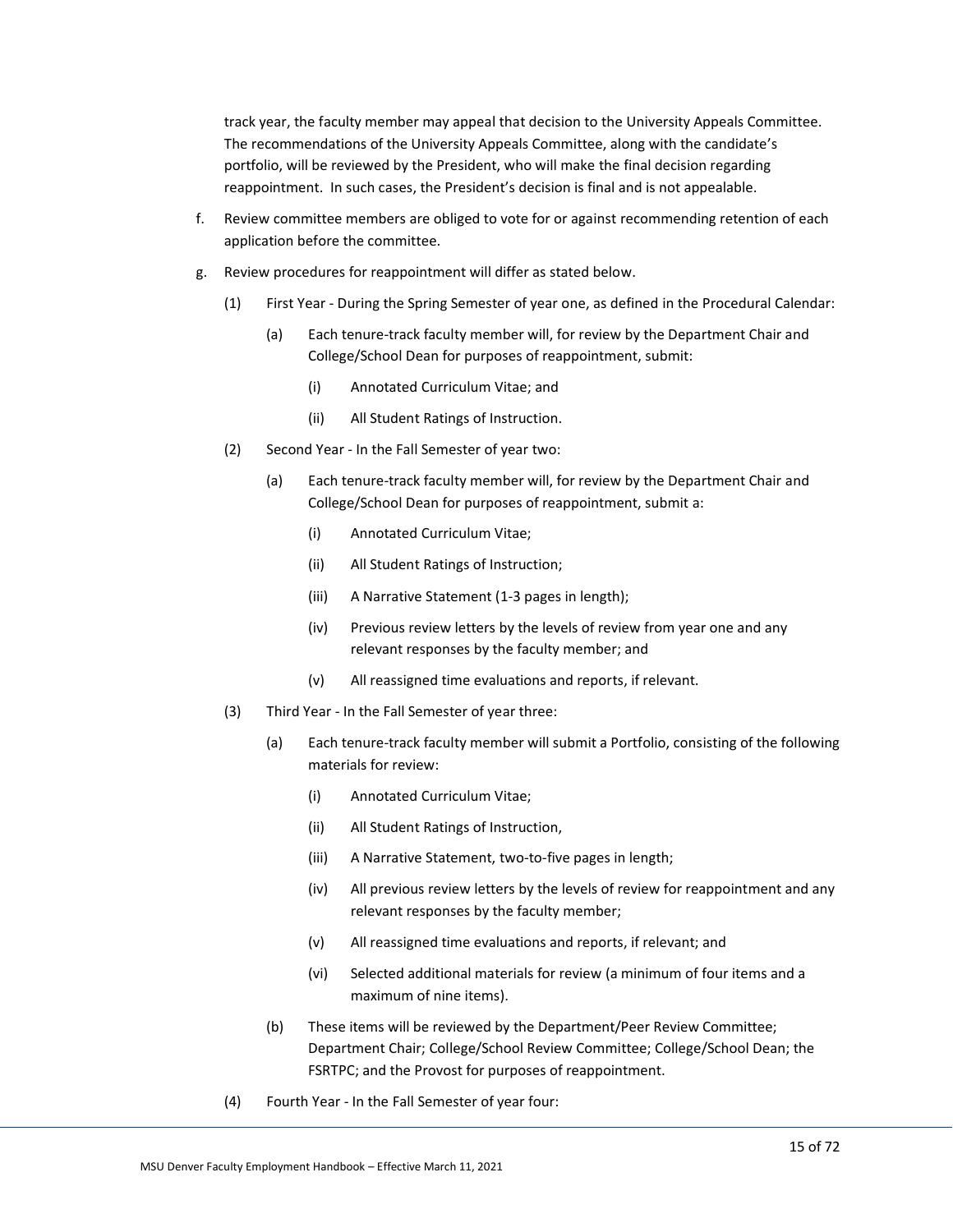- (a) Each tenure-track faculty member will, for review by the Department Chair and College/School Dean for purposes of reappointment, submit a:
	- (i) Annotated Curriculum Vitae;
	- (ii) All Student Ratings of Instruction;
	- (iii) All previous review letters by the levels of review for reappointment and any relevant responses by the faculty member;
	- (iv) All reassigned time evaluations and reports, if relevant;
	- (v) If the review letters for year three indicate specific areas of concern that may prevent a successful tenure application, relevant documentation addressing progress on such areas should be included in the faculty member's Portfolio for year four.
- (5) Fifth Year In the Fall Semester of year five:
	- (a) Each tenure-track faculty member will, for review by the Department Chair, and College/School Dean, for purposes of reappointment submit:
		- (i) Annotated Curriculum Vitae;
		- (ii) All Student Ratings of Instruction;
		- (iii) All previous review letters by the levels of review for reappointment and any relevant responses by the faculty member;
		- (iv) All reassigned time evaluations and reports, if relevant;
		- (v) If the review letters for year four indicate specific areas of concern that may prevent a successful tenure application, relevant documentation addressing progress on such areas should be included in the faculty member's Portfolio for year five.

### <span id="page-18-0"></span>H. Tenure

- 1. General Policies
	- a. An award of tenure is not a right, but a privilege, which must be earned on the basis of performance during a tenure-track period, as evaluated by peers, appropriate administrators (as defined herein, e.g., Academic Dean, Provost, etc.), the President and the Board of Trustees.
	- b. Tenure is not acquired automatically by length of service.
	- c. An award of tenure can only be granted or revoked by the Board of Trustees.
	- d. An award of tenure shall begin with the first day of the subsequent academic year contract.
	- e. Eligible faculty may submit an application for tenure during their fourth, fifth, or sixth tenuretrack year.
	- f. Tenure applications submitted during the fourth or fifth tenure-track years shall be considered in accordance with the same Handbook and institutional criteria, policies, procedures, and timetables applicable to other tenure applications submitted during the sixth tenure-track year.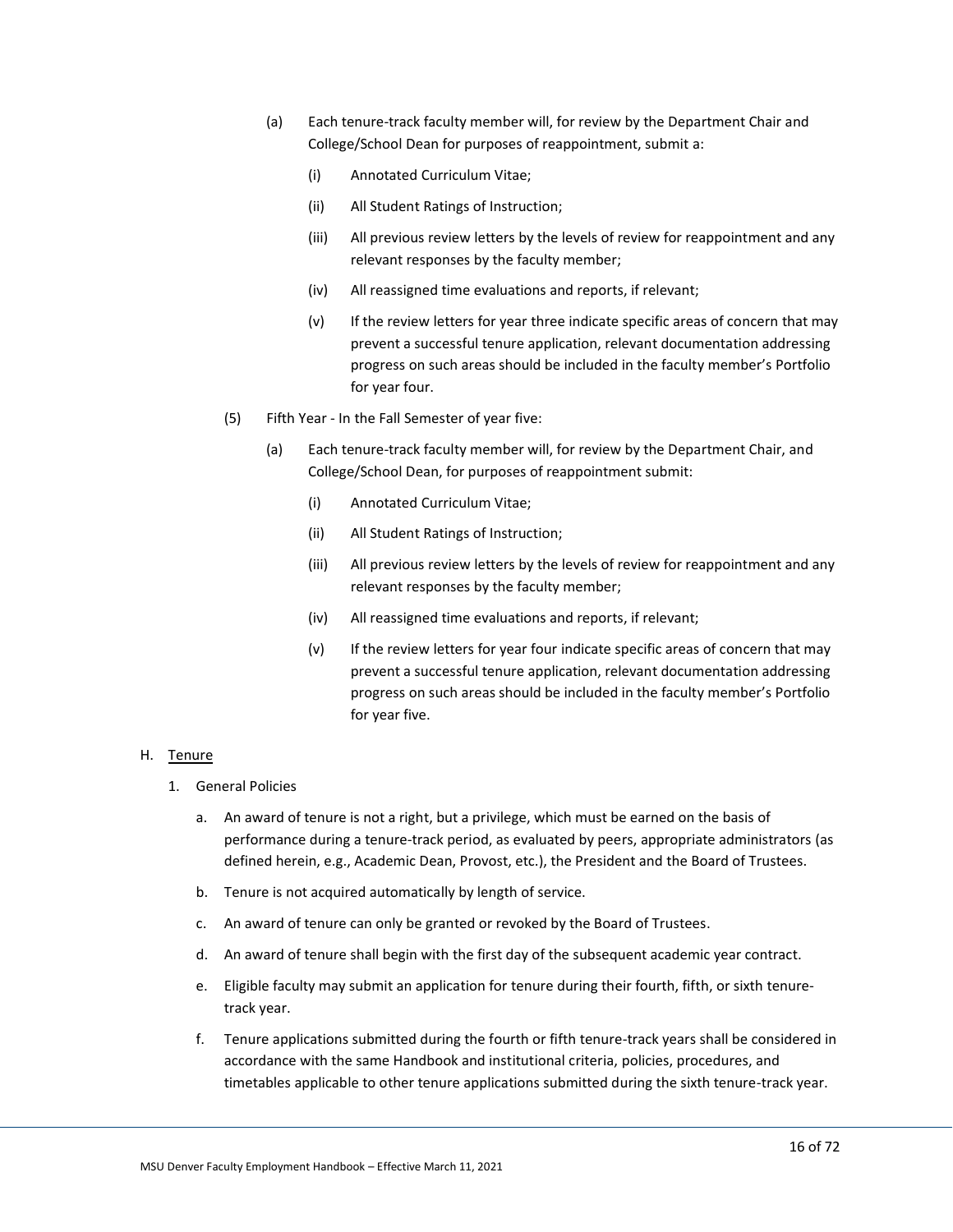- g. A faculty member on leave for one or more semesters in an academic year can choose whether to have that academic year counted toward eligibility for tenure. Within 30 days of the beginning of the semester following the conclusion of the leave, the faculty member shall submit a written statement to the Department Chair and Dean indicating whether they want that academic year to count toward such eligibility. The Dean shall forward that statement to the Provost or Provost's designee.
- h. Temporary contracts and contracts for less than a full academic year shall not be counted in determining eligibility for consideration for tenure.
- i. Faculty who are denied tenure in the sixth tenure-track year will be offered a one-year terminal contract for the following academic year. The President may, at his or her discretion, offer additional one-year contracts to any such faculty member.
- j. In all cases, it is the faculty member's responsibility to apply for tenure. Failure to apply for tenure by the sixth-year deadline will result in an offer of a terminal seventh year contract for the next academic year, followed by automatic non-renewal at the end of that terminal contract. A faculty member could be hired into a non-tenure/non-tenure track position after the termination of the tenure-track employment contract. However, this would be accomplished with a separate employment agreement.
- k. An application by an Assistant Professor for tenure also will constitute an application for promotion to the rank of Associate Professor. The Portfolio must be submitted to the Department/Peer Review Committee Chair to begin the review process for promotion.
- 2. Eligibility for Tenure
	- a. Only Category I faculty who hold the rank of Assistant Professor, Associate Professor or Professor, may acquire tenure.
	- b. Candidates applying for tenure in their fourth or fifth tenure-track year may withdraw their applications at any point without prejudice.
	- c. When a faculty member applies for tenure in the fourth or fifth tenure-track year, each level of review must submit a recommendation regarding reappointment as well as tenure. This recommendation shall be included in the tenure evaluation letter submitted by the review level and included in the votes recorded by that review level in the electronic portfolio review system.
	- d. Candidates applying for tenure in their sixth tenure-track year who withdraw their applications for tenure will receive a one-year terminal contract and will not be eligible for tenure review at the conclusion of the terminal year.
	- e. Except as provided herein, administrators, non-instructional personnel, athletic coaches, and faculty on temporary contracts (whether full- or part-time) are not eligible for tenure.
- 3. Criteria for Tenure
	- a. Candidates for tenure will be evaluated in the areas of teaching, scholarly activities, and service as defined above and as may be further delineated by Department Guidelines.
- 4. Procedures for Tenure
	- a. Portfolios for candidates for tenure and promotion to Associate Professor shall automatically progress to the next review level; recommendations made at each level are not binding on any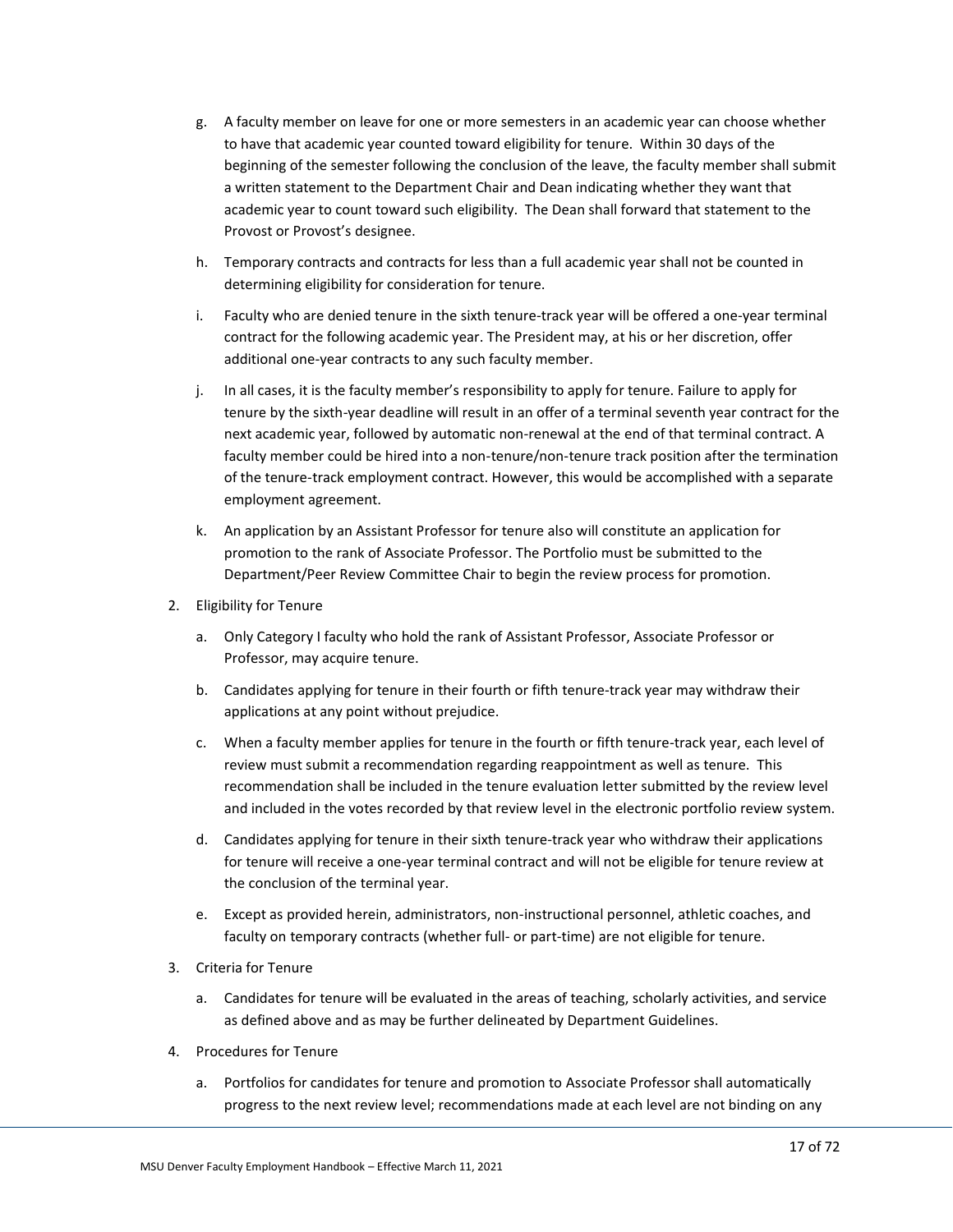subsequent level.

- b. In the Fall Semester of the academic year, candidates for tenure must submit a Portfolio, consisting of the following materials for review:
	- (1) Annotated Curriculum Vitae;
	- (2) All Student Ratings of Instruction;
	- (3) A Narrative Statement, three-to-eight (3-8) pages in length;
	- (4) All previous review letters by the levels of review for reappointment and any relevant responses by the faculty member;
	- (5) All reassigned time evaluations and reports, if relevant; and
	- (6) Selected additional materials for review (a minimum of four items and a maximum of nine items).
- c. These items will be reviewed by the Department/Peer Review Committee; Department Chair; College/School Review Committee; College/School Dean; and Faculty Senate Retention, Tenure, and Promotion Committee. NOTE: In the case of a Department Chair being evaluated for tenure, the recommendation of a Peer Review Committee, comprising at least three other Department Chairs appointed by the College/School Dean, will substitute for the recommendation of the Chair. The Department Chair will still evaluate the portfolios of other members of the Department undergoing retention, tenure, or promotion reviews.
- d. A majority of members eligible to vote at each of the Department/Peer Review, College/School or University Committees must vote in favor of awarding tenure in order for tenure to be recommended at that level. Review Committee members are obliged to vote for or against recommending approval of each application before the Committee. Failure to recommend tenure shall not preclude a faculty member's application for tenure from proceeding to the next level of the review process.
- e. Role of the Provost in the tenure/promotion to Associate Professor review process:
	- (1) Upon review of the recommendations made by prior levels of review, the Provost will decide whether to recommend to the President that the candidate be granted tenure and promotion to Associate Professor.
	- (2) If there is disagreement in the recommendations for tenure at any previous level of review, the Provost shall convene a reconciliation meeting. Participants shall include individual reviewers—e.g., Department Chair and College/School Dean—and the Chairs of the Department, College/School, and FSRTP Committees.
		- (a) This meeting shall take place within seven days after the designated deadline for the candidate to respond to the Faculty Senate RTP Committee.
		- (b) The candidate shall not be a part of this meeting.
		- (c) The purposes of the meeting will be twofold:
			- (i) To understand the reasoning behind the differing evaluations; and
			- (ii) To attempt to resolve differences before the Provost decides whether to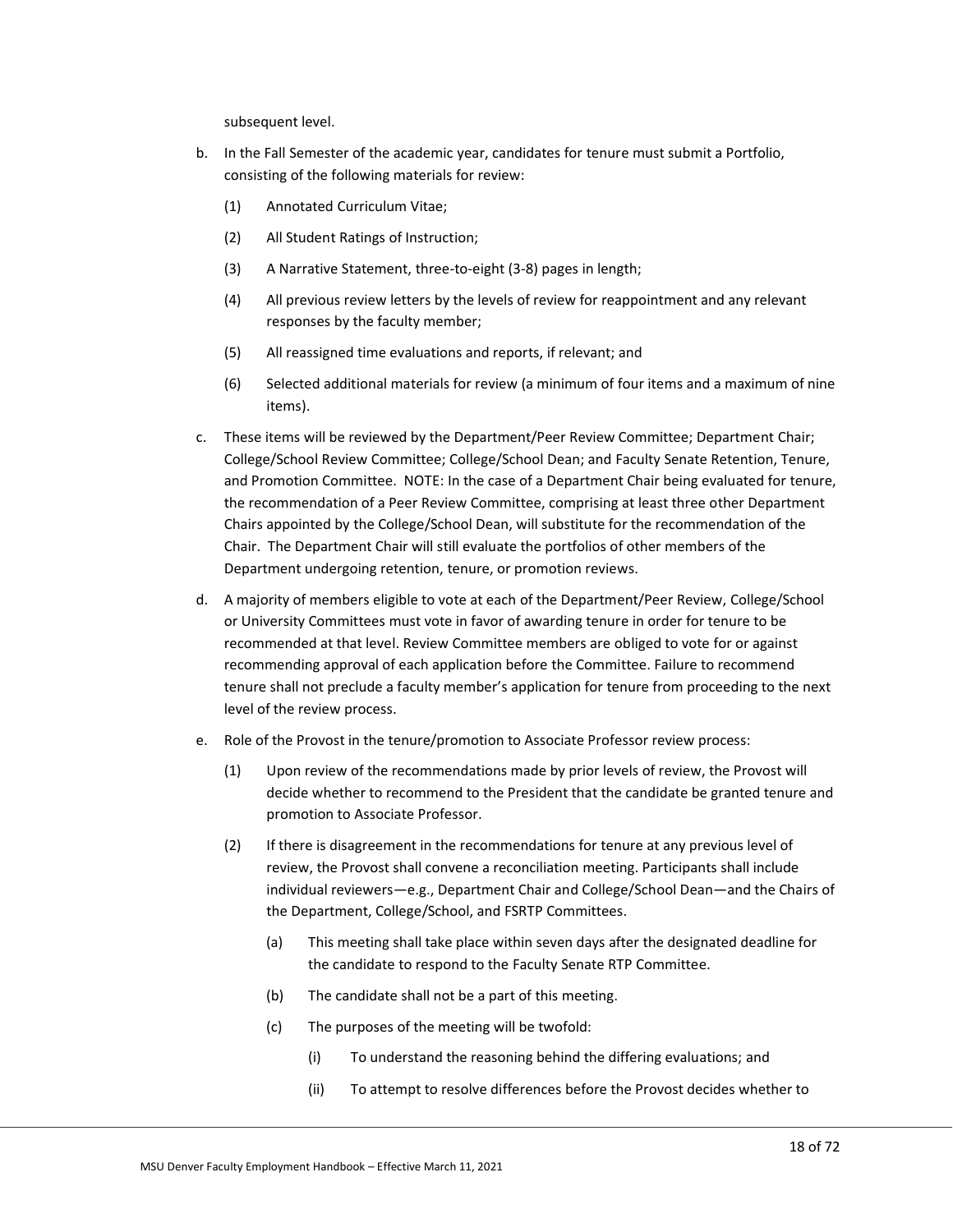recommend the candidate for tenure and promotion to Associate Professor.

- (3) If the Provost recommends the candidate for tenure and promotion to Associate Professor, the portfolio, along with the Provost's recommendation, will be forwarded to the President;
- (4) If the Provost does not recommend the candidate for tenure and promotion to Associate Professor, the portfolio will not be forwarded to the President;
- (5) The Provost's decision to not recommend tenure and promotion to Associate Professor is appealable. Procedures for such appeal are detailed in Subsection 5, below.
- f. Role of the President in the tenure/promotion to Associate Professor review process:
	- (1) Of the candidates recommended by the Provost for tenure, the President shall decide whom to recommend to the Board of Trustees for tenure.
	- (2) Only candidates recommended by the President for tenure will be forwarded to the Board of Trustees.
	- (3) The President's decision to not recommend tenure is appealable. Procedures for such appeal are detailed below in Subsection 5.
	- (4) Among candidates granted tenure by the Board of Trustees, the final responsibility for awarding promotion to Associate Professor rests with the President.
- g. Role of the Board of Trustees in granting tenure: The final responsibility for award or denial of tenure rests with the Board of Trustees upon recommendation of the President.
- 5. Appeal of Tenure Denial
	- a. A candidate in the sixth tenure-track year who receives notice that he or she will not be recommended by the Provost to the President and Board of Trustees for an award of tenure may request reconsideration.
		- (1) Basis for reconsideration shall be limited to direct evidence of a procedural or substantive error in the review process. The candidate must appeal to the Chair of the University Appeals Committee within 10 working days of receiving notice of the denial.
		- (2) The University Appeals Committee will review the information submitted according to its most current procedures.
		- (3) The candidate will have the opportunity for a hearing in front of the University Appeals Committee should the University Appeals Committee determine it is warranted and other resolution is not reached.
		- (4) The University Appeals Committee must submit a written recommendation and rationale to either uphold or reconsider the Provost's decision to not recommend the faculty member for tenure. The University Appeals Committee recommendation shall be shared with the Provost and the appellant and forwarded along with the Provost's recommendation to the President.
		- (5) The President will make the final decision regarding the appeal. If the President upholds the appeal, the President will recommend the candidate for tenure to the Board of Trustees. Only positive decisions will be forwarded to the Board of Trustees for approval.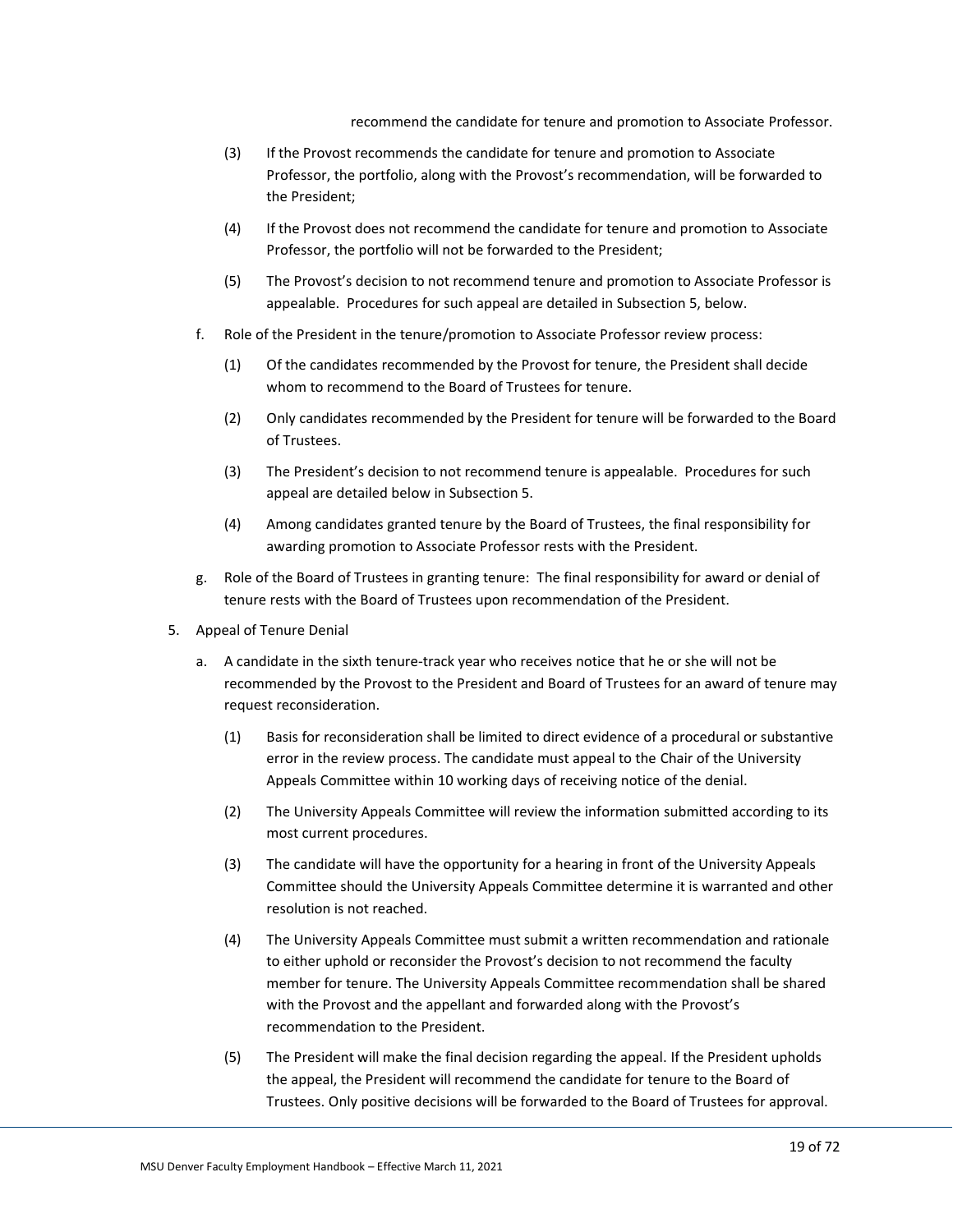- (6) If the President denies the candidate's appeal, the candidate's application for tenure is denied, and the candidate's application will not be presented to the Board of Trustees for consideration. Faculty who are denied tenure in the sixth tenure-track year will be offered a one-year terminal contract for the following academic year. The President may, at his or her discretion, offer additional one-year contracts to any such faculty member.
- b. A candidate in the sixth tenure-track year who, after having been recommended for tenure by the Provost, receives notice that s/he will not be recommended for tenure by the President may request reconsideration.
	- (1) Basis for reconsideration shall be limited to direct evidence of a procedural or substantive error in the review process. The candidate must appeal to the Chair of the University Appeals Committee within 10 working days of receiving notice of the denial.
	- (2) The University Appeals Committee will review the information submitted according to its most current procedures.
	- (3) The candidate will have the opportunity for a hearing in front of the University Appeals Committee should the University Appeals Committee determine it is warranted and other resolution is not reached.
	- (4) The University Appeals Committee must submit a written recommendation and rationale to either uphold or reconsider the President's original decision to not recommend the faculty member for tenure. The University Appeals Committee recommendation shall be shared with the President and the appellant.
	- (5) The President will review the recommendation of the University Appeals Committee, and make a decision regarding whether to alter his/her original decision. If the President decides to reverse his/her original decision, the candidate will be recommended for tenure to the Board of Trustees.
	- (6) If the University Appeals Committee recommends the candidate be considered for tenure yet the President upholds the original decision, the candidate's application for tenure will be presented to the Board of Trustees. The Board of Trustees will review all previous levels of review and make a final decision based on best practices. Faculty who are denied tenure in the sixth tenure-track year will be offered a one-year terminal contract for the following academic year. The President may, at his or her discretion, offer additional oneyear contracts to any such faculty member.
- c. Tenure applications submitted during the fourth or fifth tenure-track years shall be considered in accordance with the same Handbook and institutional criteria, policies, procedures, and timetables applicable to other tenure applications submitted during the sixth tenure-track year. If a candidate is not successful in the fourth or fifth years he or she may still apply for tenure in the subsequent year(s).
- d. Unsuccessful candidates for tenure during the fourth or fifth tenure-track years may be reappointed according to the normal policies and procedures articulated in this Handbook.
- e. There is no appeal for the denial of tenure for candidates in the fourth or fifth tenure-track years.
- 6. Granting Year(s) of Credit toward Earning Tenure
	- a. Year(s) of credit toward earning tenure must be offered in writing at the time of initial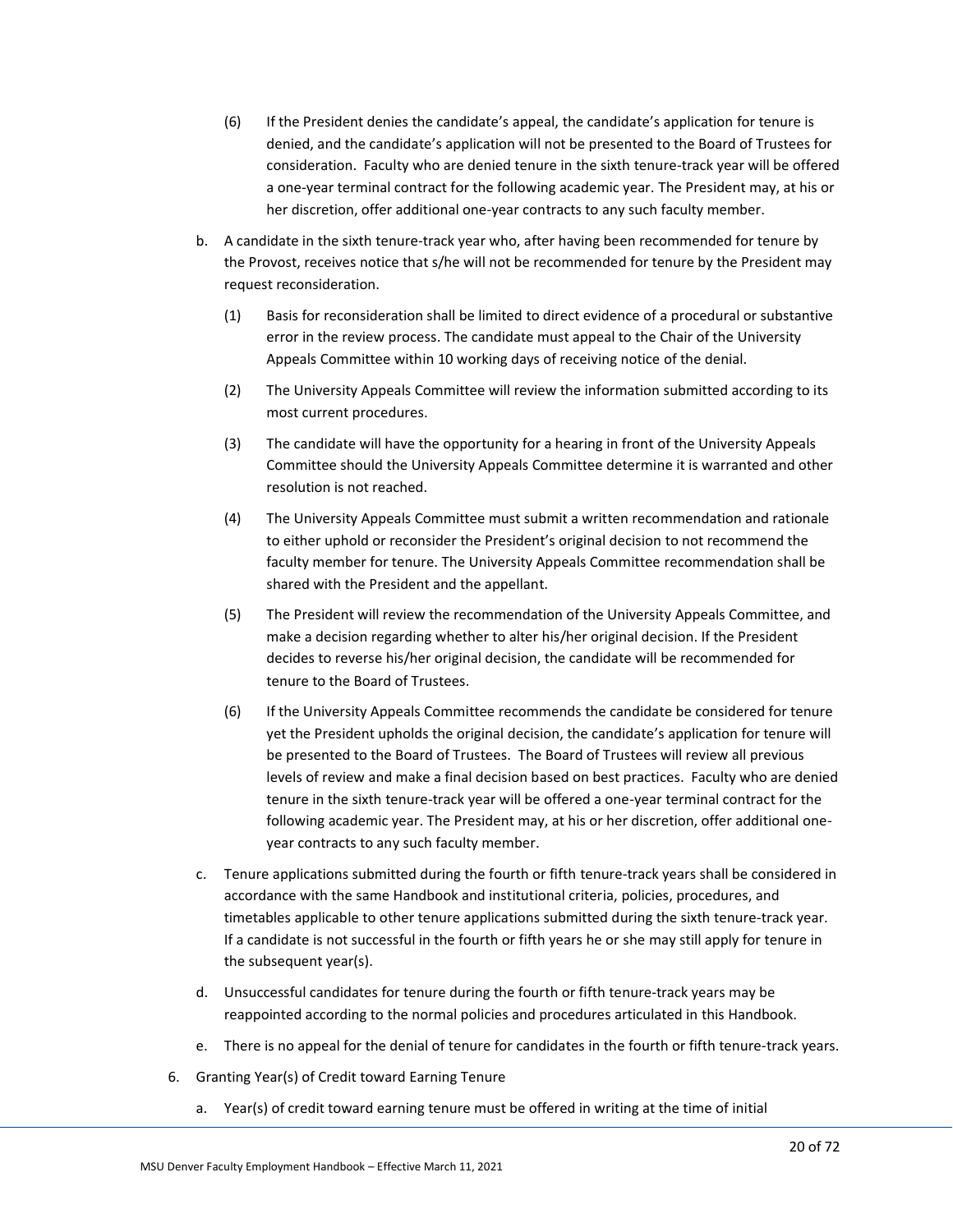appointment toward tenure-track status. The candidate must accept or reject the service credit offer no later than December 15 of the appointment year for a fall appointment or no later than May 15 of the appointment year for a spring appointment.

- b. Years of credit may be awarded for tenure track faculty service at a four-year accredited institution of higher education, or comparable experience (e.g., faculty who served in full-time positions at institutions of higher education which do not offer tenure).
- c. A year of service for faculty in an academic year position is two consecutive semesters, or the equivalent. A year of service for faculty in a 12-month position is 12 months of full-time employment. A maximum of two years credit may be offered.
- 7. Tenure Upon Appointment/Immediate Tenure Tenure may be granted to a faculty member upon appointment subject to the following:
	- a. Upon a request of a Chair or a Department Search Committee that a faculty candidate be awarded tenure upon appointment, a majority of the tenured faculty of the affected Department must recommend to support such a request. Any such candidate must meet the following criteria:
		- (1) The appointee was previously tenured at a regionally accredited, baccalaureate-granting institution of higher education; or
		- (2) The appointee has achieved recognized, outstanding distinction in public service or the private sector.
	- b. If the tenured faculty members of the Department recommend that tenure upon appointment be awarded, that recommendation shall be reviewed by the Chair, the Dean, and the Provost, who shall each make a recommendation to the President.
	- c. After review of the prior recommendations, the President may recommend to the Board of Trustees that a candidate be appointed with tenure.
	- d. Per section II.H.4.g. above, the Board of Trustees retains the final decision-making authority regarding the conferring of tenure.
- 8. Faculty Tenure for Academic Administrators
	- a. The President may recommend to the Board of Trustees that an academic administrator be awarded tenure upon appointment as an academic administrator if:
		- (1) The administrator has been previously tenured at a regionally accredited, baccalaureategranting institution of higher education; and
		- (2) The immediate supervisor of the academic administrator, as well as the chair and tenured faculty in the affected department, are consulted and are provided an opportunity to vote and make a written recommendation.
	- b. Normally, individuals appointed to an academic administrative position should negotiate for tenure rights at the time of hire; the President may make an exception based on consultation with the relevant Department Tenured Faculty and Chair, College/School Dean, and the Provost.
	- c. Rights of an Academic Administrator with Tenure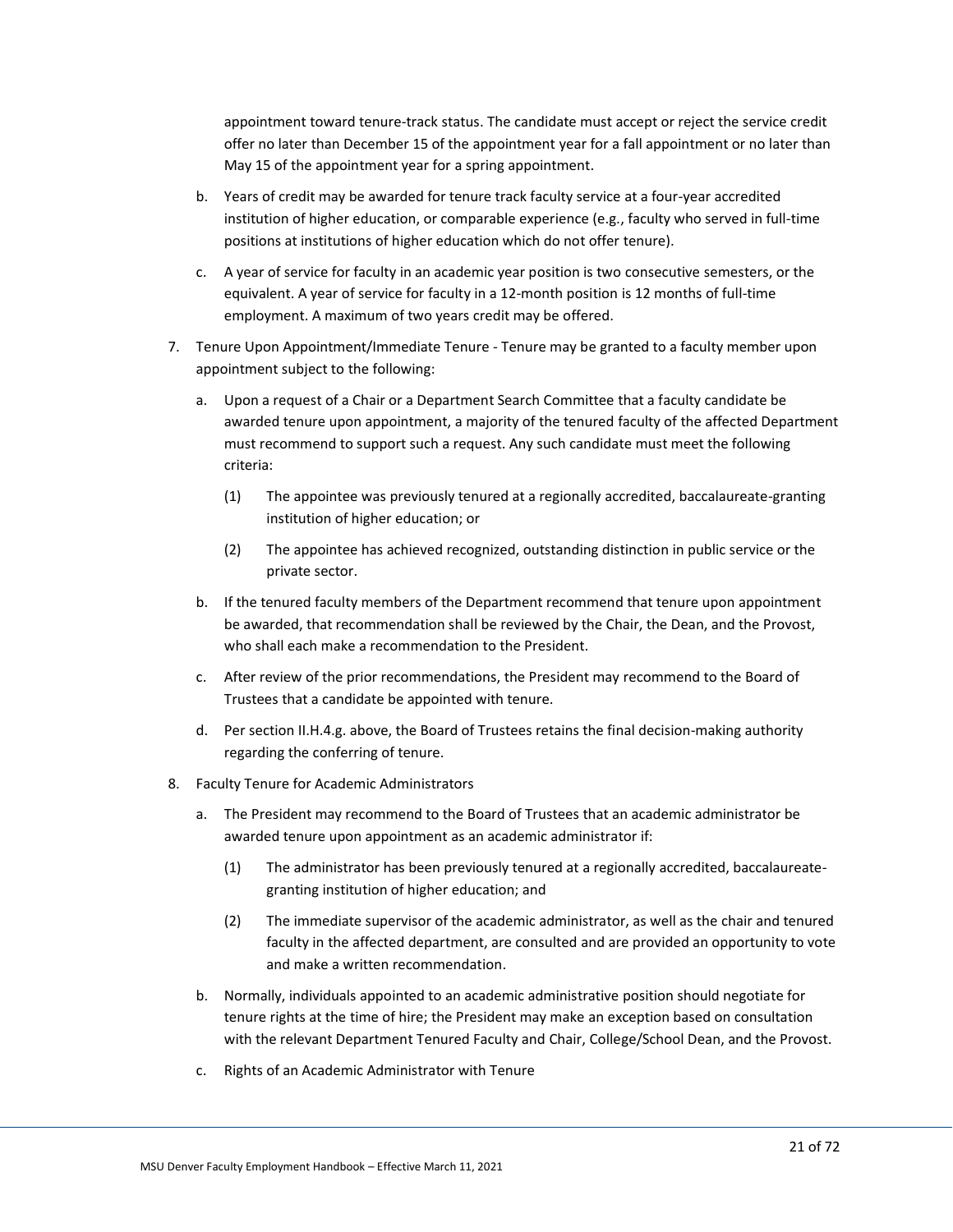- (1) An academic administrator awarded tenure will have the rights of a tenured faculty member upon returning to faculty status.
- (2) Up to one year of service as an interim administrator may count toward seniority as a faculty member.
- (3) Tenure is a relevant, but not a dispositive, factor if there is a reduction in force within a program.
- (4) Academic administrators may not use the appeal process available to terminated faculty to appeal termination of their administrative positions.
- d. Tenure for the President will be governed by procedures established by the Board of Trustees.

### <span id="page-24-0"></span>I. Promotion

- 1. Candidates for promotion will be evaluated in the areas of teaching, scholarly activities, and service as indicated above and as further delineated in Departmental Evaluation Guidelines.
- 2. In addition, candidates for promotion must:
	- a. Meet the performance expectations defined in this Handbook;
	- b. Adhere to all applicable policies set forth in this Handbook as a prerequisite to promotion; and
	- c. Have met the following minimum time-in-rank to be eligible for promotion to a higher rank, regardless of discipline:
		- (1) Instructors—no requirement.
		- (2) Assistant Professor—no requirement.
		- (3) Associate Professor—a minimum of six years total in rank as Assistant Professor at a regionally accredited baccalaureate-granting institution of higher education, two of which must have been at MSU Denver; the six-year minimum may be relaxed for faculty seeking the award of tenure and simultaneous appointment to the rank of Associate Professor during the fourth or fifth tenure-track year.
		- (4) Professor—a minimum of four years in rank as Associate Professor at a regionally accredited baccalaureate-granting institution of higher education, two of which must have been at MSU Denver.
	- d. In determining years in rank, the current year (year in progress) during which application for promotion is made is counted as a year of service toward the requirement for time in rank.
	- e. A faculty member on leave for one or more semesters in an academic year can choose whether to have that academic year counted toward eligibility for promotion. Within 30 days of the beginning of the semester following the conclusion of the leave, the faculty member shall submit a written statement to the Department Chair and Dean indicating whether they want that academic year to count toward such eligibility. The Dean shall forward that statement to the Provost or the Provost's designee.
- 3. For promotion to Professor, there is an expectation for a record of significant accomplishment in all three areas of evaluation.
- 4. Procedures for Promotion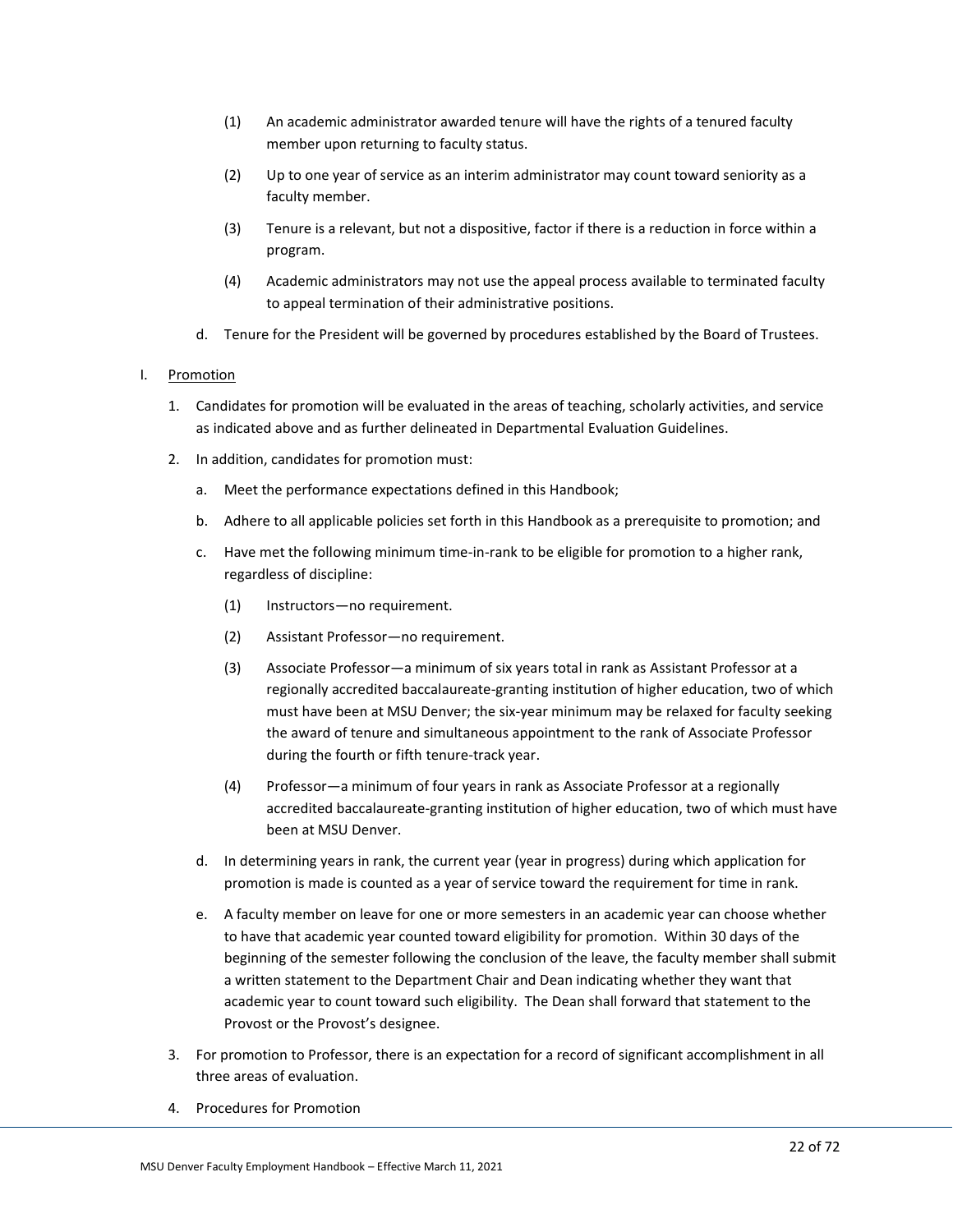- a. Reviews for promotion to Professor include: The Department RTP Committee, Department Chair, School/College RTP Committee, School/College Dean, FSRTPC, and Provost. NOTE: In the case of a Department Chair being evaluated for promotion, the recommendation of a Peer Review Committee, comprising at least three other Department Chairs appointed by the College/School Dean, will substitute for the recommendation of the Chair. The Department Chair will still evaluate the portfolios of other members of the Department undergoing promotion.
- b. Portfolios for candidates for promotion to Professor shall automatically progress to the next review level; recommendations made at each level are not binding on any subsequent level.
- c. If there is disagreement in the recommendations for promotion to Professor at any previous level of review, the Provost shall convene a reconciliation meeting. Participants shall include individual reviewers—e.g., Department Chair and College/School Dean—and the Chairs of the Department, College/School, and FSRTP Committees.
	- (1) This meeting shall take place within seven days after the designated deadline for the candidate to respond to the Faculty Senate RTP Committee.
	- (2) The candidate shall not be a part of this meeting.
	- (3) The purposes of the meeting will be twofold:
		- (a) To understand the reasoning behind the differing evaluations; and
		- (b) To attempt to resolve differences before the Provost decides whether to award the candidate promotion to Professor.
- d. The decision by the Provost to not award a candidate promotion to Professor is not appealable.
- 5. Portfolios for Promotion shall include the following:
	- a. Promotion to Associate Professor
		- (1) Faculty seeking the award of tenure may submit the same Portfolio for simultaneous promotion to Associate Professor.
		- (2) Faculty seeking promotion to Associate Professor without application for tenure shall include the same documentation items as delineated below for Portfolios for promotion to Professor.
	- b. Promotion to Professor
		- (1) Narrative Statement: 3-8 pages in length
		- (2) Annotated Curriculum Vitae
		- (3) Student Ratings of Instruction and student comments since the date on which the tenure portfolio was submitted.
		- (4) Letters of review and faculty responses (if any) since the date on which the tenure portfolio was submitted.
		- (5) Reassigned time reports and evaluations, when relevant, since the date on which the tenure portfolio was submitted.
		- (6) Selected additional materials for review—a minimum of four and a maximum of nine.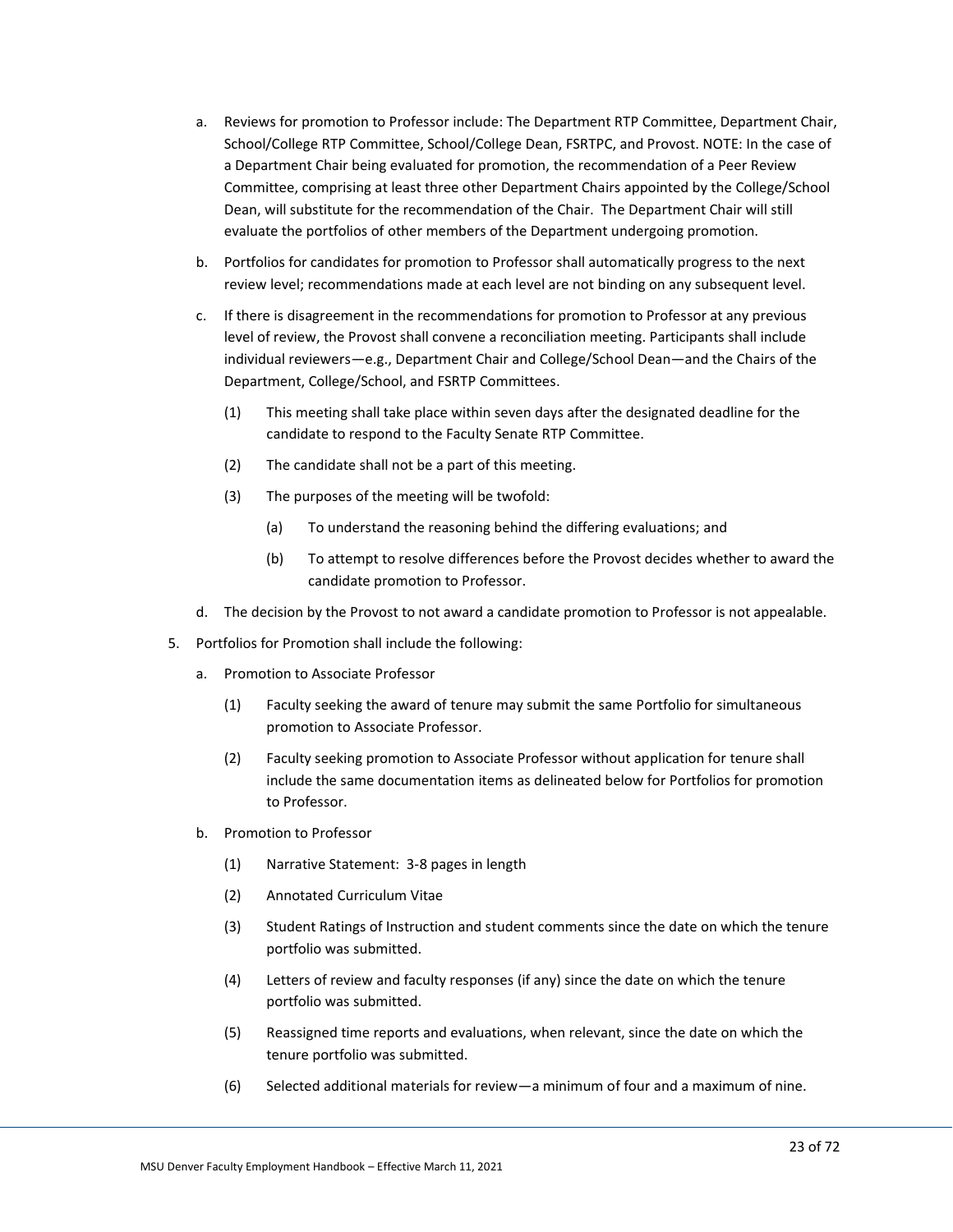- (7) Supplementary documentation and other official and relevant information as determined by the Provost.
- c. There is no appeal for a denial of promotion.
- d. A faculty member who is denied promotion may apply for promotion in any subsequent year.
- e. A majority of members voting at each of the Department, College/School or University Committees must vote in favor of awarding promotion in order for a promotion to be recommended at that level. Review committee members are obliged to vote for or against recommending approval of each application before the committee. Failure to recommend promotion shall not preclude a faculty member's application for promotion from proceeding to the next level of the review process.
- 6. Promotion of faculty serving in administrative positions: Faculty holding the rank of Associate Professor who serve in administrative positions have the right to apply for promotion to Professor upon meeting the eligibility requirements specified in this Handbook, section II.I.

In order for the time spent in the administrative position to count toward the promotion time-inservice criterion, the administrator must:

- 1. Teach at least three credits per year (fall, spring or summer);
- 2. Engage in scholarly activities as specified in Department guidelines; and
- 3. Engage in service activities as required in Department guidelines.

The faculty member should negotiate these arrangements with the appointing authority, in consultation with the Chair of the faculty member's home Department, prior to the administrative appointment. This negotiation shall result in a memorandum that articulates: 1) the teaching expectations for the candidate, with regard to advising obligations, assigned courses, and course scheduling; and 2) the type and quantity of service activities the candidate would need in order to meet Departmental standards.

Faculty serving in administrative positions have responsibilities and time constraints inherent to their administrative duties. These constraints and duties must be given appropriate consideration by all reviewers involved in making decisions on the administrator's promotion portfolio. Department RTP Committees and Department Chairs will, in their review letters, address specifically how the candidate has met Departmental standards within the context of the candidate's administrative responsibilities.

When a faculty member in an administrative position applies for promotion to Professor, reviewers will evaluate the faculty member according to the same Department guidelines as any other faculty member.

Compensation associated with promotion will be determined by Human Resources policies and procedures.

The evaluation process for the promotion of a faculty member in an administrative position will follow the same steps and procedures as those outlined in this Handbook, section II.F. Reviewers will include:

1. The Department RTP Committee from the administrator's home department;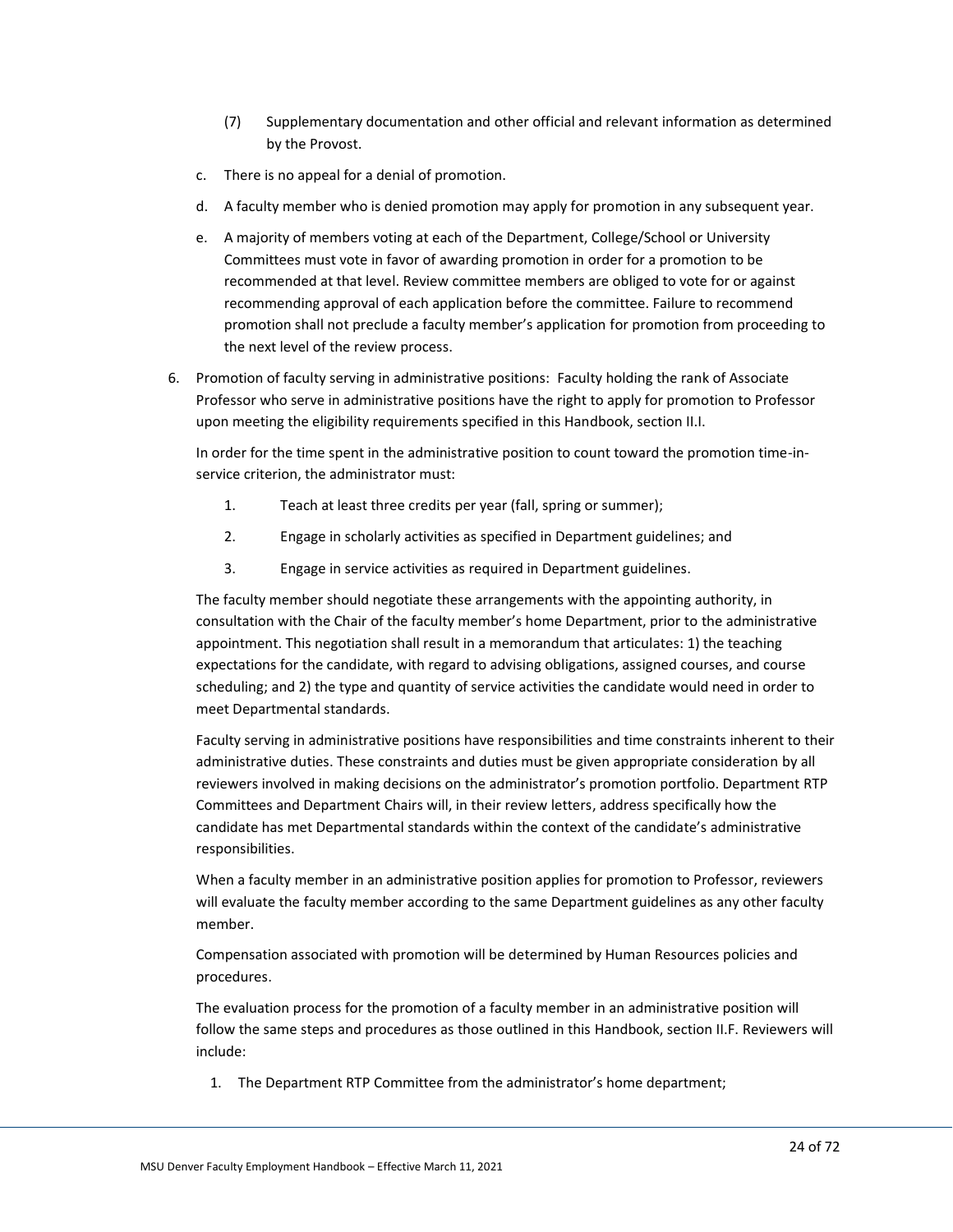- 2. The Chair of the administrator's home department;
- 3. The College/School RTP Committee from the administrator's home college/school;
- 4. The Dean of the administrator's home college/school (NOTE: In the event that the candidate is a Dean, a peer-committee comprised of at least a majority of the other Deans will conduct the Step 4 review);
- 5. The Faculty Senate RTP Committee; and
- 6. The Provost.

### <span id="page-27-0"></span>J. Post-Tenure Review

- 1. General Policies
	- a. Post-tenure review is a comprehensive evaluation of the performance of tenured faculty, conducted on a five-year cycle.
	- b. Where appropriate, faculty may submit a Portfolio for promotion in lieu of a Post-Tenure Review if both reviews occur in the same academic year and if time in rank warrants it.
	- c. It is the responsibility of the faculty member to submit a Post-Tenure Review Portfolio according to the appropriate five-year cycle. Failure to submit a Post-tenure review portfolio constitutes a violation of contractual obligations.
- 2. Post-Tenure Review Policies
	- a. Faculty undergoing Post-Tenure Review will be evaluated in the performance areas of teaching, scholarly activities, and service as outlined in section II.C.3 above, and as further delineated in Departmental Evaluation Guidelines defined in section II.D.
	- b. No later than the deadline specified in the Procedural Calendar and every fifth year after the last comprehensive evaluation, the tenured faculty member shall prepare and submit a Post-Tenure Review Portfolio (*see* section II.J.2.d. below).
	- c. A faculty member on leave for one or more semesters in an academic year can choose whether to have that academic year counted toward eligibility for Post Tenure Review. Within 30 days of the beginning of the semester following the conclusion of the leave, the faculty member shall submit a written statement to the Department Chair and Dean indicating whether they want that academic year to count toward such eligibility. The Dean shall forward that statement to the Provost or the Provost's designee.
	- d. Post-Tenure Review Portfolio shall include the following:
		- (1) Portfolio Review Screen
		- (2) Narrative Statement—1-3 pages in length
		- (3) Annotated Curriculum Vitae
		- (4) All Student Ratings of Instruction since the last comprehensive evaluation.
		- (5) All Reassigned Time Evaluations since the last comprehensive evaluation.
		- (6) Letters of Review from the most recent comprehensive evaluation, e.g., tenure, promotion, or post tenure review.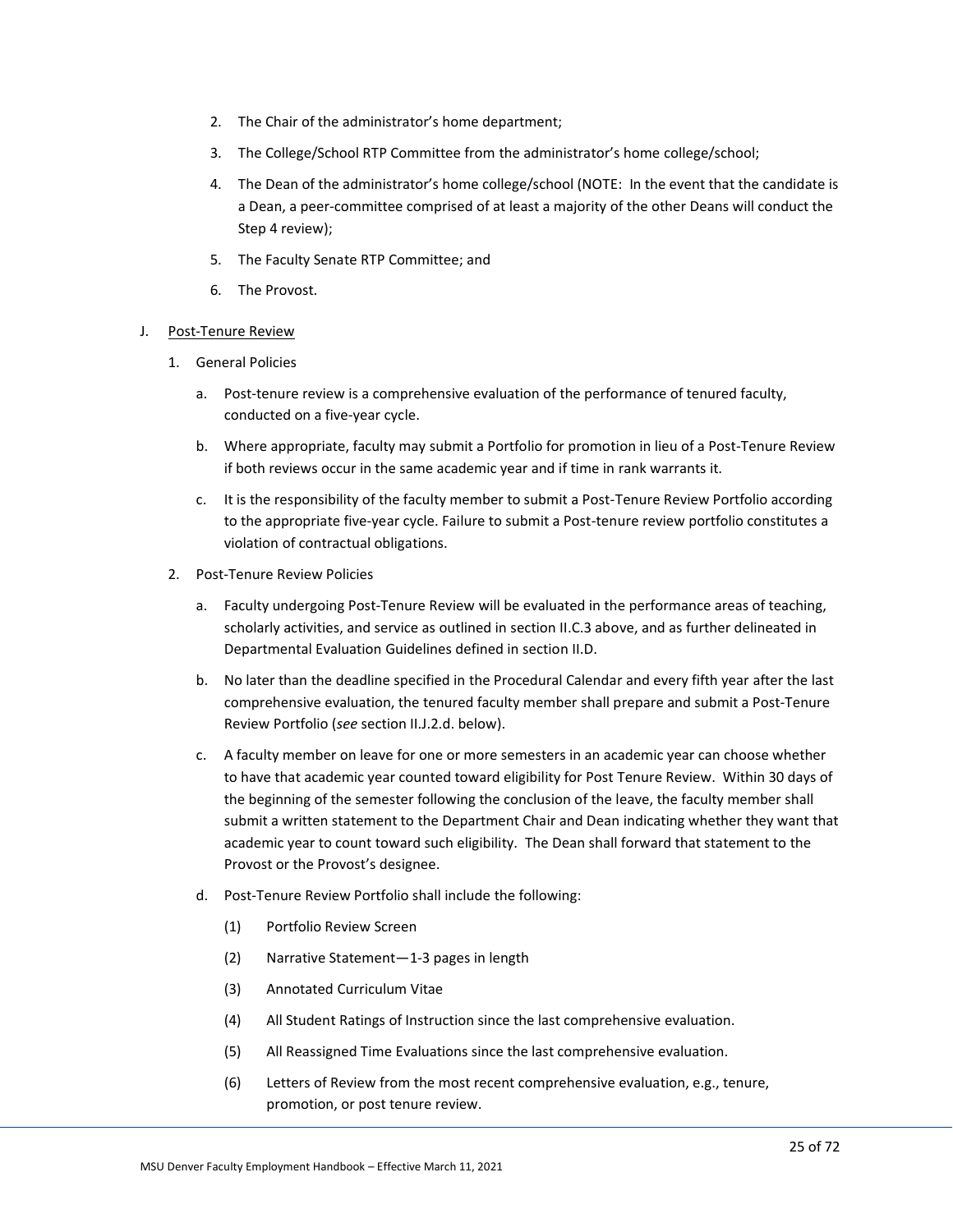- e. Following faculty submission of a Post-Tenure Review Portfolio, reviews shall be conducted by the following:
	- (1) The Department Review Committee
	- (2) The Department Chair. NOTE: In the case of a Department Chair being evaluated for Post-Tenure Review, the recommendation of a Peer Review Committee, comprising at least three other Department Chairs appointed by the College/School Dean, will substitute for the recommendation of the Chair. The Department Chair will still evaluate the portfolios of other members of the Department undergoing PTR.
	- (3) The College/School Dean. If the College/School Dean determines that the faculty member has successfully met standards for PTR, the review process will be complete, and the faculty member will begin a new five-year cycle starting at the beginning of the next fall semester.
	- (4) The University Appeals Committee: In the event that the Dean determines that a faculty member needs improvement, the faculty member may appeal to the University Appeals Committee. In such cases, the University Appeals Committee will review the Portfolio and submit a written recommendation, along with the candidate's PTR portfolio, to the Provost.
	- (5) The Provost will make the final determination in cases in which the candidate has appealed to the University Appeals Committee.
- 3. Post-Tenure Performance Improvement Plan: If it is determined that a faculty member needs improvement in any performance area, a post-tenure performance improvement plan (the "Plan") will be designed to raise the faculty member's performance to a satisfactory level using the following process:
	- a. The Chair, in consultation with the faculty member and the department review committee, will develop a proposed Plan within 90 days of the final decision by the Dean or Provost (in cases of a review by the University Appeals Committee.).
	- b. The Plan must address the following:
		- (1) Establish specific goals and requirements, based upon post-tenure review criteria and Department Guidelines, designed to assist the faculty member achieve satisfactory performance;
		- (2) Specify that the Plan's goals be met by a specific evaluation date, not to exceed three years from the date the Plan is approved by the Provost with the concurrence of the Dean; and
		- (3) Describe specific actions to be taken by the faculty member that are designed to help the faculty member achieve the goals.
	- c. The Chair will review the proposed Plan with the faculty member and submit it to the Dean with the faculty member's comments.
	- d. The Dean, after consultation with the Chair and the faculty member, will approve the Plan as presented, or modify the Plan and provide copies of the final Plan to the Chair and the faculty member.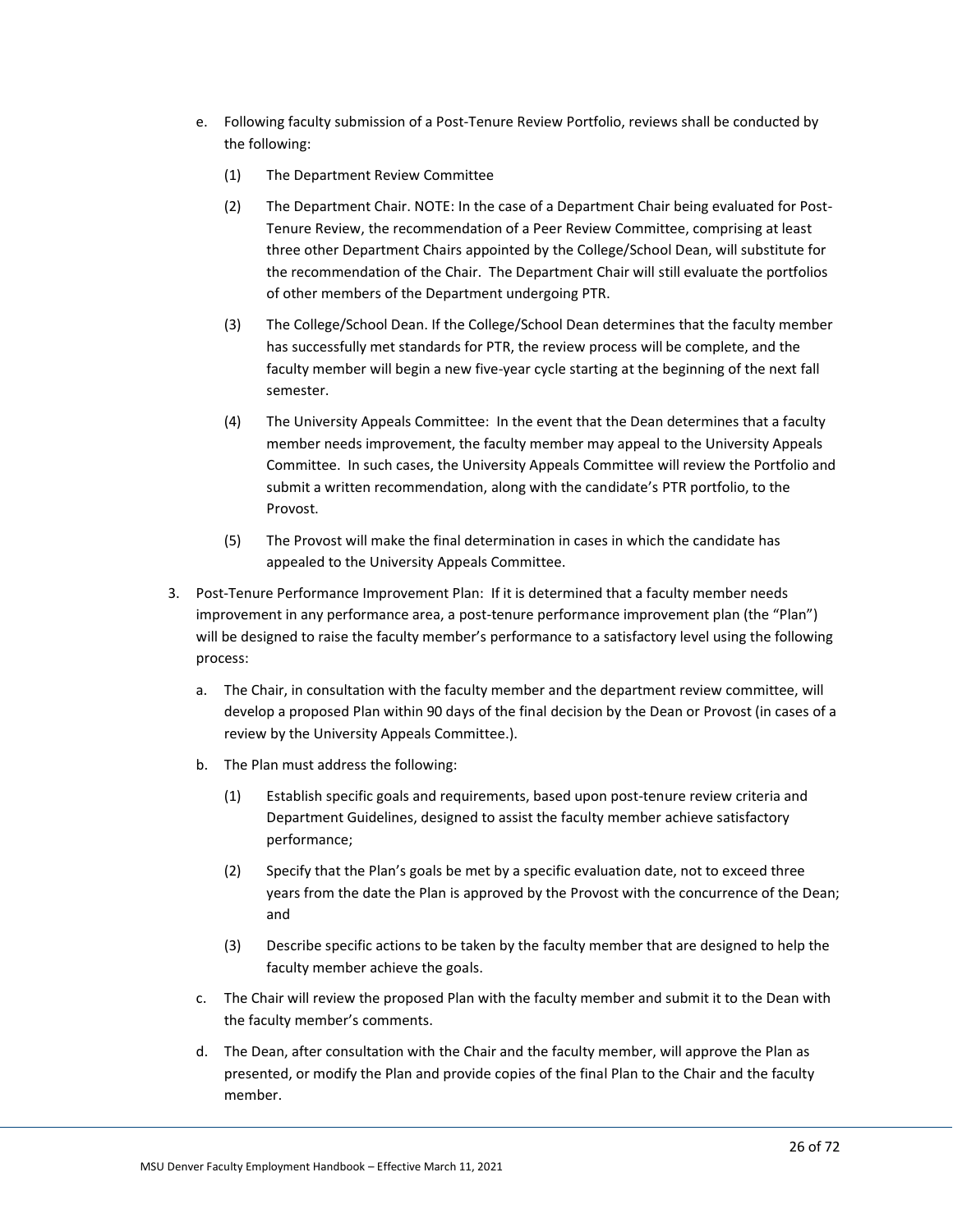- e. A faculty member who is dissatisfied with the Plan as approved or modified by the Dean may appeal to the Provost by submitting written objections to the Plan within seven calendar days of receiving the Dean's decision. The Provost may modify the Plan, after consultation with the Dean and the Chair.
- f. Any continuous service requirement of the Plan will be adjusted to the extent necessary to accommodate exceptional circumstances that are inconsistent with such a requirement, including cases in which the faculty member qualifies for forms of extended leave such as sick leave, family leave, or disability leave.
- g. Performance Under the Improvement Plan
	- (1) The Dean, in consultation with the chair of the Department Review Committee, will review the faculty member's performance under the Plan, and the Dean will make a final determination whether the faculty member has satisfied the terms and conditions of the Plan.
	- (2) The faculty member shall begin a new five-year cycle of periodic comprehensive evaluations after achieving a satisfactory evaluation of the Improvement Plan.
	- (3) A faculty member who fails to satisfy the terms and conditions of the Plan with respect to any performance area may be disciplined or placed on a revised plan.
	- (4) A faculty member who is under a Performance Improvement Plan (PIP) remains subject to generally applicable criteria, guidelines, and expectations of performance.

## <span id="page-29-0"></span>K. Emeritus Status of Faculty

- 1. Eligibility
	- a. All faculty who have completed ten years or more of full-time service at the University shall be eligible at the time of their retirement for an emeritus title equivalent to their highest professional rank.
	- b. Faculty who participate in the transitional retirement program or who continue to teach full-time at the University after retirement are considered to be members of the faculty and therefore are not yet eligible for emeritus status.
- 2. Selection
	- a. A department chair or any faculty member of the department may nominate faculty for emeritus status. The nomination should be substantiated in terms of length of service, excellence in teaching, and other contributions to the University.
	- b. The nomination must be endorsed by a majority of the tenured members of the department, by the Department Chair, and by the dean, who then will forward the recommendation to the Provost.
	- c. If the Provost concurs with the nomination, the Provost shall forward the nomination to the President.
	- d. If any level of review (the Department tenured faculty, the Department Chair, the College/School Dean, or the Provost) does not support the nomination, the nomination will not be forwarded to the next level.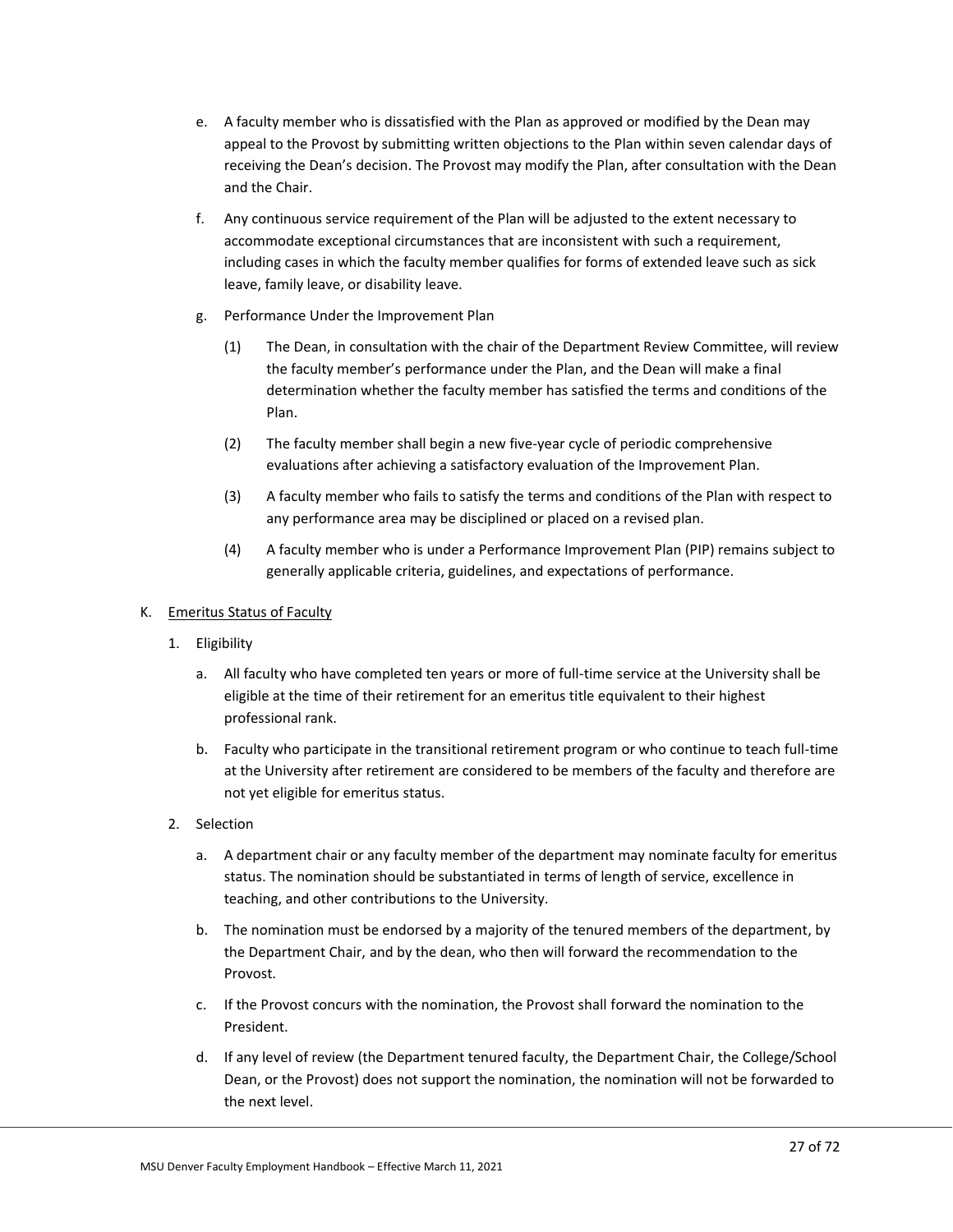- e. If the President concurs with the nomination, the President will transmit it to the Board of Trustees for final determination and approval.
- f. The final authority to grant emeritus status rests with the Board of Trustees.
- g. There is no appeal of a decision to not award emeritus status.
- 3. Benefits. Faculty awarded emeritus status will have the following benefits:
	- a. Status as a non-voting member of the department;
	- b. Have an opportunity to teach up to nine credit hours per semester as a part-time faculty member, if requested by the department;
	- c. Be listed in the University Catalog following retirement for life;
	- d. Be recognized at an appropriate campus function;
	- e. Be given support staff materials as available and deemed appropriate by the chair;
	- f. Be entitled to retain a University e-mail account;
	- g. Retain library privileges; and
	- h. Be entitled to all other benefits of retired faculty.
- <span id="page-30-0"></span>L. Department Chairs: Roles, Responsibilities, and Area of Performance; Selection and Appointment; and Evaluation
	- 1. Academic Department Chairs play an essential role in the governance and operation of an institution of higher education.
	- 2. Definitions
		- a. Department Chairs are faculty who receive some reassigned time to serve as Chair; Department Chair and Chair are used interchangeably to refer to Chairs of Academic Departments.
	- 3. Roles, Responsibilities, and Areas of Performance: The roles, responsibilities, and areas of performance for Department Chairs include, but are not limited to the following:
		- a. Serves as the chief representative of the department.
		- b. Provides leadership in assigning teaching duties within the Department, consistent with the enrollment management needs of the Department and each faculty's assigned teaching responsibilities.
		- c. Department Governance:
			- (1) Establishes and oversees an effective governance structure within the Department, including the creation and use of committees, processes, and procedures where appropriate;
			- (2) Develops and implements the Department's long- and short-term goals and plans;
			- (3) Manages departmental resources—financial, physical, and human—in accordance with allocations and University rules and procedures to meet Department goals, objectives, and needs;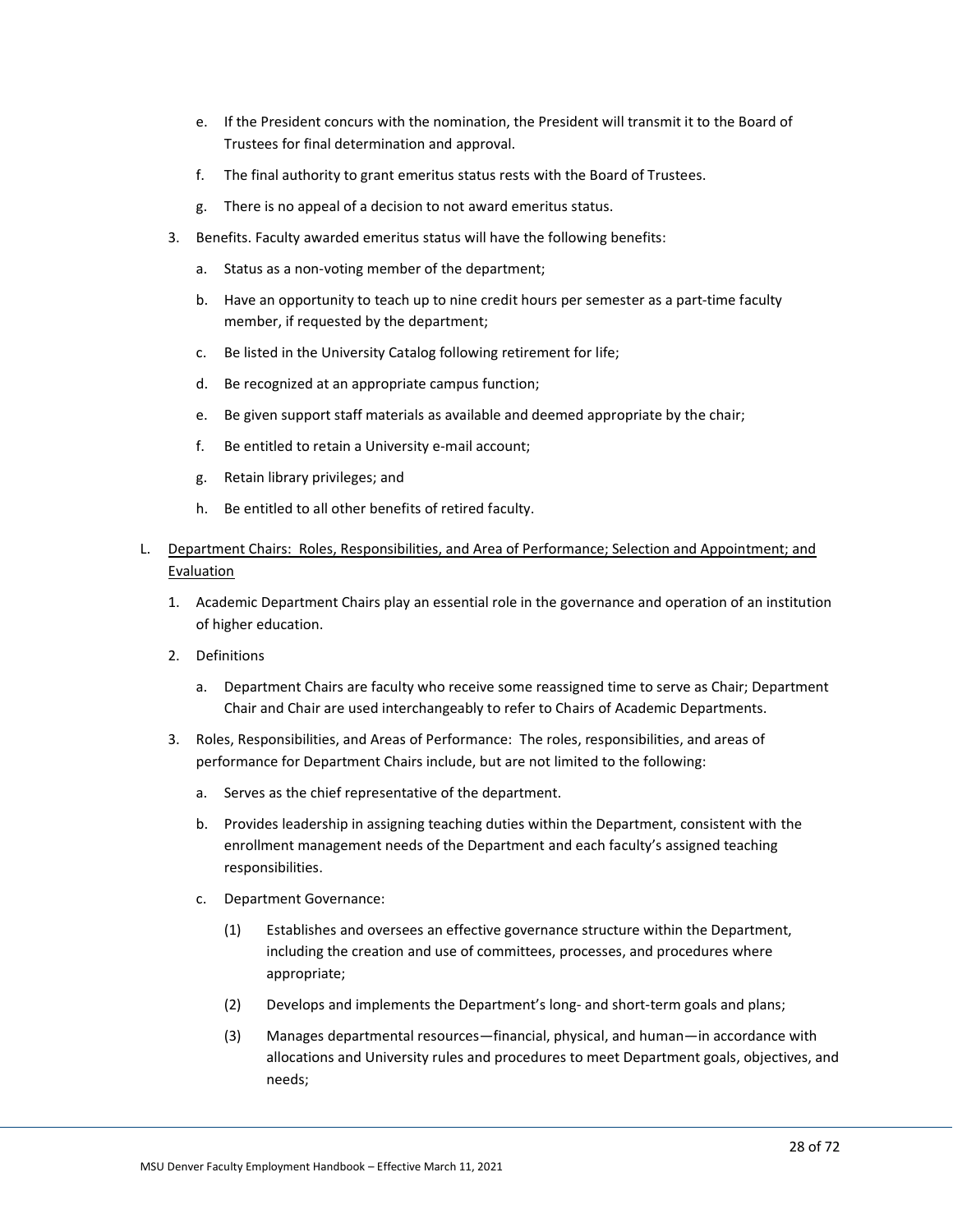- (4) Oversees custody and authorized use of University property charged to the Department and the assignment of Department space and facilities to authorized activities in accordance with University policy and regulations; and
- (5) Evaluates departmental faculty and staff performance.
- (6) Promotes academic standards relevant to:
	- (a) Faculty, through their oversight of:
	- (b) Faculty performance, recruitment, mentoring, development, evaluation, and retention of faculty in accordance to University policies.
	- (c) Department Chairs are responsible for developing and monitoring Departmental Guidelines for achieving tenure, promotion, and successful post-tenure review, which are consistent with the College/School's and University's mission statements, and
	- (d) Providing recommendations that contain a supporting rationale to the Dean on hiring; retention, tenure, promotion, and post-tenure review; reassigned timework; sabbatical leaves; and other leaves of absence per the Handbook detailed in section VII.
- (7) Students
	- (a) Supervision of student recruitment, advising, learning, development, retention, and timely graduation of students;
	- (b) Response to student concerns and works with students, faculty, staff, and other University offices to resolve concerns, conflicts, and disputes.
	- (c) Application of academic policies and procedures that affect students, as consistent with University, discipline-specific, and Departmental policies and procedures.
- (8) Curriculum, through their leadership of activities related to the development, implementation, and assessment of academic curriculum and programs.
- (9) Teaching and Learning, through their oversight of:
	- (a) Assessment, including Student Learning Outcomes, and Program Review of departmental and General Studies curricula;
	- (b) Accreditation, by supporting and maintaining department, College/School and/or University accreditation requirements, as appropriate; and
	- (c) The delivery of quality and relevant curricula, in alignment with federal and state law.
- (10) Provides effective management and direction to Affiliate and Category II Faculty, graduate students, support staff, and student workers.
- (11) Establishes effective external relations and programs with constituencies such as alumni, advisory committees, and industry, as appropriate.
- (12) Advocates for the Department professionally with peers, Deans, Provost, and others.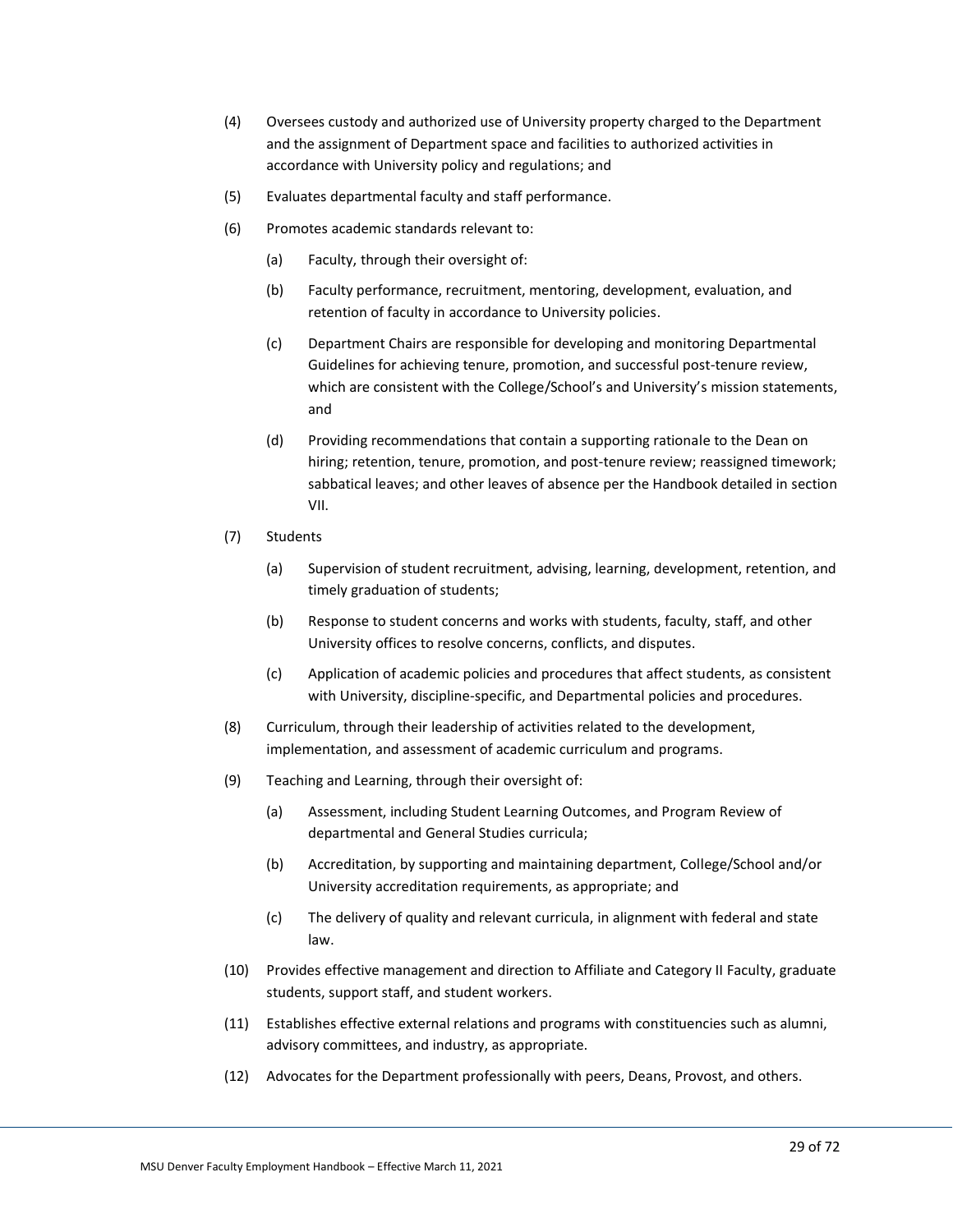- (13) As faculty, Department Chairs retain all the rights and responsibilities associated with their faculty position. Chairs will agree to an apportionment of time devoted to teaching, scholarly activities, and service, in writing, with the Dean. In addition, Chairs will:
	- (a) Teach at least three credits per year (July 1 through June 30); and determine their summer assignments with the Dean.
	- (b) Engage in scholarly and service activities appropriate to their faculty status. These activities are evaluated during faculty performance review, exclusive of the evaluation process stated in Section II.L.5.
	- (c) Have responsibilities and time constraints inherent to the Chair duties. These constraints and duties must be given appropriate consideration by all reviewers involved in making decisions on Chairs' retention, tenure, promotion, and posttenure review portfolios.
- (14) Are asked to commit to a three-year term (time served as interim Chair will count toward a three-year term if served consecutively); and
- (15) Serve at the will of the President, therefore, can be removed from the position at any time. The President has delegated the authority to appoint, reappoint, or dismiss Department Chairs to the Dean of the appropriate School/College.<sup>3</sup>
- 4. Appointment and Reappointment of Department Chairs
	- a. Eligibility: Candidates for Chair:
		- (1) Will preferably be tenured;<sup>4</sup>
		- (2) Must hold a tenure-line rank within the discipline or cognate discipline, e.g., Assistant, Associate, or Professor; and
		- (3) For reappointment must have met expectations in the performance of faculty duties.
	- b. Procedures for Appointment/Reappointment
		- (1) Candidates may be internal or external to the University.
			- (a) At the completion of a Chair's term, members of the Department will participate in a preference poll to determine whom to recommend;
			- (b) Any Category I faculty member, Category II faculty member, or administrative staff member in the Department may participate in the preference poll. Student employees in the Department may not participate in the preference poll.
			- (c) If a chair is unable or unwilling to complete his or her term, the Dean, in consultation with the faculty, may appoint an Interim Chair;
			- (d) A candidate may be nominated by any tenure-line faculty member within the Department; and

<sup>&</sup>lt;sup>3</sup> Per Presidential memo "Delegation of Authority to Appoint Department Chairs", dated February 22, 2018.

<sup>&</sup>lt;sup>4</sup> It may not be possible, in some departments, for the Chair to have achieved tenure. However, in those circumstances, progress toward that goal may suffice for consideration in the position.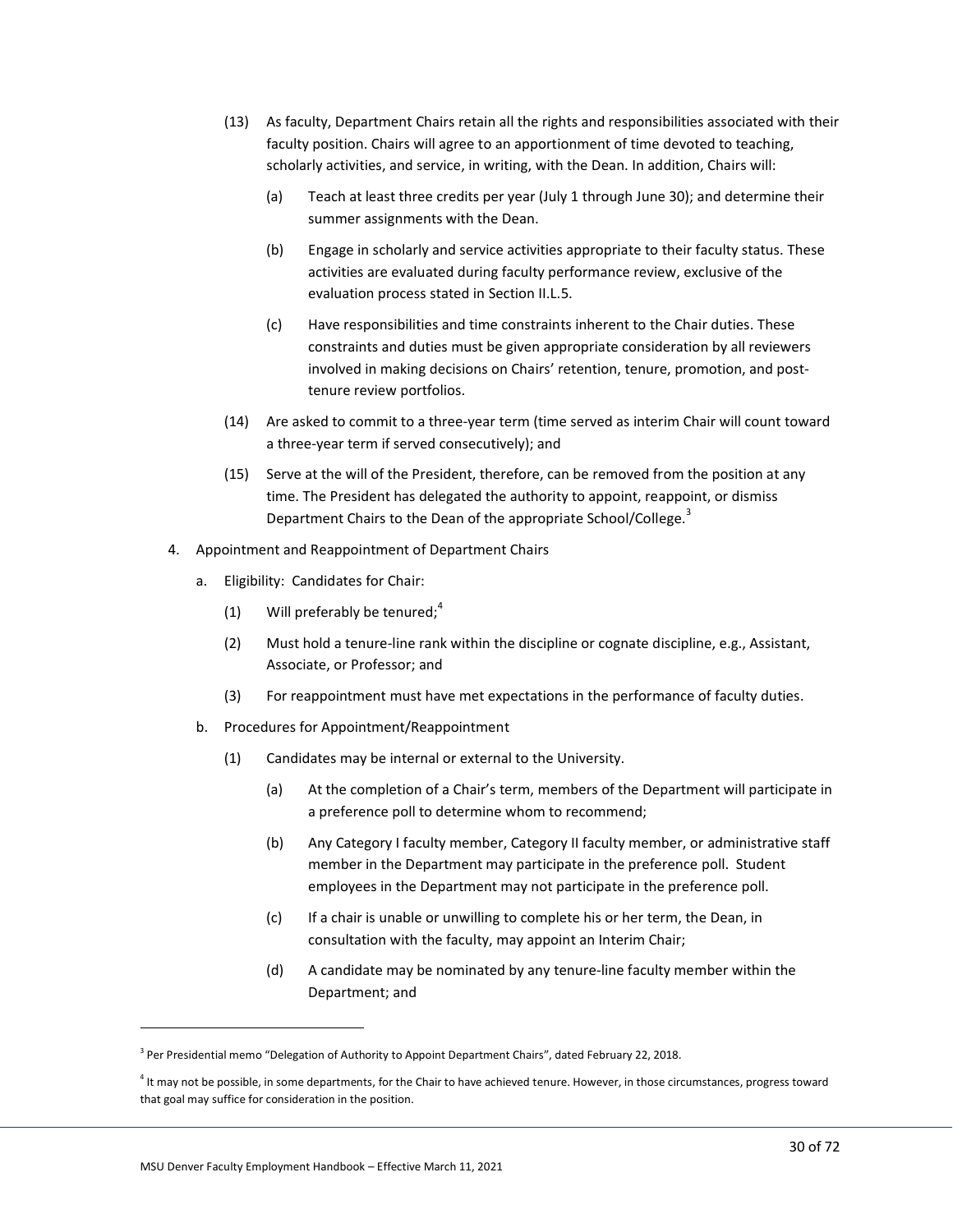- (e) A candidate must be willing to serve in the position of Chair.
- (2) The President has delegated the authority to appoint, reappoint, or dismiss Department Chairs to the Dean overseeing that School/College. When making an appointment, the Dean may
	- (a) Make the appointment recommended by the faculty;
	- (b) Consider other candidates than the one recommended; and
	- (c) Appoint an Interim Chair for a period not to exceed one year from inside or outside the Department or University.
- (3) There is no limit on the number of terms a Chair can serve.
- (4) At any time, a Department's full-time employees, by a two-thirds vote, may conduct a preference poll for a new Chair following the process described above, the results of which shall then be forwarded to the Dean for consideration.
- c. Department Chair reassigned time upon return to faculty-only status: Any faculty member who has served as a Department Chair for a minimum of six consecutive years at MSU Denver, when transitioning out of the role of Department Chair, is eligible to apply for reassigned time up to 50% of the normal teaching load (typically two courses) during their first semester back in their faculty only role.
- d. Any faculty member who has served as a Department Chair for a minimum of three consecutive years at MSU Denver, when transitioning out of the role of Department Chair, is eligible to apply for reassigned time up to 25% of the normal teaching load (typically one course) during their first semester back in their faculty only role.
- e. The purpose of the reassigned time is to allow the Department Chair returning to faculty only status to update and develop new course materials and to prepare for scholarship activities.
- f. Additionally, the faculty member is expected to be available to support and mentor the new Department Chair if needed. Applicants will be required to follow the process for regular reassigned time as well as the procedures detailed below. In order to be eligible for the reassigned time, the applicant must agree 1) to serve for at least one full year at MSU Denver following the semester in which the reassigned time is granted; and 2) refrain from applying for a sabbatical leave for at least one full year following the semester in which the reassigned time is granted.
	- (1) Procedures:
		- (a) When the Chair informs his/her supervisor of his/her intention to leave the position, the Dean will review the service record of the faculty member to determine the duration of the Chair service.
		- (b) If the Dean determines that the Chair meets the minimum time-in-service requirement, the Chair may submit a reassigned time request for up to 25% of the normal teaching load (for a minimum 3 years of service) or up to 50% of the normal teaching load (for a minimum of 6 years of service) during the first semester they return to full-time faculty only status.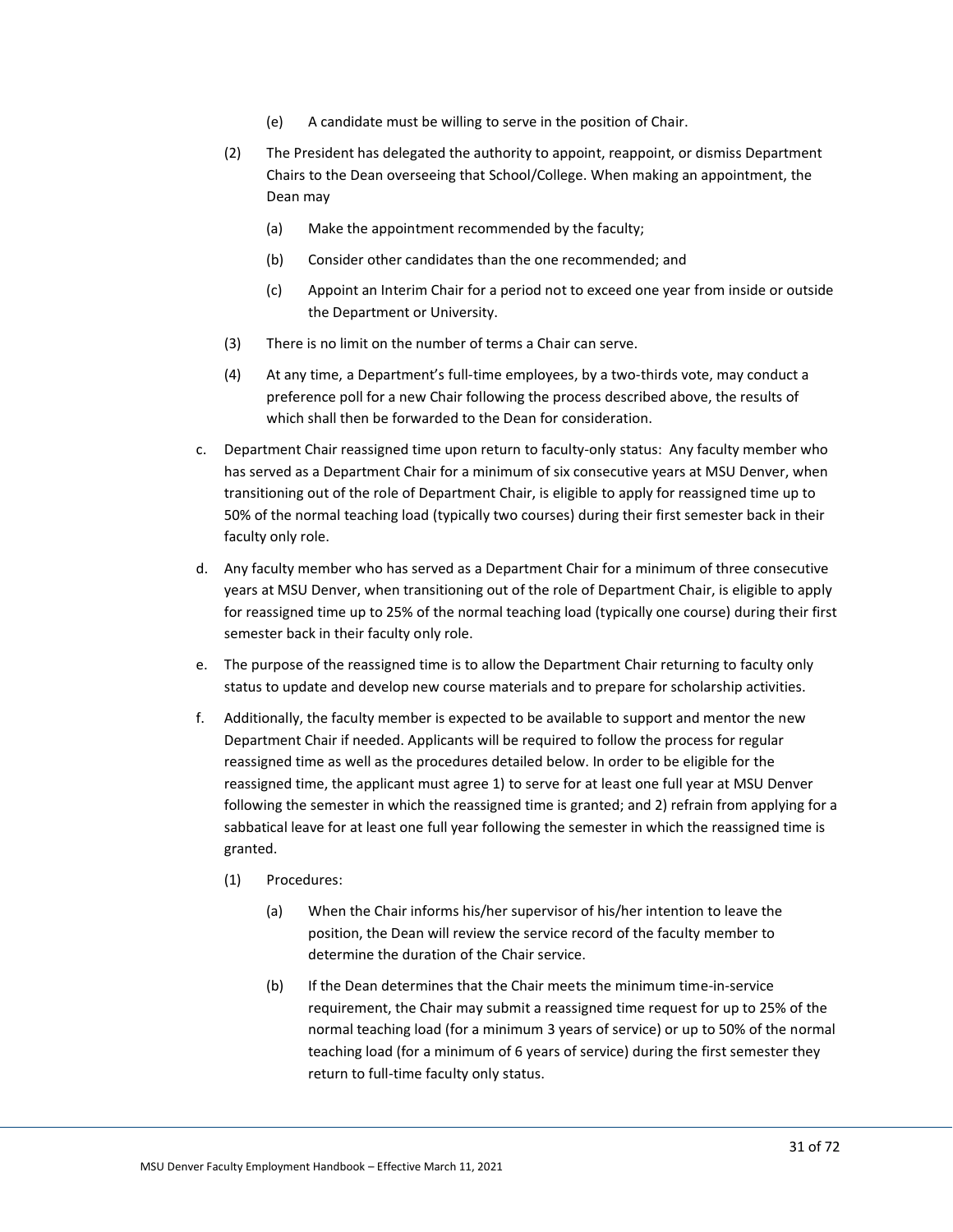- (c) The applicant must submit a written proposal, not exceeding five pages in length, specifying plans for the period. The plans should detail the extent and nature of the work required to prepare the applicant for re-entry to the faculty only role. The applicant should coordinate with the incoming Department Chair to specify the courses for which the applicant should prepare. The applicant should specifically address 1) how the pedagogical strategies and materials being developed will contribute to student success and retention; and 2) how the returning faculty member will support, advise, and/or mentor the incoming Department Chair.
- (d) The reassigned time does not relieve the faculty member of service obligations.
- (e) The proposal will be reviewed by the School/College Dean, the Faculty Senate Professional Leave Committee, and the Provost in accordance with deadlines specified in the Procedural Calendar. Each level of review will give priority to applications that clearly describe how the work carried out during the reassigned time will contribute to student success and retention.
- (f) No more than 30 days after the end of the semester during which the faculty member was granted reassigned time, the faculty member will submit a report to their immediate supervisor detailing their accomplishments during that semester.
- 5. Department Chair Evaluation
	- a. Goals: At the beginning of the Chair's term, the Department Chair and the Dean will develop goals extending to the end of the Chair's term (usually three years), which will address the Chair's duties as specified in sections II.L.3. of this Handbook. The goals may be modified by mutual agreement between the Chair and the Dean at the time of the annual evaluation.
		- (1) If the Chair and Dean cannot agree on the goals, the Provost will make the final decision after consulting both the Dean and the Chair.
	- b. Chairs will be evaluated in writing by their Dean annually. This evaluation will assess progress on meeting established goals. Deans and Chairs will review the written evaluation to determine how to modify goals (if necessary) and/or how to continue progress toward meeting mutually agreedupon goals.
		- (1) If at any time, the Dean identifies serious problems in the Chair's performance, the Dean may refer the issues to the Provost for resolution.
		- (2) Chairs are evaluated as faculty for purposes of Tenure, Promotion, and Post Tenure Review. The "Needs Improvement" rating for a Chair as Chair is to be used exclusively as an aid to the administration in determining whether or not to reappoint a Chair.
	- c. In a Chair's "Expiration Year" (usually the third year of a term), the evaluation will include the following:
		- (1) Chair's self-evaluation based on the Expiration Year goals (as modified, if applicable);
		- (2) Other evidence and/or information provided by the Chair and the Dean;
		- (3) A comprehensive feedback survey, to include department faculty and staff, other chairs from the same school or college and the Dean;
		- (4) Consideration of the preference poll for chair of the department; and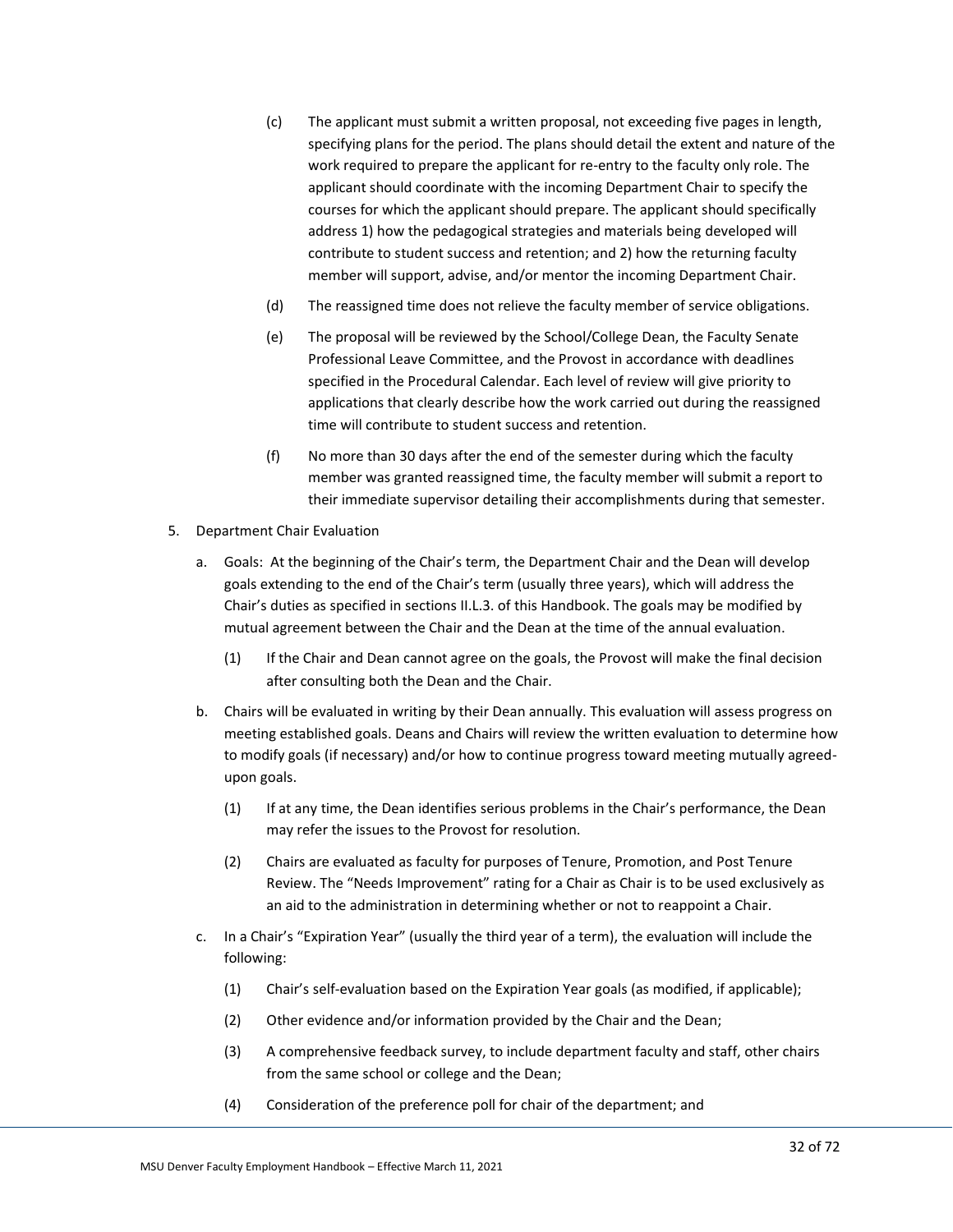- (5) The Expiration Year evaluation will result in a Needs Improvement or Meets Standards rating.
- d. Appeal of Evaluation
	- (1) If the Chair and the Dean disagree on the evaluation, the Chair will have 14 days to provide the Dean with a written statement justifying a different evaluation rating.
	- (2) The Dean will review the case presented by the Chair and meet with the Chair within 14 days following the reception of the statement of disagreement to attempt to reach an agreement.
	- (3) If agreement is not reached, the Dean must, within 14 days of the meeting, write a response to the justification presented by the Chair explaining why the rating was not changed.
	- (4) The Chair's justification and the Dean's response, along with the evaluation documentation, shall be forwarded to the Provost. The Provost shall review the documentation and make a determination of a rating within 14 days of receiving said documentation. The decision of the Provost shall be final.

### <span id="page-35-0"></span>M. Reassigned Time for Administrators Transitioning Back to Faculty Roles

Any faculty member that has served in an administrative position for a minimum of six consecutive years at MSU Denver, when transitioning from the administrative line back to a faculty line, are eligible for up to 12 hours of reassigned time during their first semester back in their faculty line. This policy will apply to administrators who have taught no more than three credit hours per academic year during their time in the administrative role. The purpose of the reassigned time is to allow the returning administrator time to update and develop new course materials and to prepare for scholarship activities. Applicants will be required to follow the process for regular reassigned time as well as the procedures detailed below. In order to be eligible for the reassigned time, the applicant must agree 1) to serve for at least one full year at MSU Denver following the semester in which the reassigned time is granted; and 2) refrain from applying for a sabbatical leave for at least one full year following the semester in which the reassigned time is granted.

- 1. Procedures
	- a. When the employee informs his/her supervisor of his/her intention to return to a faculty role, the immediate supervisor will review the service record of the employee to determine the duration of the administrative service.
	- b. If the supervisor determines that the employee meets the minimum time-in-service requirement, the employee may submit a request for up to 12 hours of reassigned time during the first semester they return to full-time faculty status.
	- c. The applicant must submit a written proposal, not exceeding four pages in length, specifying plans for the period. The plans should detail the extent and nature of the work required to prepare the applicant for re-entry to the faculty role. The applicant should coordinate with their Department Chair to specify the courses for which the applicant should prepare. The applicant should specifically address how the pedagogical strategies and materials being developed will contribute to student success and retention.
	- d. The reassigned time does not relieve the faculty member of service obligations.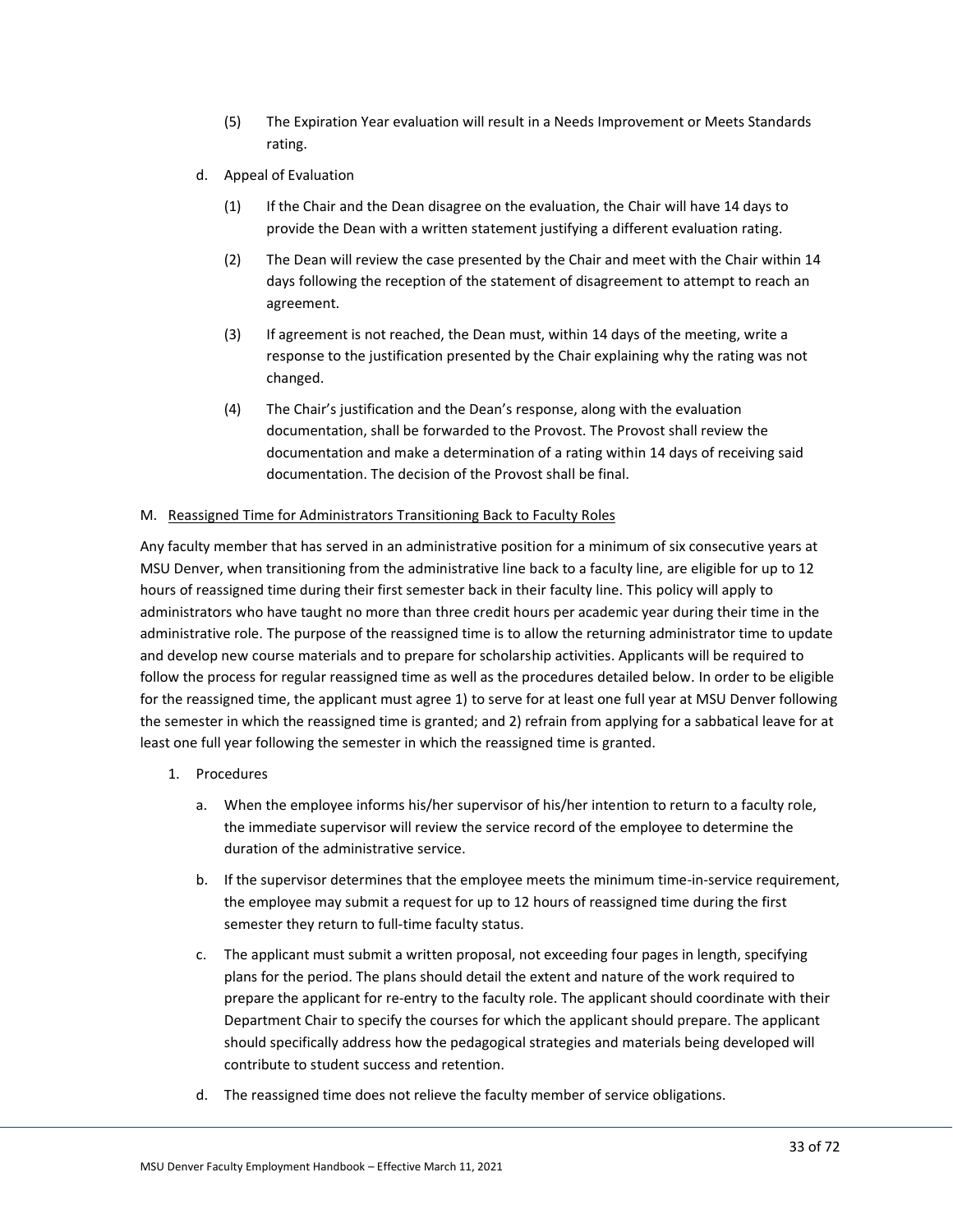- e. The proposal will be reviewed by the Department Chair, the Faculty Senate Professional Leave Committee, and the Provost in accordance with deadlines specified in the Procedural Calendar. Each level of review will give priority to applications that clearly describe how the work carried out during the reassigned time will contribute to student success and retention.
- f. No more than 30 days after the end of the semester during which the faculty member was granted reassigned time, the faculty member will submit a report to their immediate supervisor detailing their accomplishments during that semester.
- 2. Definitions
	- a. Administrators: Full-time administrators include those serving in the position of Director, Associate or Assistant Dean, Dean, Assistant or Associate Vice President, Assistant or Associate Provost, Vice President, Executive Vice President or Provost.

## **III. CATEGORY II FACULTY AND CATEGORY III (AFFILIATE) FACULTY – POLICIES AND PROCEDURES**

- A. Employment Contracts and Employment Status
	- 1. Category II Faculty and Category III Faculty
		- a. Are subject to the norms and expectations of academic freedom befitting an institution of higher education.
		- b. Category II and Category III Faculty may be qualified based on:
			- (1) Academic qualifications;
			- (2) Experience and accomplishments as practitioners, which can appropriately enrich the academic experience of MSU Denver students and provide a link to the communities they represent;
			- (3) Status as recent graduates of, or current students in, doctoral programs seeking experience and opportunity; or
			- (4) Work for a program or grant that spans an academic or a calendar year.
		- c. Are protected from unlawful employment practices; and
			- (1) Have the right to file a formal complaint to EO in cases of suspected discrimination;
			- (2) Have the right to respond to any information that automatically becomes part of their Portfolios where required; and
			- (3) Have the right to lodge a complaint of professional misconduct.
		- d. Must meet contractual obligations and standards of professional conduct.
		- e. Performance expectations are delineated in Department Guidelines unique to Category II and to Category III faculty.
	- 2. Category II Faculty
		- a. Category II faculty members are full-time, non-tenure-line faculty. Types of Category II faculty include:
			- (1) Visiting Faculty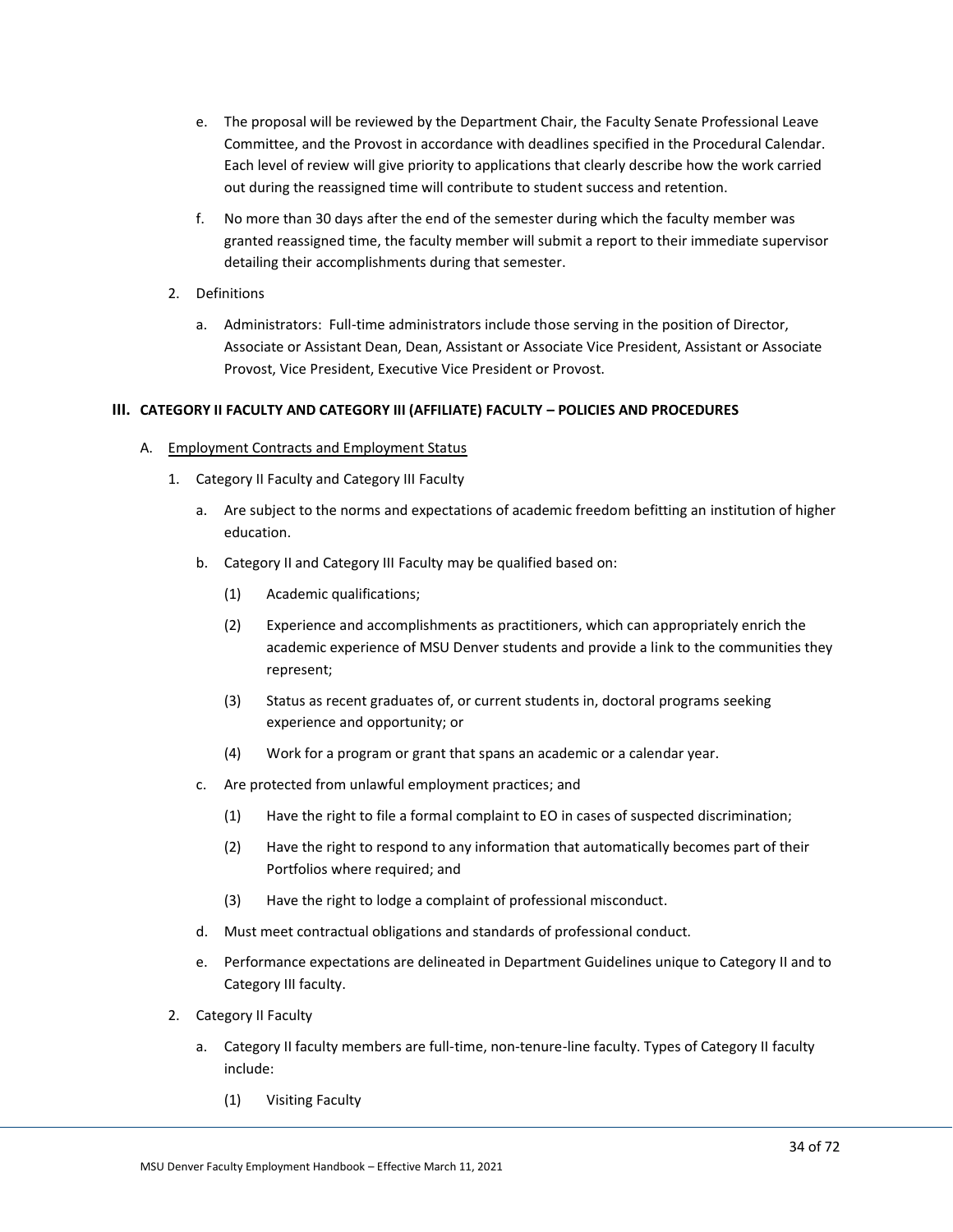- (a) Temporary appointment for exchange scholars or national or international scholars on leave from their home institution or for recently retired scholars from other institutions of higher education that become available for one semester or one academic year.
- (b) Rank determined by rank at home institution.
- (c) Temporary appointment to fill a vacancy in open tenure-line.
- (d) Duties: Negotiated but, teaching default is 4/4; other assignments as needed may be appropriate.
- (2) Professional in residence, executive in residence, artist in residence, musician in residence or other title created by negotiation and tailored to unique qualifications of candidate. Employment contract is for a one year term, renewable annually upon agreement of the parties.
	- (a) Used to recruit and/or retain candidates with exceptional practical experience who may or may not have usual terminal degree qualifications.
	- (b) Renewable yearly based on performance evaluation.
	- (c) Duties: Negotiated but normal 4/4 teaching with service to college or school and community expectations.
	- (d) Criteria:
		- (i) Currency in discipline;
		- (ii) Scholarly Activities expectations and support at chair and dean discretion.
- (3) Lecturer
	- (a) Generally for use in departments with high service teaching loads; position primarily devoted to teaching multiple sections of lower-division or introductory courses.
		- (i) Positions depend on available funding.
		- (ii) This type of Category II appointment is intended to increase full-time coverage above the targeted 60 percent Tenured/Tenure-Track coverage target.
	- (b) Duties: 5/5 teaching (or equivalent); recommend no more than three preparations per semester and no expectation of scholarly activities other than that related to maintaining currency in discipline; (*see* "[Application for Category II Reduced](http://www.msudenver.edu/media/content/academicandstudentaffairs/applicationforcategory2reducedteaching.pdf)  [Teaching Load](http://www.msudenver.edu/media/content/academicandstudentaffairs/applicationforcategory2reducedteaching.pdf)").
- (4) Senior Lecturer

A Lecturer may be promoted to Senior Lecturer status if:

(a) Their credentials meet the criteria determined by the hiring Department as articulated in the Hiring Protocols, and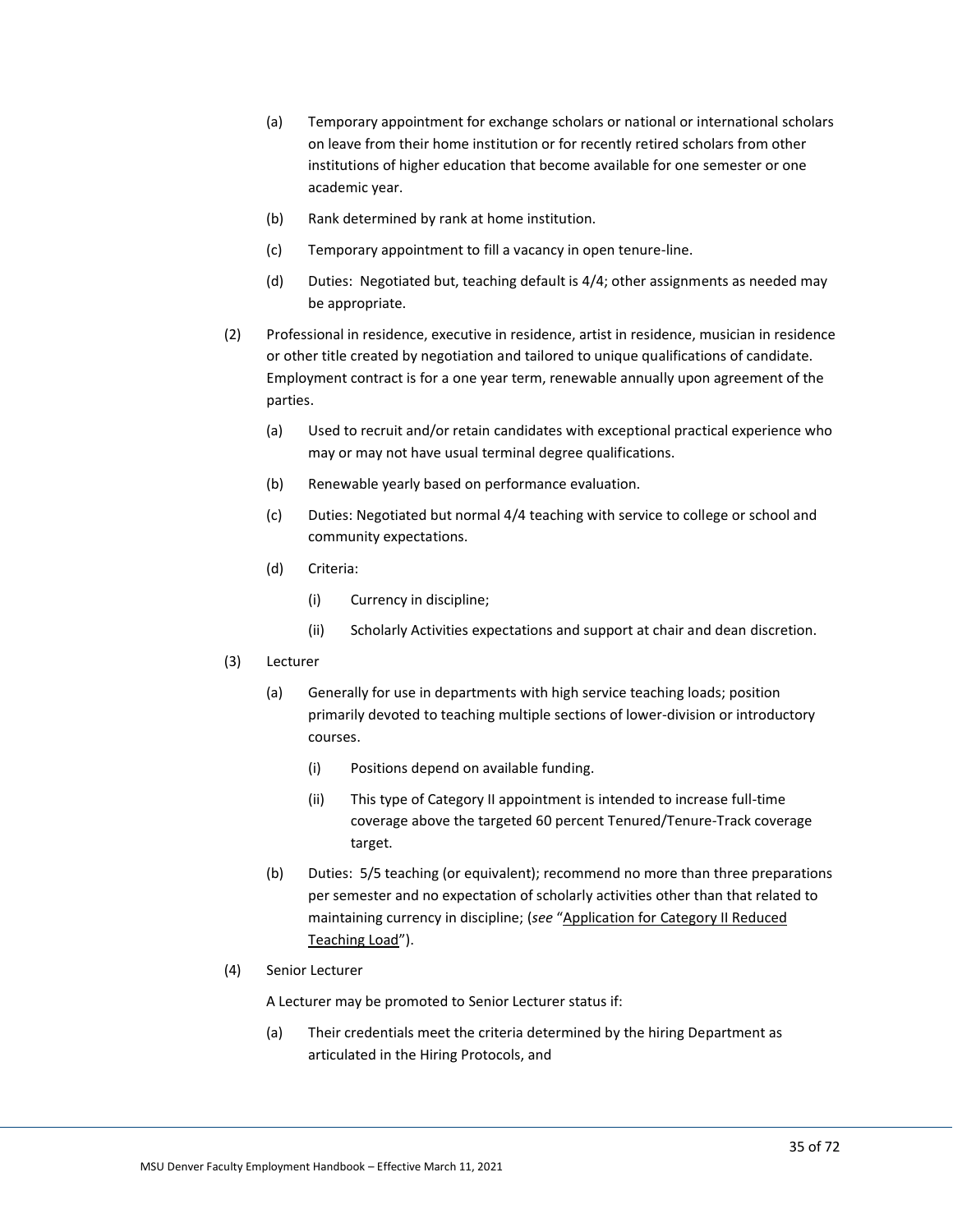- (b) They have a total of six years of full-time service (at least three of which must have been consecutive and at least one of which must have been within 18 months of the senior lecturer appointment) of performance to MSU Denver.<sup>5</sup>
	- (i) Promotion is contingent upon a recommendation from the Department Chair, the Dean and the Provost; and
	- (ii) If promoted to a Senior Lecturer, the salary will be adjusted to reflect the new title.
- (c) May be used to fill a potential tenure line especially under tight budget conditions.
	- (i) Positions depend on available funding.
	- (ii) This type of Category II appointment is usually intended to increase full time coverage above the targeted 60 percent tenure-line coverage target.
- (d) Duties:
	- (i) 5/5 teaching (or equivalent); recommend no more than three preparations per semester and no expectation of scholarly activities other than that related to maintaining currency in discipline;
	- (ii) A reduced teaching load may be offered for other performance expectations and support based on departmental needs and negotiated at Chair and Dean discretion (*see* "[Application for Category II Reduced Teaching Load](http://www.msudenver.edu/media/content/academicandstudentaffairs/applicationforcategory2reducedteaching.pdf)").
- (5) Faculty Recruitment Incentive Program (FRIP) Lecturers—Category II full-time position created to help encourage the attainment of the two major objectives of the University Affirmative Action Program:
	- (a) The fostering of a multicultural campus and the appreciation of diversity; and
	- (b) The improvement of employment opportunities for all under represented faculty.
	- (c) Special Conditions:
		- (i) Before a FRIP appointment can be made, there must be a tenure-track position available and allocated by the Provost/Vice President for Academic Affairs.
		- (ii) The President has delegated authority to offer a FRIP contract to the Provost.
		- (iii) FRIP participants will be a temporary term appointment for one academic year. Subsequent term appointments are subject to the absolute discretion of the University.
		- (iv) A FRIP candidate must have a minimum of a master's degree or the equivalent in the appropriate field of study, and must be able to demonstrate admission to an accredited terminal degree or doctoral program in that field. Strong preference will be given to those applicants who

 $^5$  NOTE: Category II faculty shall have their years of service since time of initial appointment – as long as it is continuous – count toward the six year and 18 month eligibility requirements.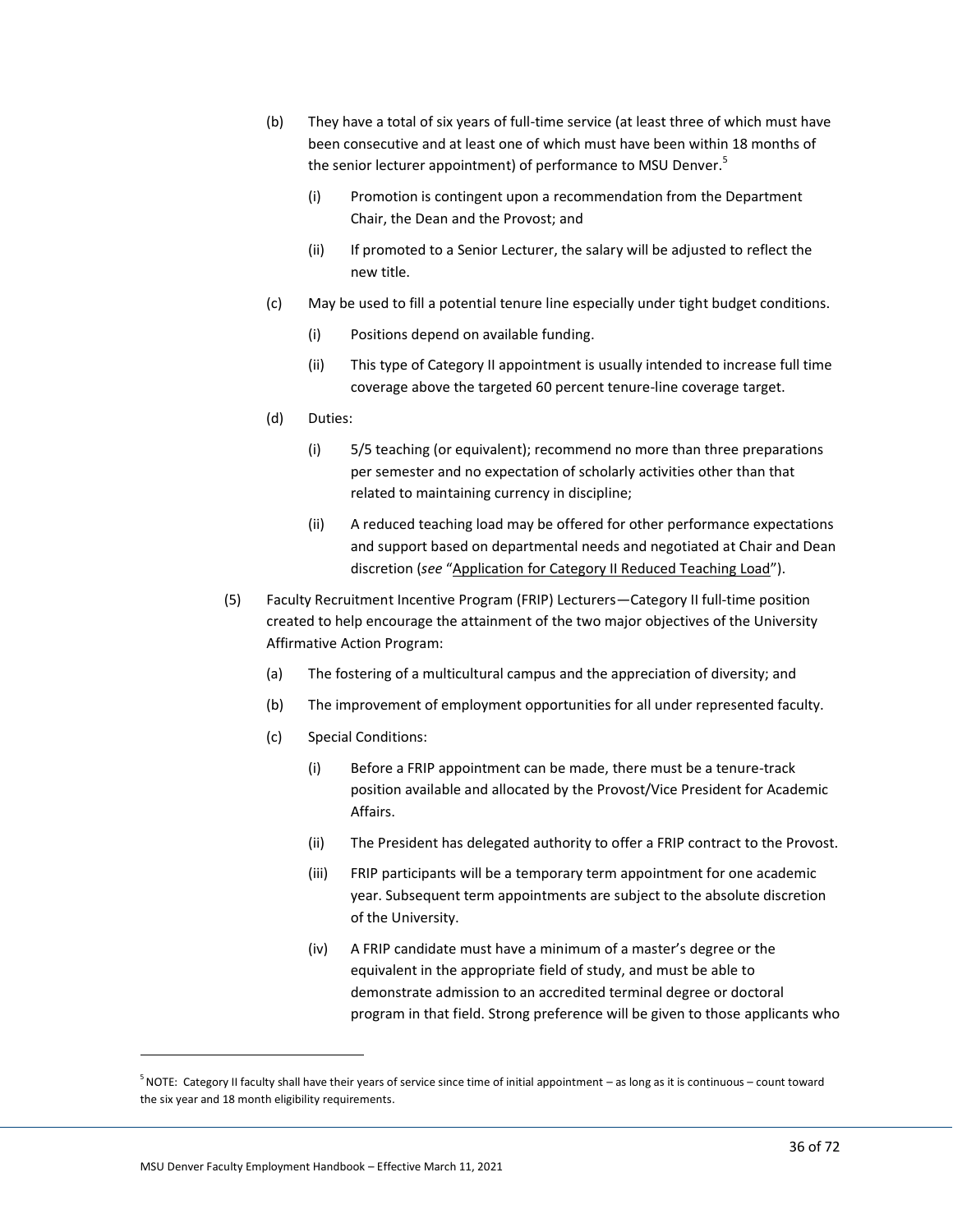have achieved candidacy at their doctoral institutions, i.e., those who have passed comprehensive/preliminary examinations and completed all required course work, leaving only dissertation requirements to meet in order to receive the Ph.D.

- (d) Duties: 3/3 teaching load and progress toward degree.
- (e) Academic Development Awards provide financial support as determined by ASA, over a maximum period of five years to cover reimbursement for tuition and fees, dissertation expenses, and/or other incidental expenses associated with the completion of a participant's terminal degree requirements and/or other academic special conditions as defined in the participant's employment contracts. This award limit will not include the cost of any equipment assigned to the FRIP participant. Other PD support at chair and dean discretion. The amount determined by ASA does not apply to reassigned time; the latter is part of the instructional workload assignment.
- (6) Research Faculty—hired via grant or other "soft" funding (e.g., contracts)
	- (a) Duties determined by the grant.
- (7) Clinical Faculty: The title of "Clinical Faculty" is intended to be flexible enough to apply to a variety of disciplines where this type of "field supervision faculty" are the norm—e.g., nursing, teacher education, social work, etc. Thus, clinical faculty titles are designed to comply with criteria defined by accreditation associations, such as the Colorado State Board of Nursing (CSBN).
- (8) Other: Special cases where duties, compensation, and title are mutually determined by contract. Should be rare, determined by departmental needs, and negotiated by Chair and Dean.
- 3. Category III (Affiliate) Faculty
	- a. Category III faculty members are part-time faculty hired to teach on a per credit hour basis for specific classes, as needed, usually on a semester-by-semester basis depending on budget and enrollment.
	- b. Category III faculty members are normally members of Public Employee Retirement Association unless they previously participated in one of the University's Optional Retirement Programs.
	- c. Category III faculty members are not eligible for participation in the University's benefit programs except as required by state or federal law.

## B. Recommended Full-time Faculty Deployment—of the 60 percent Full-time Faculty

- 1. A minimum of 80 percent should be Tenured/Tenure-Track Faculty.
- 2. No more than twenty percent should be Category II Faculty.
- 3. Of the Category II faculty, no more than half should be Lecturers/Senior Lecturers.
- C. Specific Guidelines for Appointment of Faculty
	- 1. Rank Upon Appointment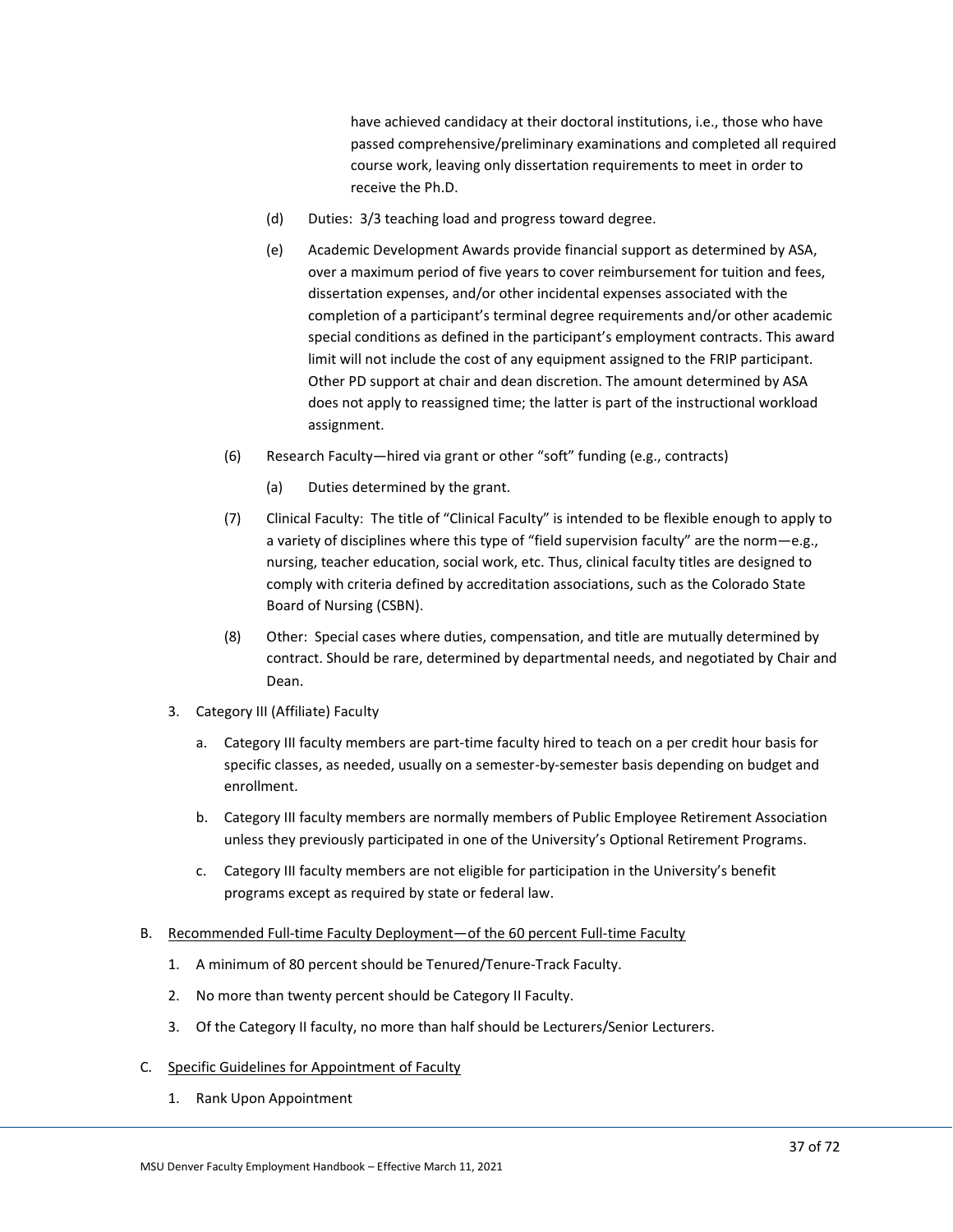- a. A new appointee must possess the appropriate credentials as delineated in the "Minimum Rank Upon Hiring," (*see* "[Protocols for Searching/Hiring Faculty](http://www.msudenver.edu/asa/facultyinformation/handbooksandguidelines/)").
- b. Exceptions to rank upon appointment must be approved by the Provost/Vice President for Academic and Student Affairs.
- 2. Salary Upon Appointment
	- a. The appointing authority shall determine the new appointee's salary upon appointment.
	- b. In determining a new appointee's salary, the appointing authority shall consider the education and experience of the new appointee, the University and department's salary structure, the salaries and ranks of comparable faculty in the particular discipline, market demand, and other pertinent factors.
	- c. Human Resources office will provide data and instructions for initial salaries of new hires annually.

#### D. Evaluation and Reappointment

Category II and Category III faculty reappointments are determined based on a combination of department needs, faculty member qualifications, and performance. High performance does not guarantee reappointment.

- 1. Evaluation
	- a. Category III Faculty
		- (1) Peer Observations: Departments will specify in the Category III Department Guidelines the protocols to follow for Peer Observations of Category III Faculty. A written record of observations, the format of which will be determined by the Department, should be kept on file in the Department.
		- (2) Student Ratings of Instruction: Student Ratings of Instruction (SRIs) for courses taught by Category III faculty will be administered consistent with the practice for tenure-line faculty.
		- (3) Department Guidelines for Category III Faculty must establish expectations for Category III faculty members that fit their disciplinary or departmental needs.
	- b. Category II Faculty
		- (1) Department Guidelines for Category II Faculty must establish expectations for Category II faculty members that fit their disciplinary or departmental needs.
		- (2) Student Ratings of Instruction: Student Ratings of Instruction (SRIs) for courses taught by Category II faculty will be administered consistent with the practice for tenure-line faculty.
		- (3) Performance measures in addition to SRIs are warranted to ensure that reappointment decisions are based on multiple appropriate sources of reliable data.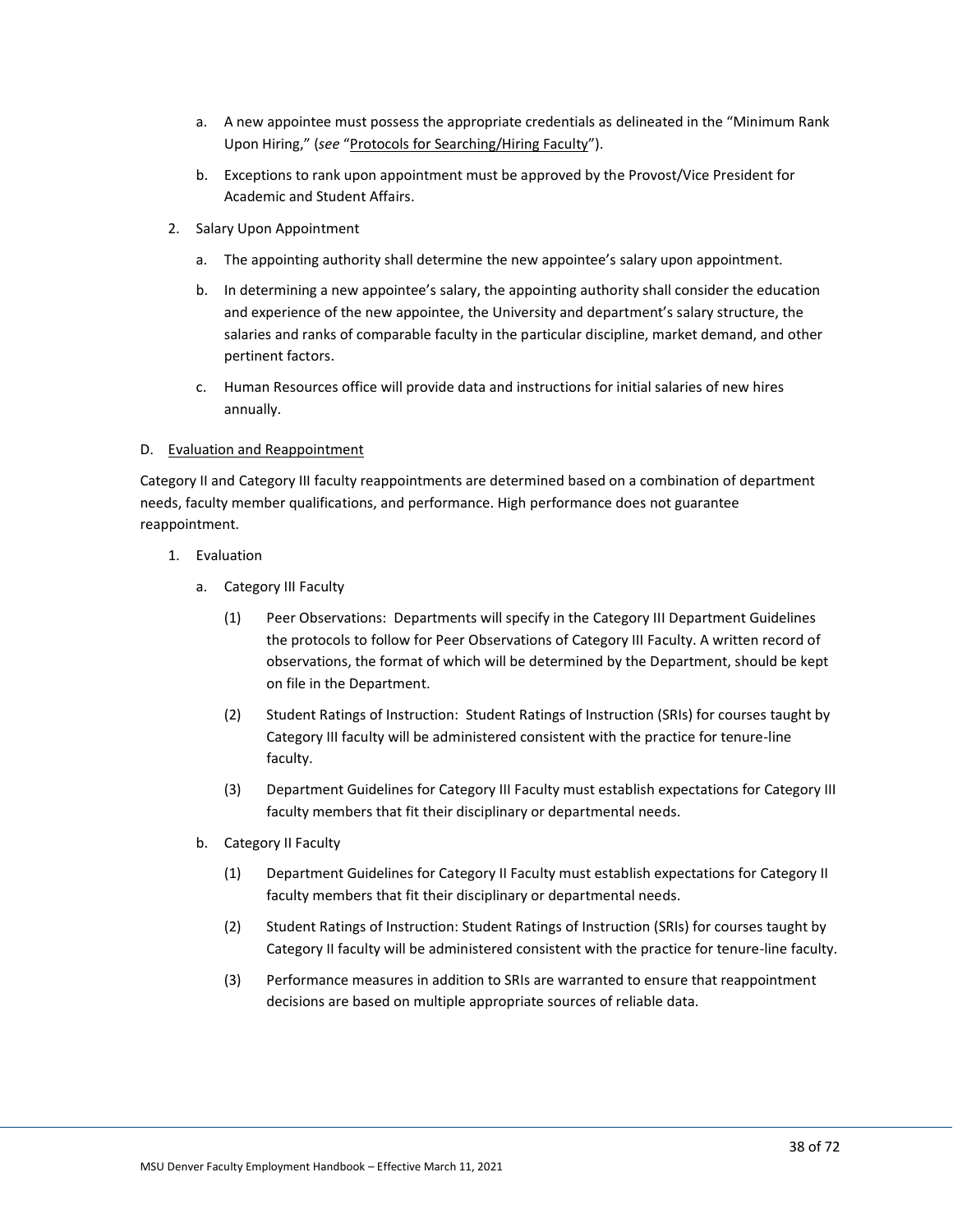- c. Peer Observations:<sup>6</sup>
	- (1) Peer Observations requirements are outlined in Department Guidelines.
	- (2) All Category II faculty will be observed, at a minimum, once in the first year of their employment as a Category II faculty member.
	- (3) Beyond this requirement, Departments will delineate in their Department Guidelines for Category II Faculty the number and cycle of Peer Observations required for Category II faculty.
	- (4) Following the first year of employment, subsequent observation(s) may be required if there are indications that they are needed. Such indications may be, but are not limited to, low SRI scores, student comments on SRIs, or student comments or concerns brought to the Chair's attention.
	- (5) A written record of Peer Observations, the format of which will be determined by the Department, should be kept on file in the Department.
	- (6) In those cases where Category II faculty have reduced teaching-load agreements that specify duties in Scholarly Activities and/or Service (*see* section II.C.3.b.-c. for definitions of Scholarly Activities and Service), evaluations should encompass work in those areas of performance.
	- (7) Any Category II faculty member who wishes to be reappointed at the conclusion of their contract term will undergo a review by submitting a Portfolio to the Department Chair. Portfolios will include the following:
		- (a) Narrative
			- (i) Is a statement of up to two-pages describing how the faculty member has met expectations for assigned duties/responsibilities;
			- (ii) Presents a reflective self-assessment, highlights accomplishments, and indicates plans for the future;
			- (iii) Presents one's best case to disciplinary colleagues and administrative levels of review; and
			- (iv) Indicates in the first paragraph if candidate is seeking promotion to Senior Lecturer or a Multi-Year Contract, as delineated below.
		- (b) Annotated Curriculum Vitae (*see* section II.C.1.b.(3) for definition of "Annotated Curriculum Vitae")
		- (c) Student Ratings of Instruction per above
		- (d) Peer Observations as delineated above

<sup>&</sup>lt;sup>6</sup> Formal peer reviews conducted for Category II and Category III faculty prior to the adoption of the Chapter VI (June 2013) revisions to the *Handbook for Professional Personnel* shall be considered formal peer reviews for the purposes of reappointment, promotion, and the granting of three-year contracts.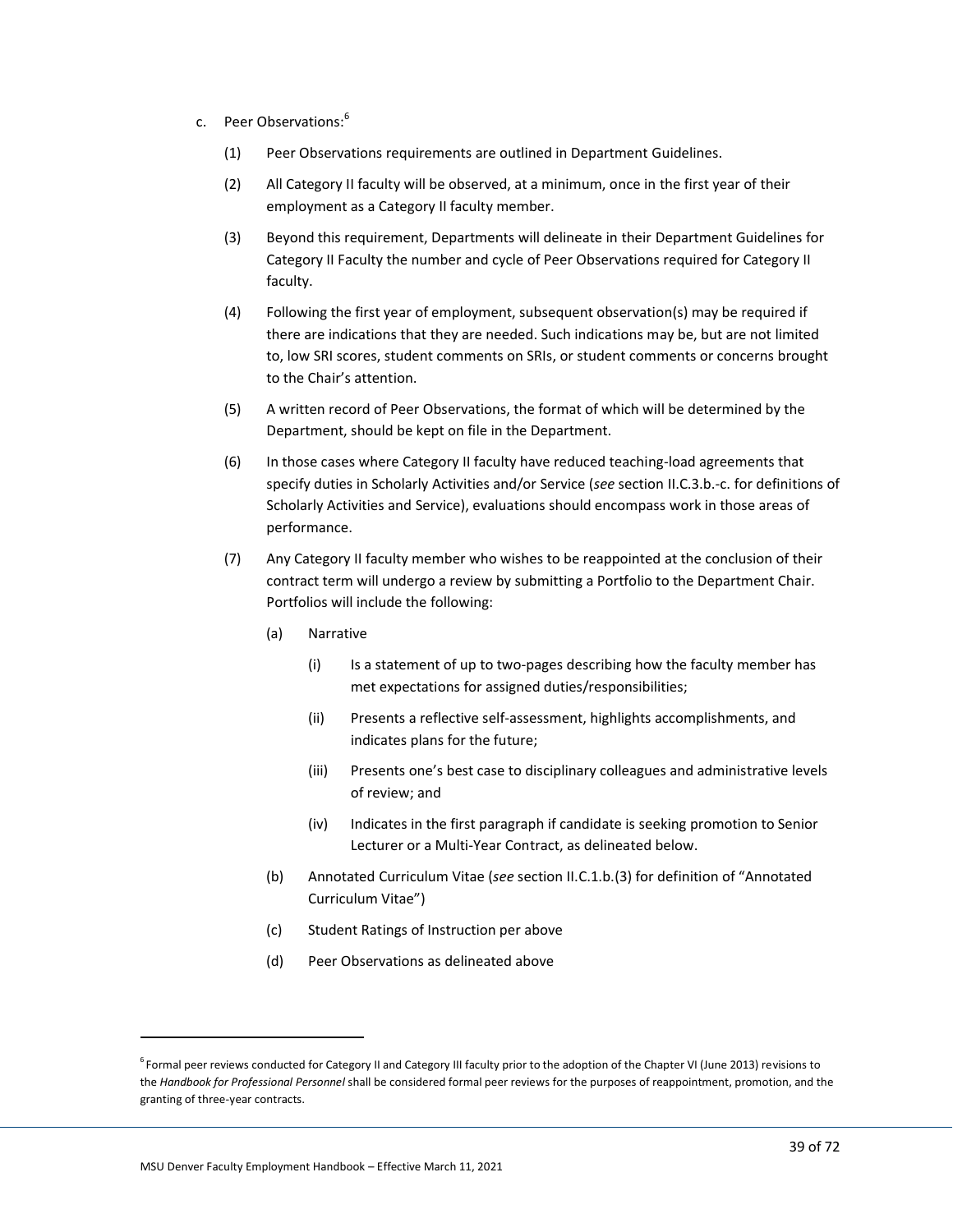- (e) Other documents as determined by the Department (course syllabi, exams, assignments, assessments, etc., evidence of scholarly activities or service)
- (8) Portfolios will be submitted using the same tool or format as Category I Faculty and in accordance with the Procedural Calendar.
- 2. Reappointment Recommendations
	- a. The Department Chair will evaluate the Portfolio and write a letter not to exceed two pages recommending retention or non-retention to the Dean;
		- (1) The Dean will evaluate the Portfolio and the Department Chair's recommendation, and determine if the Category II faculty member should be reappointed.
			- (a) If either the Department Chair or the Dean recommends non-retention, the Portfolio and recommendations will be submitted to the Provost for a final decision regarding retention. All letters and decisions will become part of the Category II faculty member's Portfolio and will be submitted in accordance with the Procedural Calendar.
- 3. Multi-year Contracts for Category II Faculty
	- a. Per Colorado Revised Statutes § 24-19-104(1.5)(d), some Category II faculty are eligible for contracts of up to three years in duration. Departments, in consultation with their Deans, determine which, if any, Category II faculty lines will be filled with faculty on multi-year contracts.
		- (1) There is no "track" toward a multi-year contract.
		- (2) Retreat lines<sup>7</sup> are only available for annual contracts. While in a retreat line, a Category II faculty member cannot be provided a multi-year contract; however their years of service would count toward eligibility should they be moved to a different (regular) line.
	- b. A faculty member must serve a minimum probationary period of three successive one-academicyear contracts before being eligible for a multi-year contract.
	- c. Category II faculty will be given credit toward eligibility for a multi-year contract if they have previously taught as an Affiliate faculty member.<sup>8</sup>
		- (1) In such cases, the equivalent of one year credit as a Category II faculty member may be granted for every two years as an affiliate faculty member teaching a maximum allowable load of 18 credit hours per academic year.
		- (2) Credit for teaching loads of less than the allowable maximum for affiliate faculty will be prorated accordingly.

 $^7$  A 'Retreat Line' is a tenure-line position that is filled temporarily with an Affiliate or a Category II faculty member either to replace a tenure-line faculty member who is on leave (e.g., sabbatical, leave without pay, medical leave) or for an administrator who holds tenure in a department and may return to faculty ranks upon leaving an administrative position.

 $^8$  Category II and Affiliate faculty shall have prior years of service count in the determination of whether they have met the minimum number of years of service to be eligible to be considered for a multi-year contract.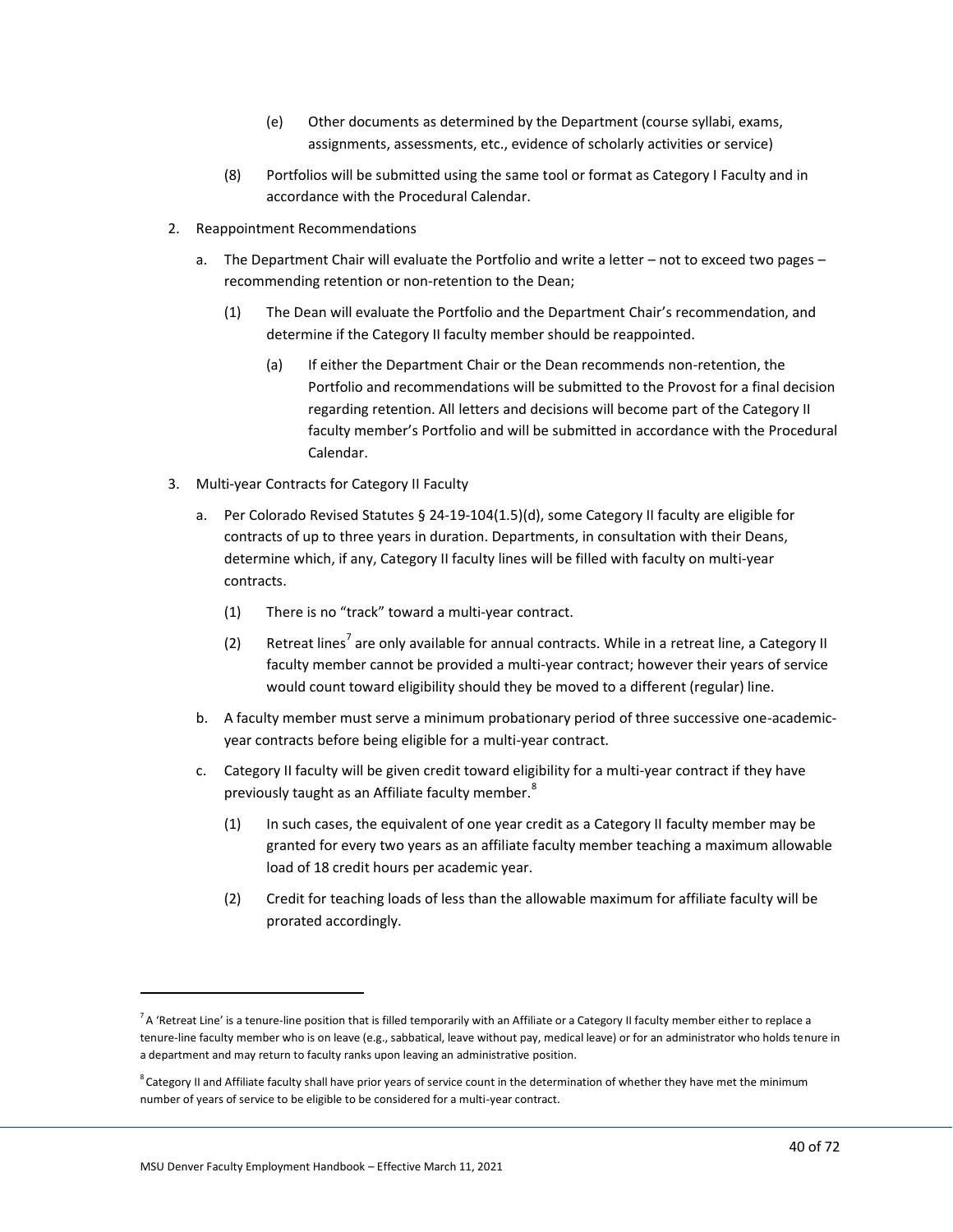- (3) Category II faculty are eligible to receive up to a maximum of two years of credit toward eligibility through affiliate teaching.
- d. A tenure-track or tenured faculty member who wishes to convert to a Category II faculty member may be given credit toward the three year eligibility period for a multi-year contract with each year of prior teaching counting as one year of eligibility.
- e. If a multi-year contract position is available, an eligible Category II faculty member can apply by submitting a Portfolio for review.
- f. Category II faculty on a multi-year contract will only submit a Portfolio for review during the final year of their contract, and only if they wish to be considered for reappointment.
- g. There is no right of appeal for Category II faculty who do not receive multi-year contracts or renewal of multi-year contracts
- 4. Promotion: To qualify for promotion the Lecturer must satisfy the conditions for promotion to Senior Lecturer, as set forth above, and will be considered according to the following process:
	- a. The faculty member will make a request for promotion to the Department Chair and submit a Portfolio for review;
	- b. The Department Chair will submit the recommendation for or against promotion to the Dean;
	- c. The Dean will submit a recommendation for or against promotion to the Provost; and
	- d. The Provost will approve or disapprove the recommendation for promotion.

### **IV. UNIVERSITY COMPENSATION PHILOSOPHY**

- A. General Policies
	- 1. Metropolitan State University of Denver is a teaching and learning community aspiring to national pre-eminence in public urban baccalaureate education. We believe that education is the key to a successful life and career The University recognizes that to fulfill this mission, requires a diverse group of highly-qualified employees. The University expects superior performance and productivity from these employees. The primary role of the compensation system is to establish a clear relationship between professional performance, job duties, and compensation; to ensure that employees are recognized and rewarded appropriately for their contributions; and to ensure that the University's resources are used efficiently and effectively. The University supports a compensation system that:
		- a. Balances the need to be both externally competitive and internally equitable while working within the availability of institutional and department resources.
		- b. Attracts highly skilled and competent Faculty and staff and retains them by providing opportunities for learning, growth, and career development.
		- c. Provides flexibility in applying the principles of the University's compensation system.
		- d. Recognizes the value of current Faculty and staff by maintaining internal equity with comparable duties and responsibilities.
		- e. Encourages and rewards excellent performance in meeting the mission, goals, and objectives of the University by basing salary increases on merit and performance.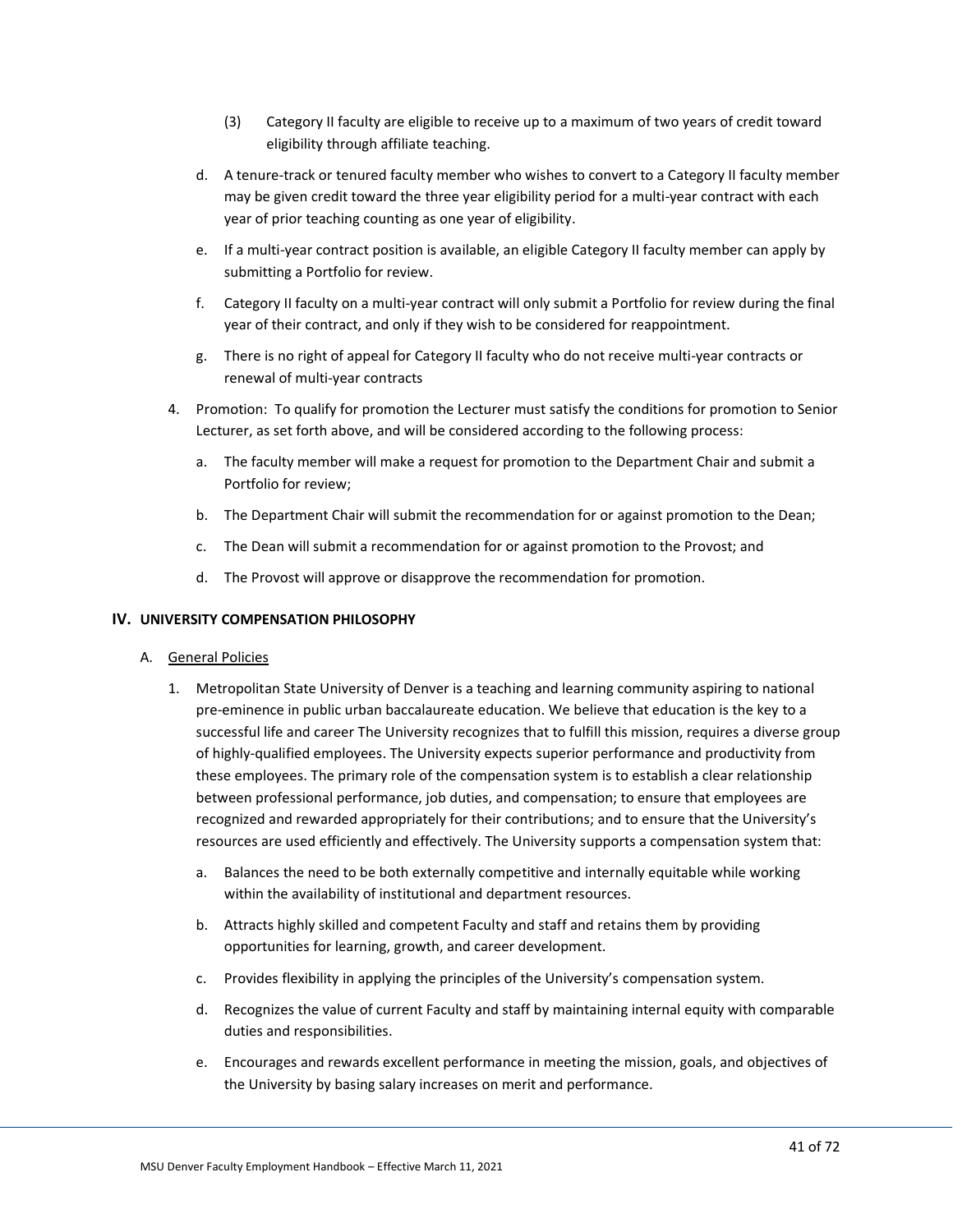- f. Allocates compensation in a fair, yet flexible, manner in compliance with all applicable legal requirements.
- g. Uses survey data consistent with peer institutions with similar demographics such as type of institution, size of budget, enrollment, etc.
- h. Assures communication of system principles, goals, design, procedures and relevant external market information to all departments and employees.
- i. Remains open to emerging compensation practices to address changes in the workforce and the workplace over time.
- 2. The general goals of salary administration at the University are:
	- a. Primarily, to establish a clear relationship between professional performance and compensation;
	- b. To encourage a high level of professional performance;
	- c. To attract and maintain a high quality faculty and administration; and
	- d. To promote a constructive relationship between exempt personnel's professional activities and the goals and objectives of the Board of Trustees and the University.

#### B. Salary Administration Policies

Increases in the base pay of the University faculty shall be categorized as follows:

- 1. Promotion or Other Awards
- 2. Merit Increases
	- a. Merit increases shall not be awarded any person who receives a composite rating of less than expected or satisfactory performance.
	- b. All persons who perform as expected or higher shall be eligible to receive a merit increase, except when no funds are allocated for salary increases.
	- c. Employees who have been promoted during the current evaluation period must have performance evaluations in both the positions. The combined evaluation rating will be used to determine the amount of the annual merit increase.
- 3. Equity and Parity Increases
	- a. The Board of Trustees, in their sole and exclusive discretion and in response to specific annual budget requests, will determine whether salary increases addressing issues of equity and parity will be awarded and if so, in what amount.
	- b. Equity increases address a declining relationship between salaries of presently employed personnel and newly hired personnel in the same discipline, commonly described as salary compression. "Equity" takes into account performance evaluations and other standards, including, but not limited to, education, experience, and rank.
	- c. Parity increases address the competitiveness of University salaries with the salaries of faculty at similar institutions, taking into account performance evaluations and other standards, including but not limited to education, experience, rank, discipline, and variances among local economic conditions.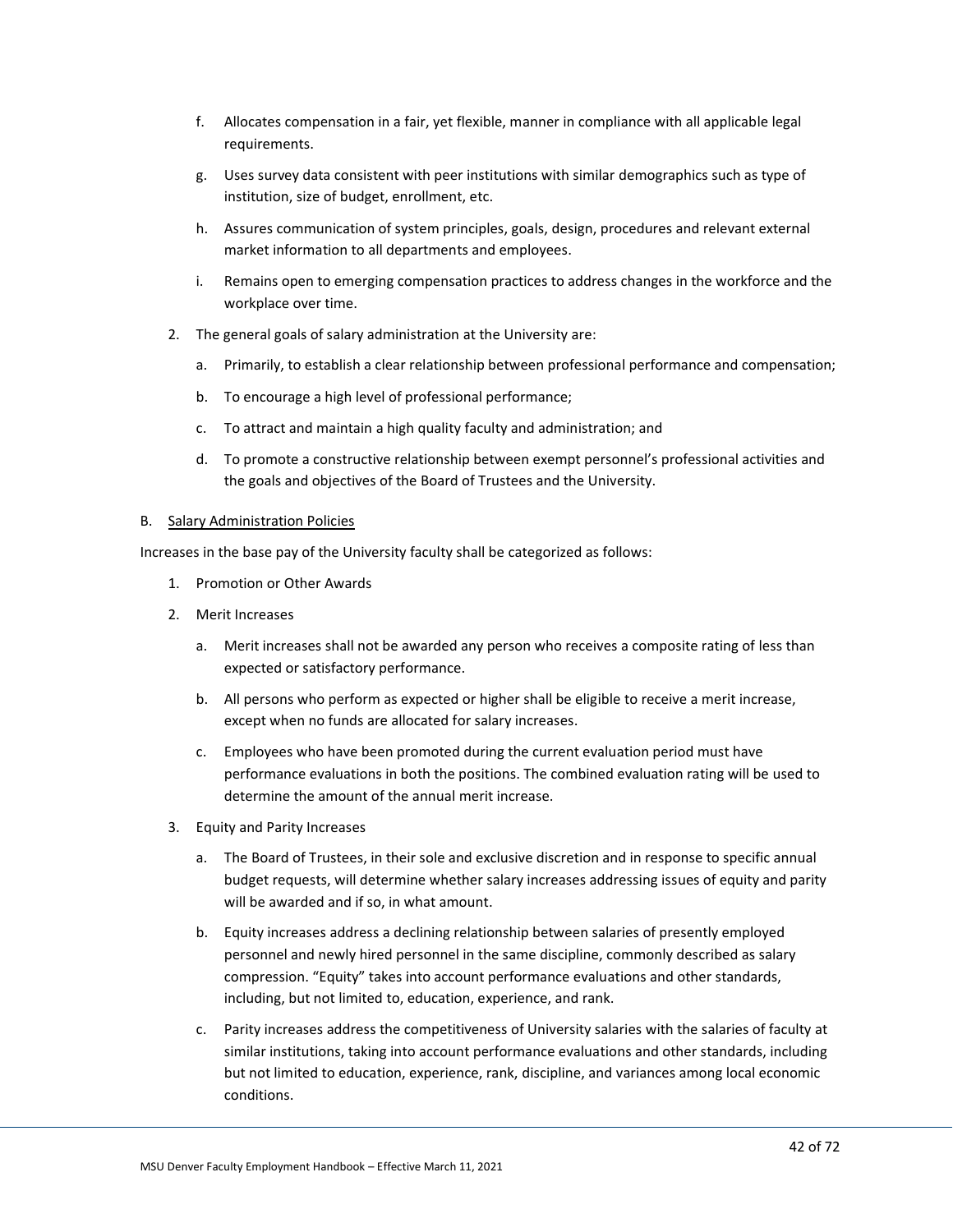- d. Equity and parity issues will be studied periodically by the University.
- 4. Salary Policies Applicable to Faculty
	- a. Sufficient money, if available, will be set aside to fund promotions and other specified awards.
	- b. Equity and/or parity increases, if any, will be awarded to individuals in accordance with a plan approved by the Board of Trustees.
	- c. The administration will consult with a Faculty Senate committee of no more than eight members regarding the percentage of the overall salary increase budget to be distributed in each merit category.
	- d. The Faculty Senate will deliberate in open session concerning its merit pay distribution recommendations. The Faculty Senate will present its written merit pay distribution recommendation(s) to the administration in writing, and the recommendation(s) shall be available to all faculty members.
	- e. The administration will consider recommendations from the Faculty Senate and determine the amount to be distributed in each merit category.
	- f. The chairs will recommend to the deans, and the deans will recommend to the Provost, specific merit salary increases for each faculty member in accordance with the allocation for each merit category. The Provost must approve all increases before they are submitted to the President for final approval.

### **V. OUTSIDE EMPLOYMENT AND CONFLICT OF INTEREST**

- A. Outside Employment, Personal Activities and Relationships
	- 1. Outside employment or business ownership shall not interfere with the performance of contractual responsibilities.
	- 2. Employees should be aware of their obligations and responsibilities as public employees of the University. An employee is bound to observe, in all official acts, the highest standards of ethics consistent with the code of ethics of the State of Colorado (Colorado Revised Statutes, Part 18, Article 24), the advisory opinions rendered with respect thereto, and University policies.
	- 3. Nothing in this Article is intended to discourage an employee from engaging in personal activity in order to increase the employee's professional reputation, service to the community, or income, subject to the conditions stated herein.
	- 4. Definitions
		- a. "Personal Activity" shall mean any private practice, private consulting, teaching or research for another organization, or other similar services to third parties, whether compensated or uncompensated, which are not part of the employee's assigned duties for which the University has provided no compensation.
		- b. "Personal Relationship" shall mean any close relationship of a personal nature than can be considered to affect the professional objectivity of the employee, such as a family relationship, an amorous relationship, or a business or professional relationship arising from a personal activity.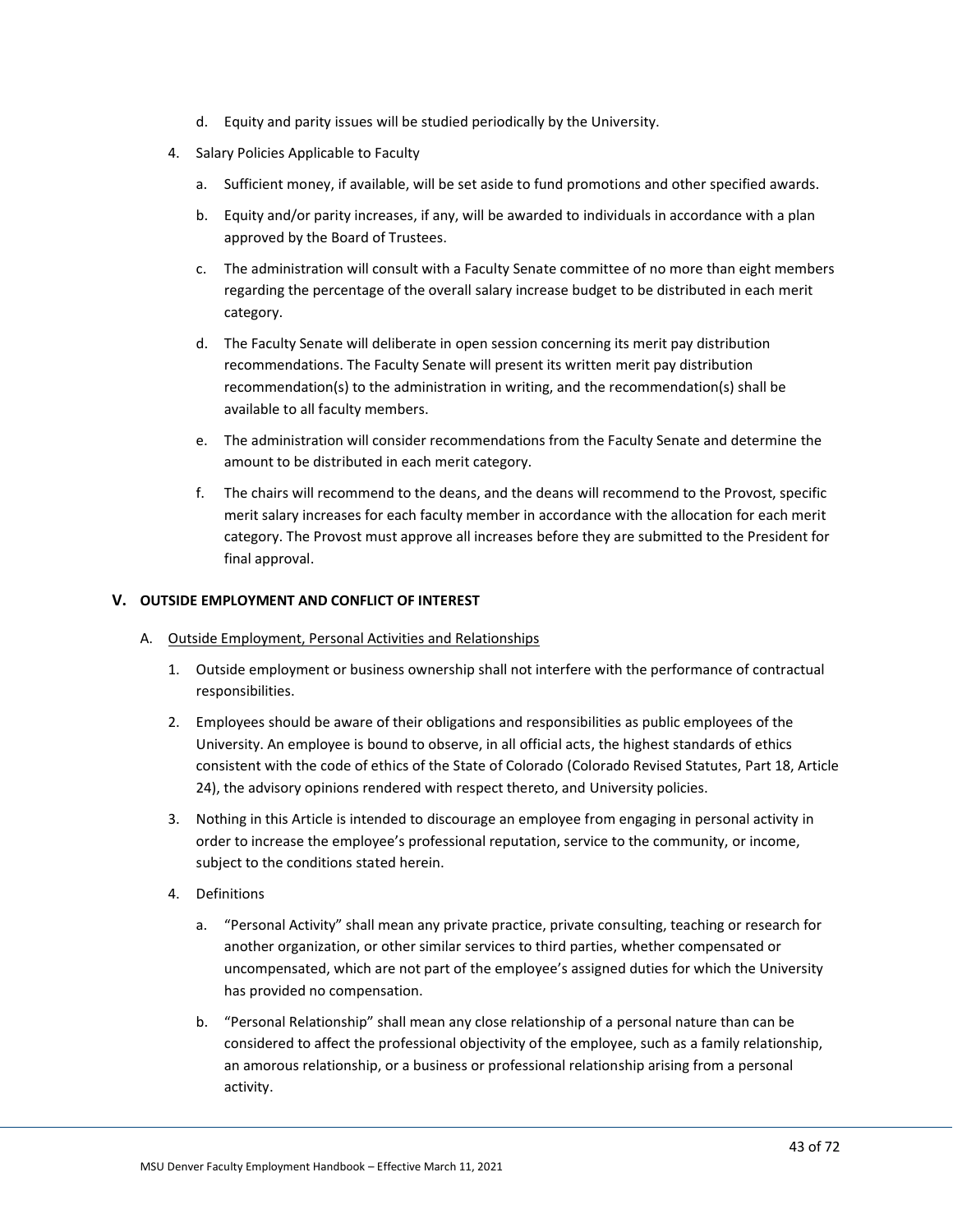- c. "Conflict of Interest" shall mean:
	- (1) Any conflict between the personal activities of the employee and the public interests of the University, the Board of Trustees, or the State of Colorado, including conflicts of interest specified under Colorado Statutes;
	- (2) Any conflict between a personal activity and the full and effective performance of the employee's duties and obligations to the University; or
	- (3) Any conflict or appearance of conflict between a personal relationship and the exercise of unbiased professional judgment in performance of the employee's institutional responsibilities or obligations.
	- (4) Conflicts of interest are prohibited. Employees are responsible for disclosing and resolving conflicts of interest, working with their supervisors and other University officials.
- 5. Written Report of Personal Activities
	- a. Any employee who proposes to engage in any compensated personal activity, or any other personal activity which the employee should reasonably conclude may create a conflict of interest, shall report to the employee's supervisor, in writing, the details of such proposed activity prior to engaging therein.
	- b. Such personal activities will be reported using the form provided by the Office of Academic Affairs.
	- c. A new report shall be submitted for personal activity previously reported at such time as there is a significant change in the outside activity (nature, extent, funding, etc.).
	- d. The reporting provisions of this section shall not apply to activities performed wholly during a period in which the employee has no appointment with the University.
	- e. Upon receipt of the employee's report, the supervisor shall consult with the appropriate vice president and the University attorney. If the supervisor is a vice president, s/he will consult with the President or the President concludes that a conflict of interest exists, the employee will be directed to cease and desist the personal activity that created the conflict. Appropriate disciplinary action may also be initiated in accordance with University procedures.
- 6. Use of University Resources

An employee engaging in any personal activity shall not use the facilities, equipment, or services of the University in connection with such outside activity without prior approval of the President or representative. Approval for the use of University facilities, equipment, or services may be conditioned upon reimbursement for the use thereof.

7. No University Affiliation

Any employee engaging in personal activity shall take reasonable precautions to ensure that the outside employer or other recipient of services understands that the employee is engaging in such outside activity as a private citizen and not as an employee, agent, or spokesperson of the University.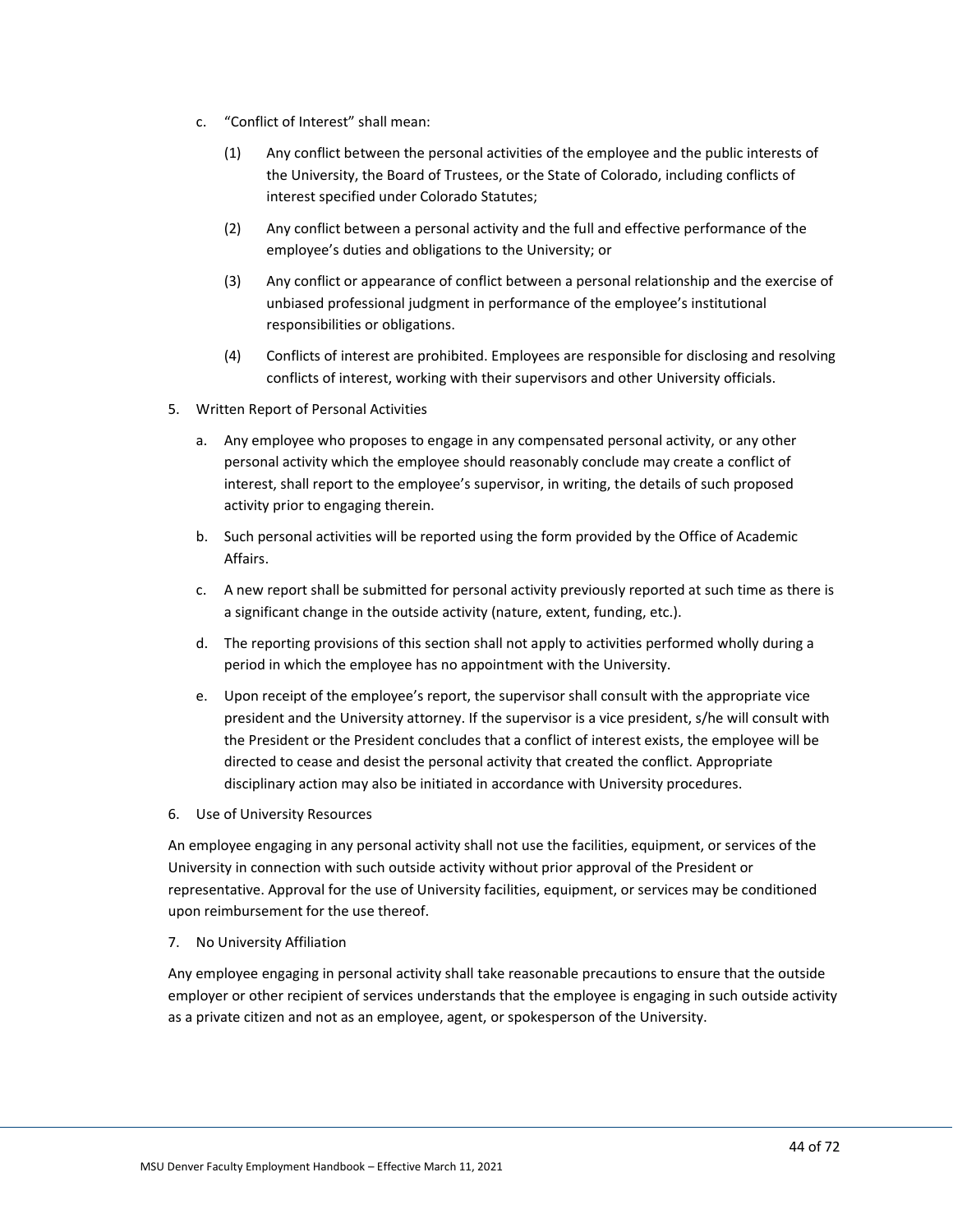### **VI. COMPLAINTS**

### A. General Policies

- 1. The most satisfactory procedure for resolving problems is discussion between the persons involved in the matter at the lowest level possible before filing any formal complaint. Such persons, and other affected individuals, should reason together to identify problems, develop understanding, and reconcile differences before they develop into formal complaints.
- 2. A Complaint Committee is available at any stage (including before a complaint is filed) to provide counsel and assistance to the employee (see below). Use of the Committee is optional on the part of the employee.
- 3. Complaint Records shall be placed in the employee's personnel file and held as confidential, to the fullest extent permitted by the Colorado Open Records Act. Meetings of the Complaint Committee shall be closed to all except committee members and the affected employee.
- 4. Other Procedures
	- a. Disciplinary actions; termination of faculty due to cause, reduction in force, or non-renewal; and reassignment and termination of administrative personnel are discussed in this Handbook.
	- b. Any allegations of discrimination shall be reported to the University's Equal Opportunity Office.
- 5. The University will not retaliate against a complaining individual for making a good-faith complaint under this section. This policy shall not be used to bring frivolous or malicious complaints. Disciplinary actions may be taken against any person bringing a complaint found to have been brought forward in bad faith.

#### B. Complaint Procedure

- 1. Definitions and Policies Applicable to the Complaint Procedure
	- a. "Complaint" means a report by an affected professional employee of improper, unfair, or arbitrary treatment and is not a matter for which an alternative method of review is prescribed. This complaint procedure is intended to address complaints by professional personnel concerning treatment by supervisors acting in an official capacity. It is not intended to address disputes of any kind between professional personnel. However, assistance and guidance in resolving such disputes may be provided by the appropriate Complaint Committee.
	- b. "Improper" means inconsistent with an established fact, or with a rule that is not a University policy.
	- c. "Unfair" means unjustifiably biased or prejudiced.
	- d. "Arbitrary" means without any rational basis.
	- e. Matters of academic judgment relative to reappointment, tenure or promotion, post-tenure review, proposals, awards, grants, honors, and recognition, etc., are not subject to review under this provision.
	- f. "Respondent" means the party who is alleged to have treated the complainant in an arbitrary, unfair or improper manner.
	- g. Failure by an employee to give written notice of appeal to the next step within the specified time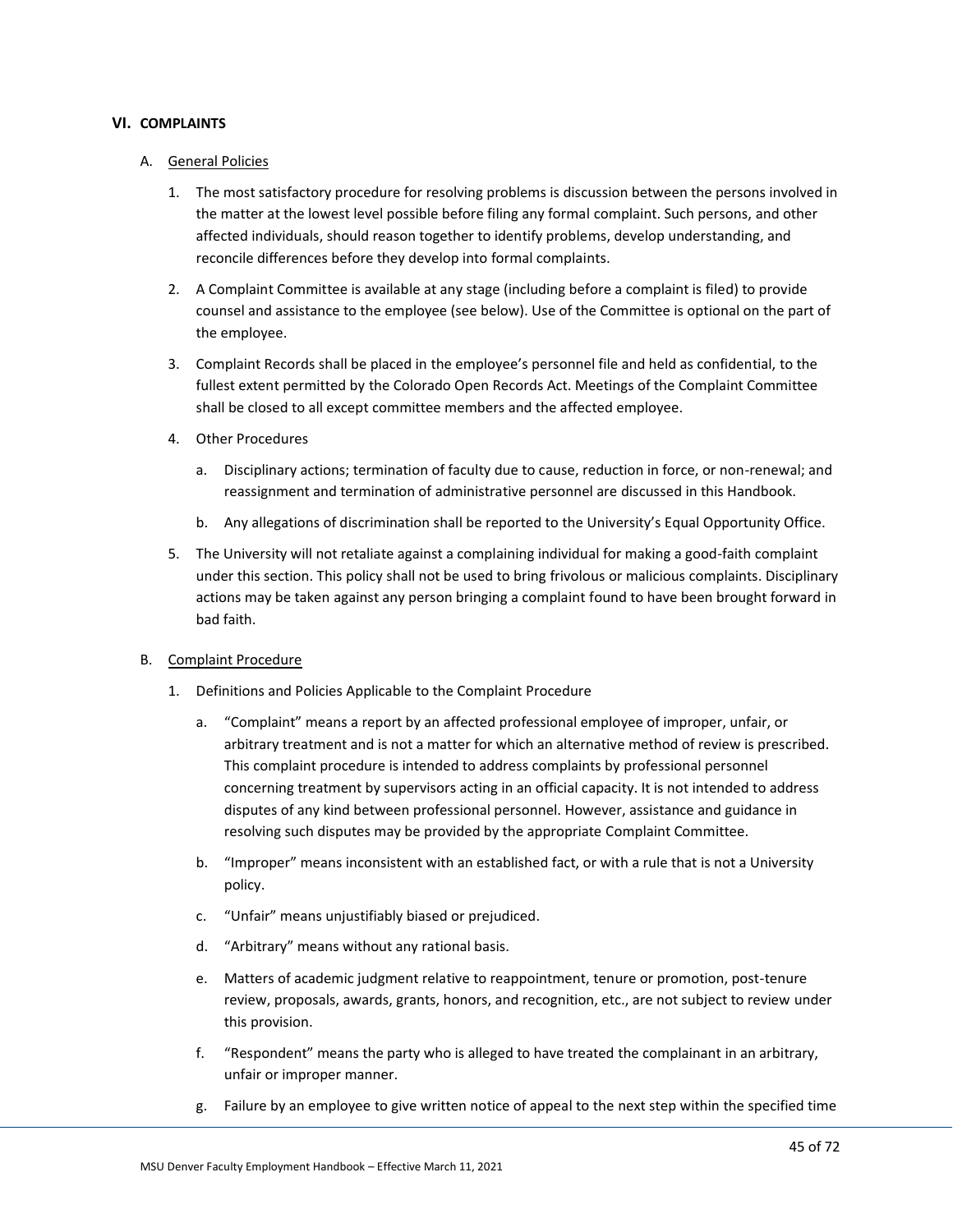limits shall terminate the process and the case will be deemed closed.

- h. A complaint may be withdrawn at any time by the employee by filing a written withdrawal with the individual responsible for the step of the process that is active at the time.
- i. During any part of this complaint process, an employee may represent him/herself with or without an advisor. However, the advisor's role is not to speak on behalf of the employee but rather as an observer to provide the employee with advice or counsel.
- j. Prior to September 1 each year, the Office of Equal Opportunity shall prepare a report of the dispositions of all complaints initiated during the prior academic year. This report shall be prepared without names of the concerned parties and shall be submitted to the Faculty Senate, the Deans, the Council of Administrators, the University Vice Presidents, and the President.
- 2. Filing a Complaint
	- a. Step 1
		- (1) A professional employee has 30 calendar days from the time the employee knew, or reasonably should have known, of the occurrence that gave rise to the complaint, to notify the respondent and initiate an informal discussion for the purpose of resolving the complaint.
		- (2) If the employee is dissatisfied with the results of the informal discussion, the complainant must file a written Notice of Complaint. The complainant is required to file the Notice of Complaint with the respondent's supervisor (the Step 1 reviewer) and send a copy to the University's Office of Equal Opportunity. Such Notice shall be filed no later than 60 calendar days from the date of the occurrence that gave rise to the complaint. The Step 1 Reviewer shall investigate the complaint and respond in writing to the complainant and the respondent within 30 calendar days after receipt of the Notice of Complaint.
		- (3) In the Notice of Complaint, the employee (the Complainant) shall include a comprehensive and detailed statement of the facts and circumstances that form the basis of the complaint, and shall include a statement of the remedies requested.
	- b. Additional Steps
		- (1) In the event that the complainant is unsatisfied with the Step 1 reviewer's response, the complainant may submit a written Notice of Appeal to the immediate supervisor of the Step 1 reviewer. In the Notice of Appeal, the complainant shall include a detailed statement of the errors and other deficiencies in the Step 1 reviewer's response.
		- (2) The Notice of Appeal must be submitted no more than five working days after receipt of the Step 1 reviewer's response to the complaint.
		- (3) The response to an appeal (Step 2) will be issued no more than five working days after receipt of the Notice of Appeal.
		- (4) No appeal is allowed beyond Step 2.
- 3. Complaint Committee
	- a. Composition of Complaint Committee
		- (1) Faculty Committee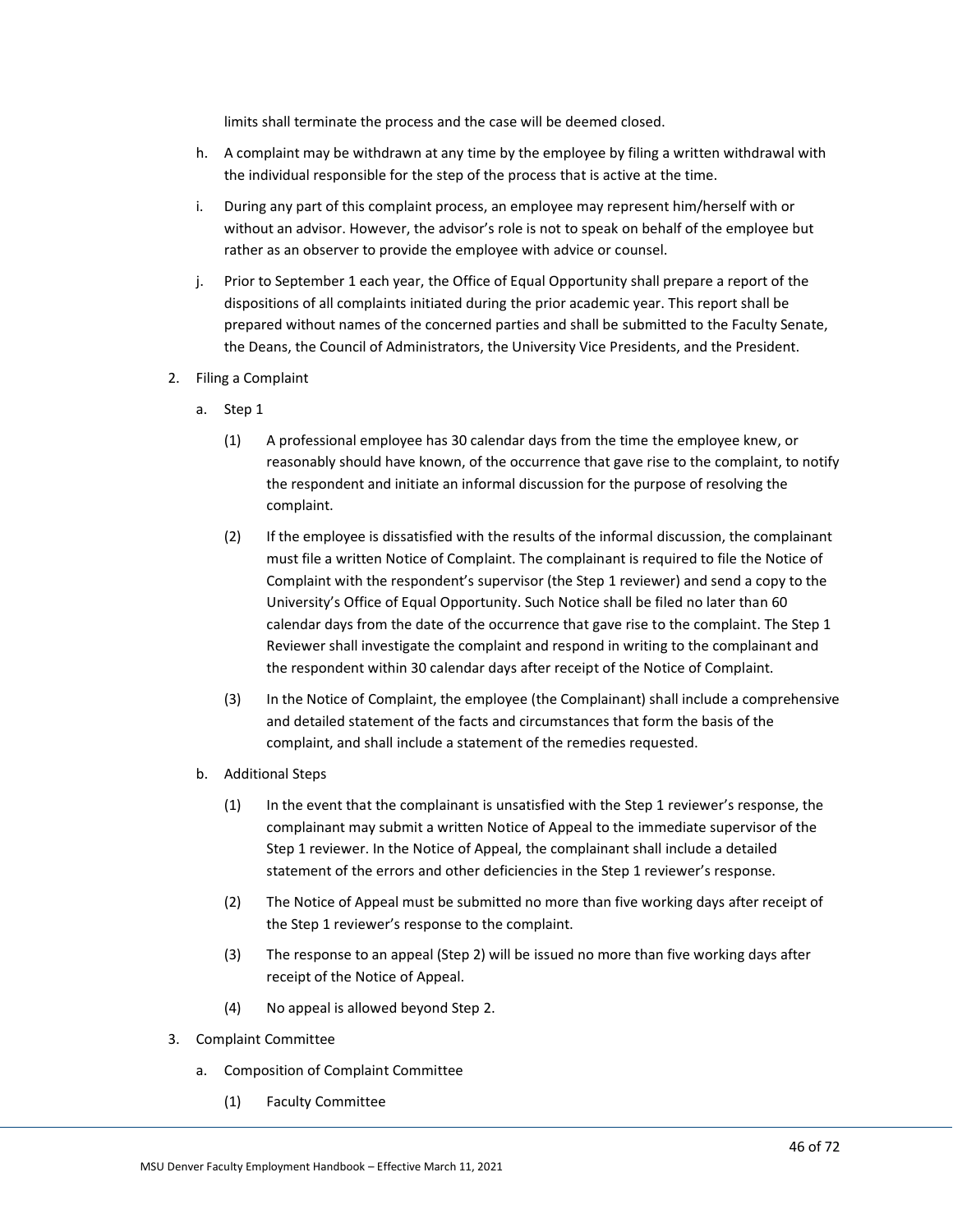- (a) The Faculty Complaint Committee will be a standing subcommittee of the Faculty Welfare Committee of the Faculty Senate and will deal with faculty complaints. It shall be composed of eight members as follows:
	- (i) Two faculty members from the College of Business shall be elected for twoyear terms by the College of Business probationary/tenured faculty.
	- (ii) Two faculty members from the College of Professional Studies shall be elected for two-year terms by the College of Professional Studies probationary/tenured faculty.
	- (iii) Three faculty members from the College of Letters Arts and Sciences shall be elected for two-year terms by the College of Letters, Arts, and Sciences probationary/tenured faculty.
	- (iv) One senator from the Faculty Welfare Committee shall be elected for a oneyear term by the Faculty Welfare Committee.
- (b) Elections to this Committee shall be conducted prior to the end of Spring Semester.
- (c) Terms of office shall commence Fall Semester of each year.
- (d) The Chair will be chosen by the Complaint Committee at its first regular meeting.

# **VII. FACULTY LEAVES OF ABSENCE POLICIES AND PROCEDURES**

- A. Sabbatical Leave
	- 1. Eligibility
		- a. Full-time faculty members, except temporary personnel, are eligible for a paid sabbatical leave when they have completed seven academic years of continuous service to the University. A maximum of one academic year per fiscal year may be accrued toward sabbatical leave eligibility. Credit toward eligibility may not be earned by service during summer sessions or mini-terms except when such service is the result of redistributed load.
		- b. Service accrued toward eligibility for a sabbatical leave shall be lost by interruption of employment with the University, but accrued service shall not be lost because of a leave without pay or non-employment during summer sessions. Similarly, a faculty member terminated due to a reduction in force and subsequently rehired shall be reinstated without a break in service and without loss of service accrued toward sabbatical leave eligibility. (However, the time that such faculty member is not employed by the University shall not count as service accrued toward sabbatical leave eligibility.)
		- c. No faculty member shall be eligible for or granted more than one sabbatical leave every seven academic years. A faculty member who has been granted a sabbatical shall not be eligible to take a second or subsequent sabbatical until the beginning of the sixth academic year following the academic year in which the faculty member returned from his or her last sabbatical.
		- d. Eligibility for a sabbatical leave does not guarantee that a leave will be granted at the end of the seven academic year period or at any time thereafter.
	- 2. Accountability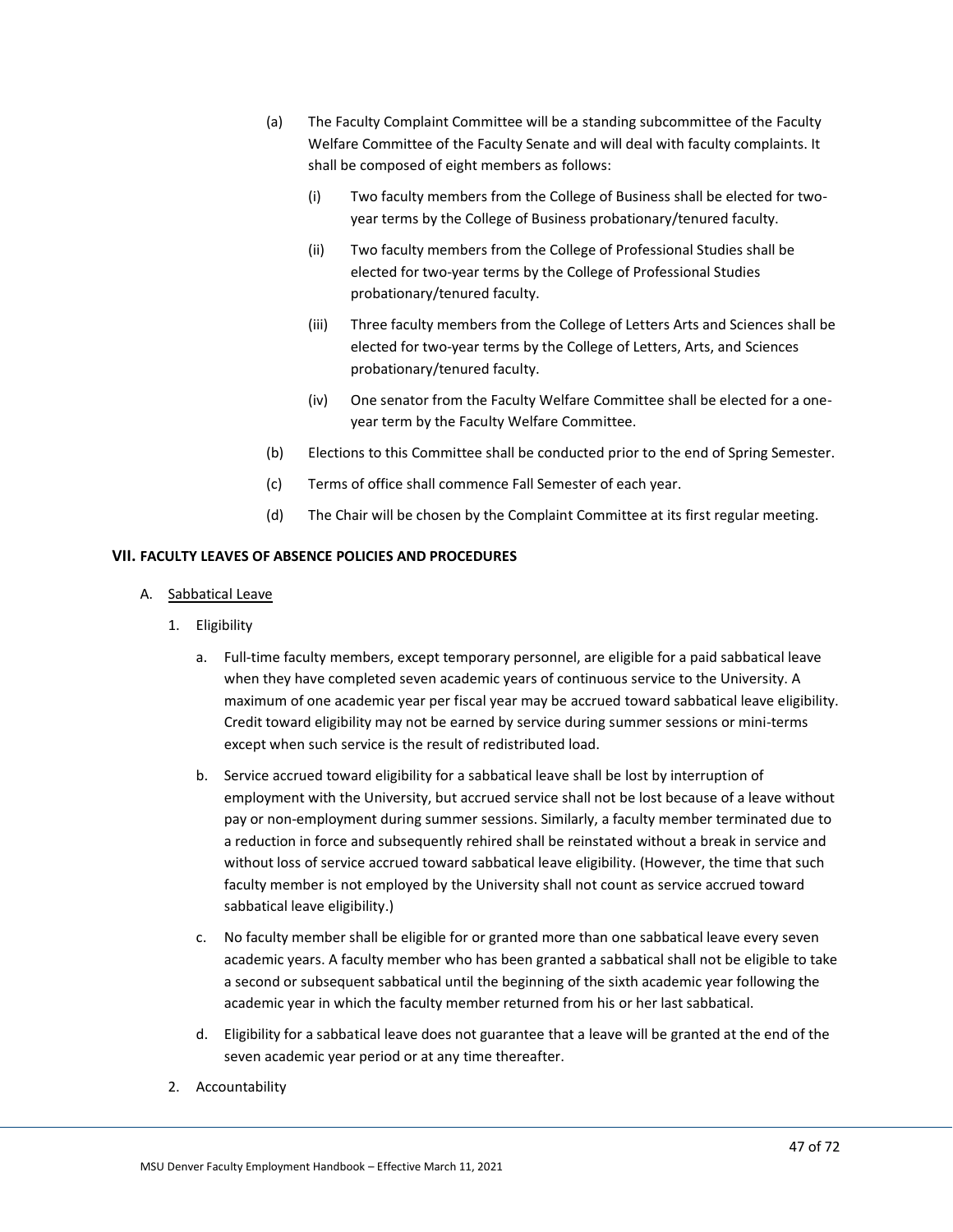Every participant in the procedures for applying for, approving and granting sabbatical leaves under subsection 7. of this section is responsible for ensuring that each sabbatical leave complies with Sabbatical Assignments for University Professors must comply with C.R.S. § 23-5-123, and University policies. All leaves are coordinated through the Provost's office. Participants in the program are responsible for complying with the rules articulated in the sabbatical agreement. Any sabbatical granted but not authorized properly by the Provost's office is considered an unauthorized leave. Anyone granting unauthorized sabbatical assignments may be held personally liable for all salary, benefits or other compensation paid to the recipient by the University.

- 3. General Provisions
	- a. Funding and FTE. The Provost shall set the FTE and approximate dollar budget for the support of sabbatical leaves for each year.
	- b. Application Deadlines. Sabbatical application deadlines will be identified in the Procedural Calendar.
	- c. Purpose of Sabbatical Leaves
		- (1) Sabbatical leave is granted to promote professional renewal and advancement for faculty who have demonstrated a commitment to the University.
		- (2) Sabbatical leaves are intended to provide the recipients an opportunity to engage in activities that develop and enhance their expertise, thereby supporting academic excellence. As such, sabbaticals are granted judiciously by the Board of Trustees, for the purposes of benefiting the individual faculty member, the department, the University, and the students, and promoting excellence at the University.
	- d. Examples of Sabbatical Leaves include, but are not limited to, the following (not in rank order):
		- (1) Scholarly research;
		- (2) Additional training retraining, or study of value to the University;
		- (3) Writing a book or other document based on the applicant's research or special talents;
		- (4) Writing a textbook for use in the classroom;
		- (5) Developing a process or procedure of educational benefit to the University or the community;
		- (6) Creating an educational activity of service to the University or the community;
		- (7) Teaching and/or conducting research or program development at another educational institution in the U.S. or abroad;
		- (8) Professional or artistic development or creative work;
		- (9) Technology development or training and application to courses;
		- (10) Visiting other institutions, presenting programs, and analyzing their curricula;
		- (11) Innovative projects related to academic advising;
		- (12) Innovative projects, such as joint endeavors with community colleges or other academic institutions; and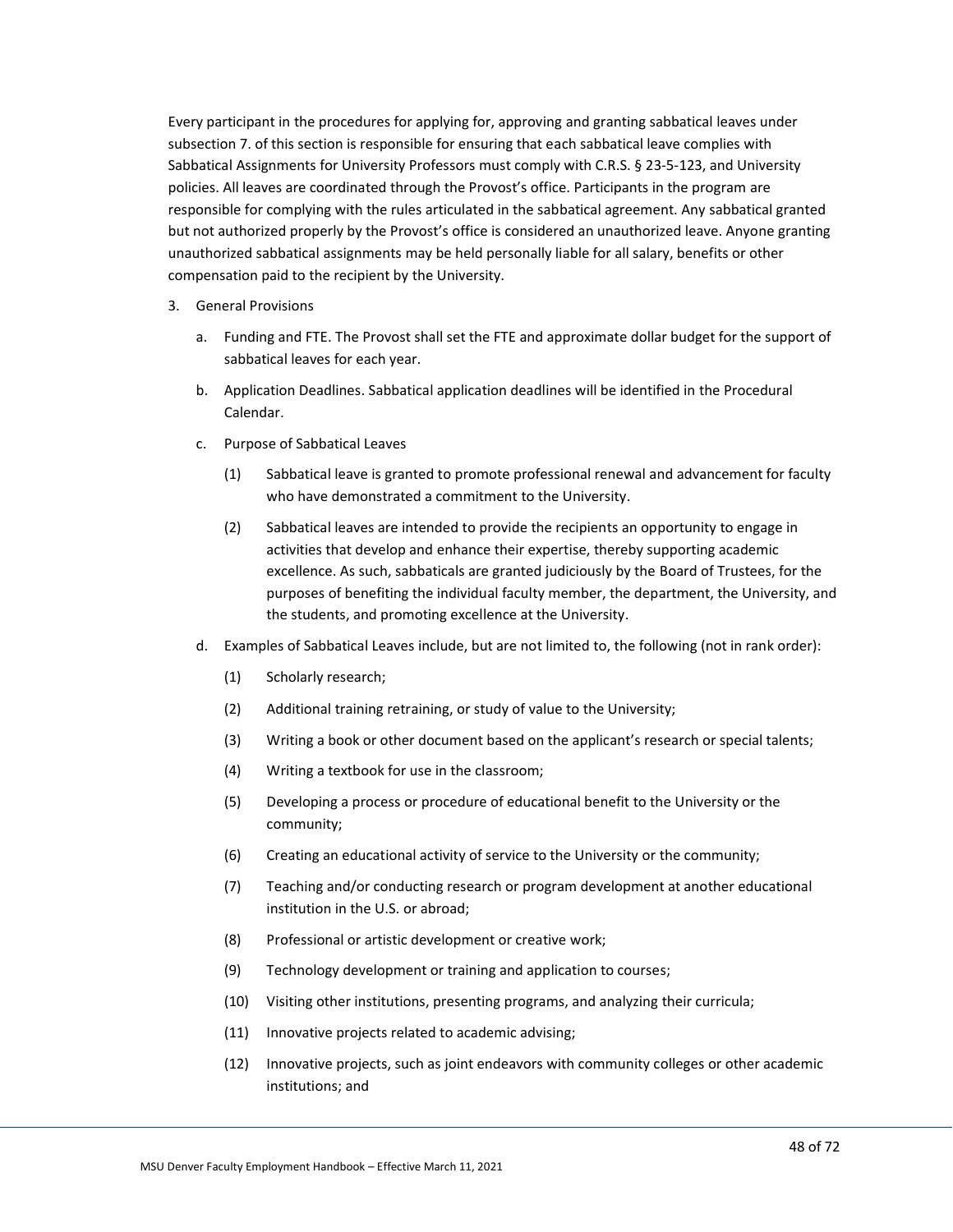- (13) Research projects with application to instruction.
- 4. Criteria for Evaluating Sabbatical Leave Proposals
	- a. Submission of all information required by subsection 6., below, "Components of a Proposal for Sabbatical Leave";
	- b. The quality of a faculty member's proposed activities while on sabbatical, including but not limited to:
		- (1) Feasibility and overall value of proposed goals and timeline;
		- (2) Availability of resources necessary to complete the proposed activities; and
		- (3) Probability that the applicant will complete the proposed activities, based upon the background, previous experience, and accomplishments demonstrated by the vitae of the applicant and others who will be involved in the proposed activities;
			- (a) University and/or external individuals who will be involved with the faculty member in support of the proposed activities; and
			- (b) The benefits to be received from such activities by the faculty member, the University, the department, and ultimately the students.
- 5. Faculty Senate Professional Leave Committee
	- a. The Professional Leave Committee will be a permanent unit of the Faculty Senate.
	- b. Membership of the Faculty Senate Professional Leave Unit is established by the Senate by-laws.
	- c. The chair will be chosen by the Faculty Senate Professional Leave Unit at its first regular meeting.
	- d. Department chairpersons are not eligible to serve on the committee.
	- e. The committee may aid applicants by, and only by, an announced workshop, but in no case shall members be advocates for their College/School's applicants.
- 6. Components of a Proposal for Sabbatical Leave
	- a. A proposal for sabbatical leave must contain:
		- (1) Applicant's current vitae;
		- (2) A written, detailed explanation of the proposed sabbatical including:
			- (a) A statement of goals and a detailed description of the activities planned to achieve the goals;
			- (b) A description of the purpose, objectives and expected outcome of the activities;
			- (c) The location(s) where the activities will occur;
			- (d) The timeline for the completion of each activity and the accomplishment of each objective (proposals for full academic year sabbaticals will include timelines for the completion of activities and the accomplishment of objectives in each semester of the academic year);
			- (e) Names of other people or organizations involved in the activities, including appropriate documentation, such as letters of support;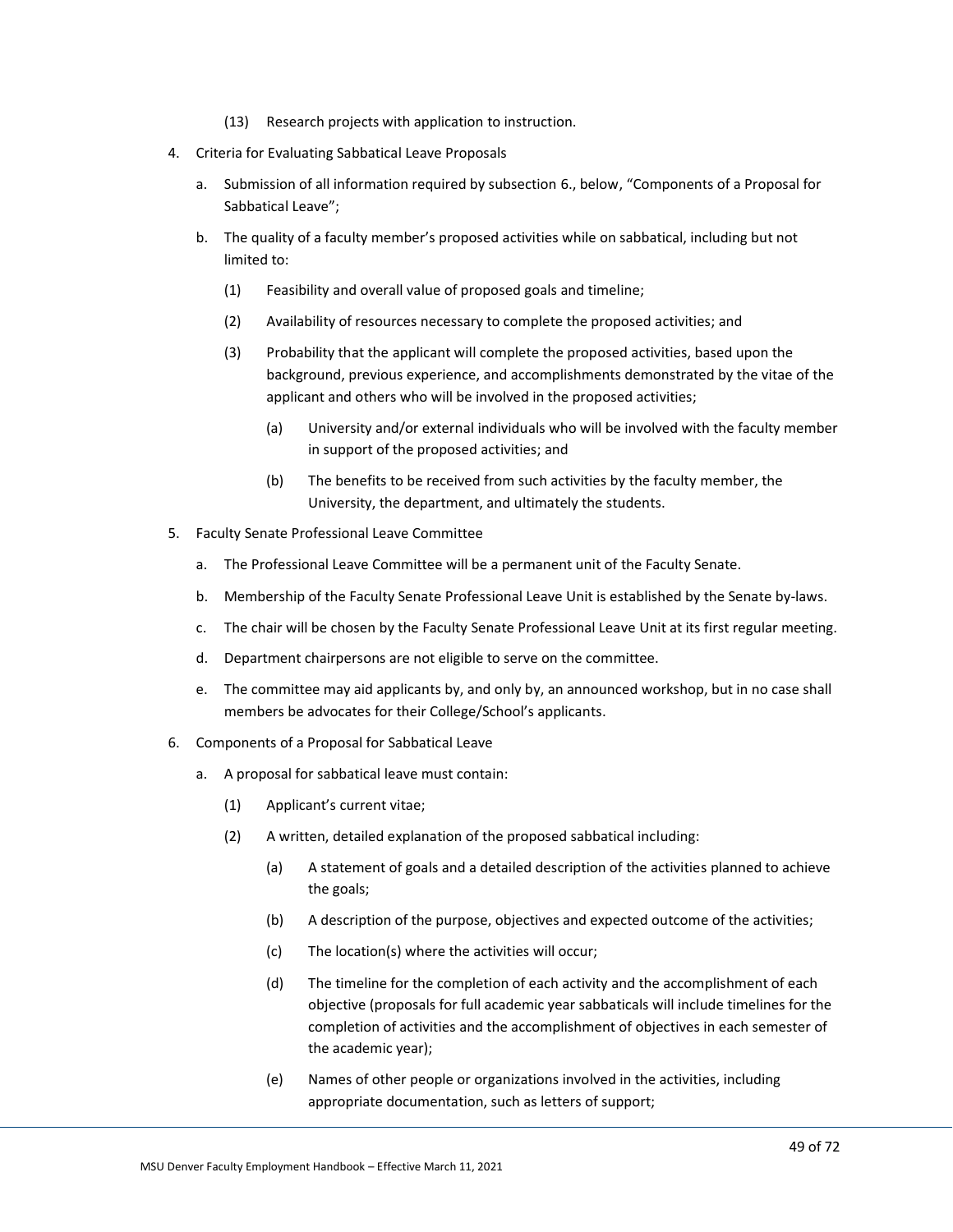- (f) A statement describing how the proposed activities will result in the faculty member's professional growth, how the sabbatical will enhance the institution's reputation and the students' educational experience at the University, and how it will increase the overall level of knowledge in the faculty member's area of expertise;
- (g) A description of the proposed budget and budgetary support, such as grants, scholarships, and outside employment. Any financial arrangements must be approved by the President;
- (h) Evidence that support arrangements have been made or will be made such as travel and logistical arrangements; and
- (i) The final report(s) from previously awarded sabbaticals.
- 7. Application Procedure
	- a. Review by the Chair. The proposal for sabbatical leave shall be submitted to the chair of the applicant's department.
		- (1) If the department chair recommends approval of the proposal, it shall be forwarded to the dean;
		- (2) If the chair does not recommend approval of the proposal, the chair must notify the faculty member in writing of non-approval within three working days, and the faculty member may, by written request to the chair, have the proposal forwarded to the dean;
		- (3) Included with any forwarded proposal shall be evaluative comments and any additional information the chair may deem appropriate to aid the dean, the Provost, and the Professional Leave Committee in their review and evaluation of the proposal; and
		- (4) It is the responsibility of the department chair, working with the dean, to assure that the professional responsibilities of the faculty on leave can be fulfilled by either part-time support, temporary replacement, personnel exchanges, or other means.
	- b. Review by the Dean
		- (1) If the dean recommends approval of the proposal, it shall be forwarded to the Provost;
		- (2) If the dean does not recommend approval of the proposal, the dean must notify the faculty member in writing of non-approval within three working days, and the faculty member may, by written request to the dean, have the proposal forwarded to the Provost; and
		- (3) Included with any forwarded proposal shall be the evaluative comments and additional information provided by the chair and any evaluative comments and additional information that the dean deems appropriate to aid the Provost in his or her review and evaluation of the proposal.
	- c. Review by the Faculty Senate Professional Leave Unit.
		- (1) The Provost shall provide copies of the proposals and other documentation to the members of the Faculty Senate Professional Leave Unit;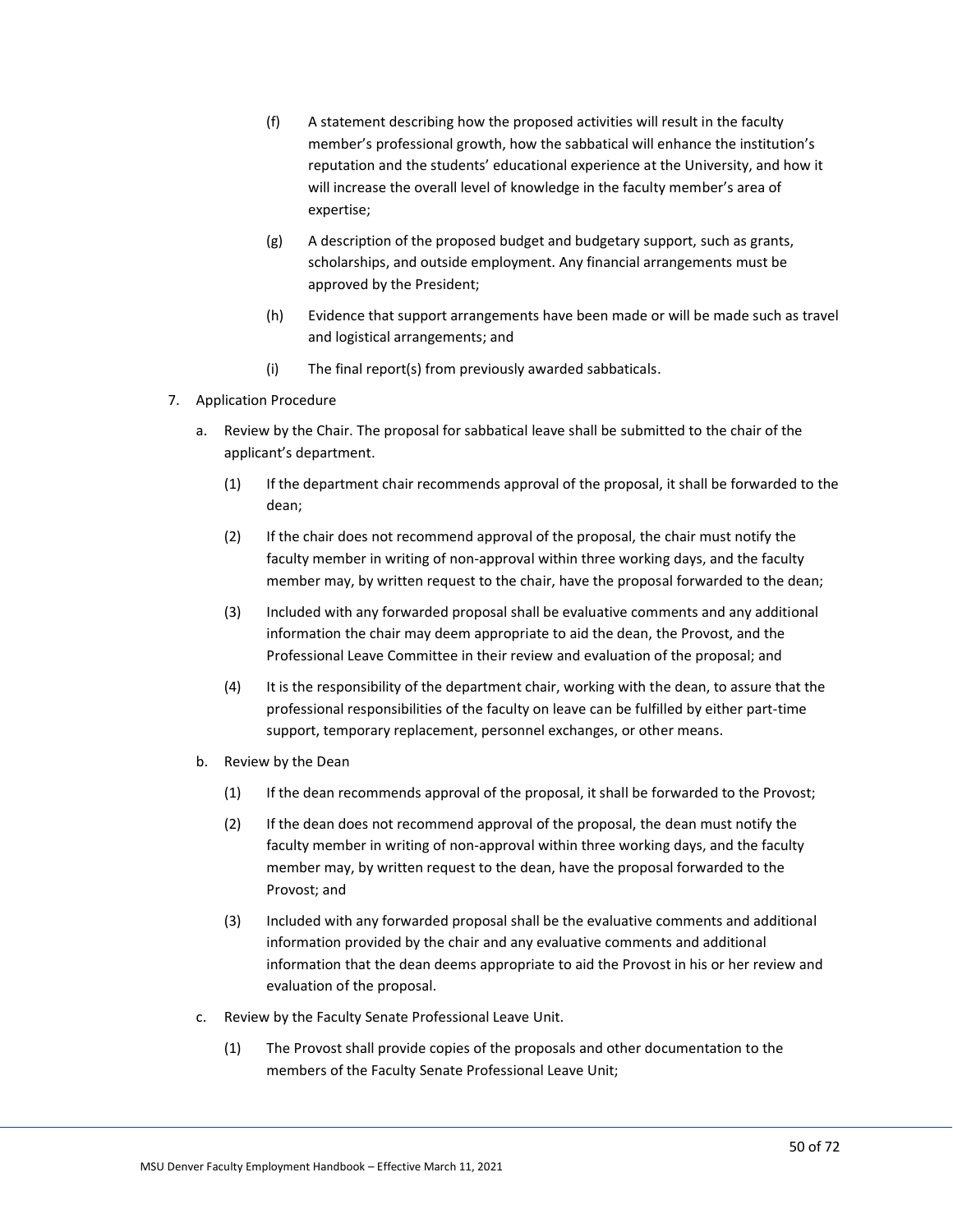- (2) The committee members will individually review and evaluate the proposals according to the criteria;
- (3) Committee members will discuss the proposals only within the committee;
- (4) On the basis of each committee member's evaluation, the committee will prepare a composite evaluation for each proposal; and
- (5) The committee will list the proposals in a recommended order of priority, based on the committee evaluations. The chair will sign the proposals, and submit the proposals, the composite evaluation for each proposal and the priority list to the Provost.
- d. Review by the Provost
	- (1) The Provost will review the employment records of faculty applicants for sabbatical leave to verify eligibility;
	- (2) The Provost will review all of the information submitted by the candidate and the recommendations from each level of review.
	- (3) The Provost shall recommend to the President which proposals shall be funded and the extent of that funding.
- e. Review by the President
	- (1) The President shall review the proposals recommended by the Provost and may either deny or approve the proposed sabbatical;
	- (2) Only proposals approved by the President shall be recommended to the Board of Trustees for final action. The President will notify the committee and applicant which proposals he or she intends to recommend to the Board of Trustees; and
	- (3) The Board of Trustees have the final authority to approve or deny sabbatical leaves.
- 8. Post-Sabbatical Reports
	- a. A written report shall be provided to the Provost and Dean within 30 days after completion of the sabbatical. The report shall include a summary of:
		- (1) The faculty member's activities while on sabbatical;
		- (2) The benefits the faculty member derived from the leave, in sufficient detail to permit a determination whether the faculty member achieved the goals specified in the sabbatical plan; and
		- (3) Completion of objectives and activities as stated in the approved timeline as required by the sabbatical.
- 9. Sabbatical Evaluation
	- a. The Provost will evaluate the sabbatical and provide this rating to the faculty member's chair in a timely manner.
	- b. The evaluation rating will follow the rating scale in effect at the time of the Sabbatical Leave.
	- c. For a spring semester sabbatical, the faculty member will remain responsible for timely submission of the Sabbatical Evaluation.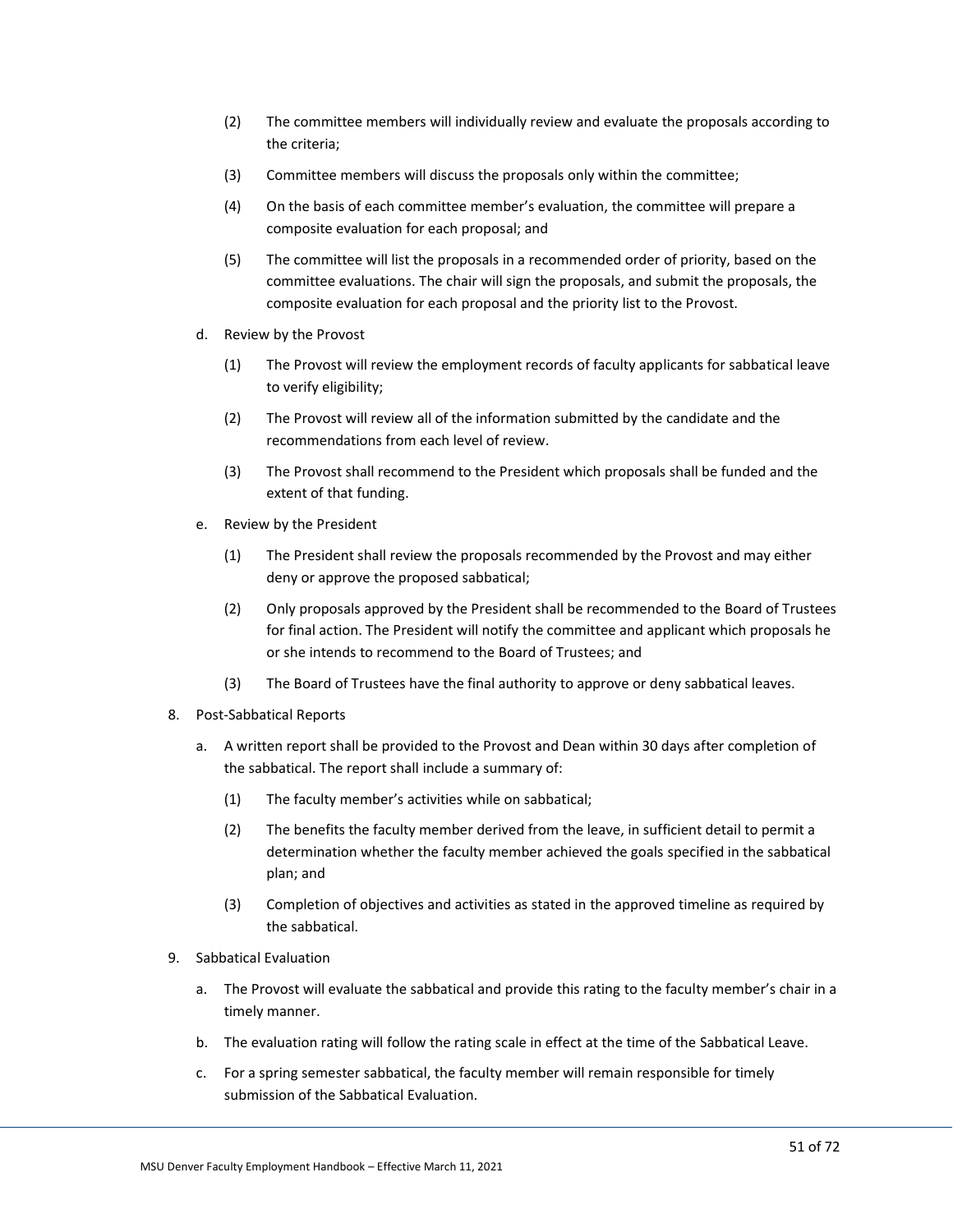- d. For a spring semester sabbatical, the faculty member in a post-tenure review year will remain responsible for timely submission of the post-tenure review dossier.
- e. For a full year sabbatical, if applicable, the faculty member will submit a post-tenure dossier within 30 calendar days after the last scheduled day for spring final exams unless a later date and merit pay implementation was agreed in writing when the leave was approved.

## B. Faculty Administrative Leave

1. The President may authorize administrative leave with full or partial pay that, in the judgment of the supervisor, is beneficial to the University or essential to the welfare of the individual.

## **VIII. TRANSITIONAL RETIREMENT**

## A. Application

- 1. Faculty who wish to apply for transitional retirement should submit the appropriate application form to the immediate supervisor by the deadline specified in the Procedural Calendar in order to discuss arrangements and work assignments.
- 2. Approval of applications for participation in the Transitional Retirement program is made by the Provost.<sup>9</sup>
- 3. The period of Transitional Employment shall be mutually agreed to by the Faculty member and the Dean. The total period of Transitional Employment may not exceed three fiscal years and shall end no later than three calendar years from the date of the Faculty member's agreement to retire. Tenure is concluded at the end of the Transitional Employment period. A faculty member could be hired, post retirement from a tenured position, into an at-will position. PERA or ORP must approve the individual's application for benefits before he or she begins work and/or becomes entitled to any compensation under a transitional retirement contract.
- 4. An application for transitional retirement shall not be approved unless the Faculty member executes a release of the University and its Board of Trustees, employees and agents from all claims in any way arising out of or relating to the Faculty member's employment with the University.

## B. Renewal of Employment Period

- 1. Nothing in this section shall or shall be construed to create a contractual or other legal right to renewal of a transitional employment for any additional period(s).
- 2. Although renewal of the initial transitional employment period for one or more additional period(s) is committed to the Provost's sole discretion, the Provost will give good faith consideration to requests for renewals. Factors to be considered by the President will include, but not be limited to:
	- a. The Trustees' annual resident instruction allocation to the University and the University's budgetary priorities;
	- b. The best interest of the affected program;
	- c. Recommendations of appropriate University officials (including for faculty, the Department

<sup>&</sup>lt;sup>9</sup> Per Presidential memo "Delegation of Authority to Approve Transitional Retirement of Faculty", dated March 9, 2018.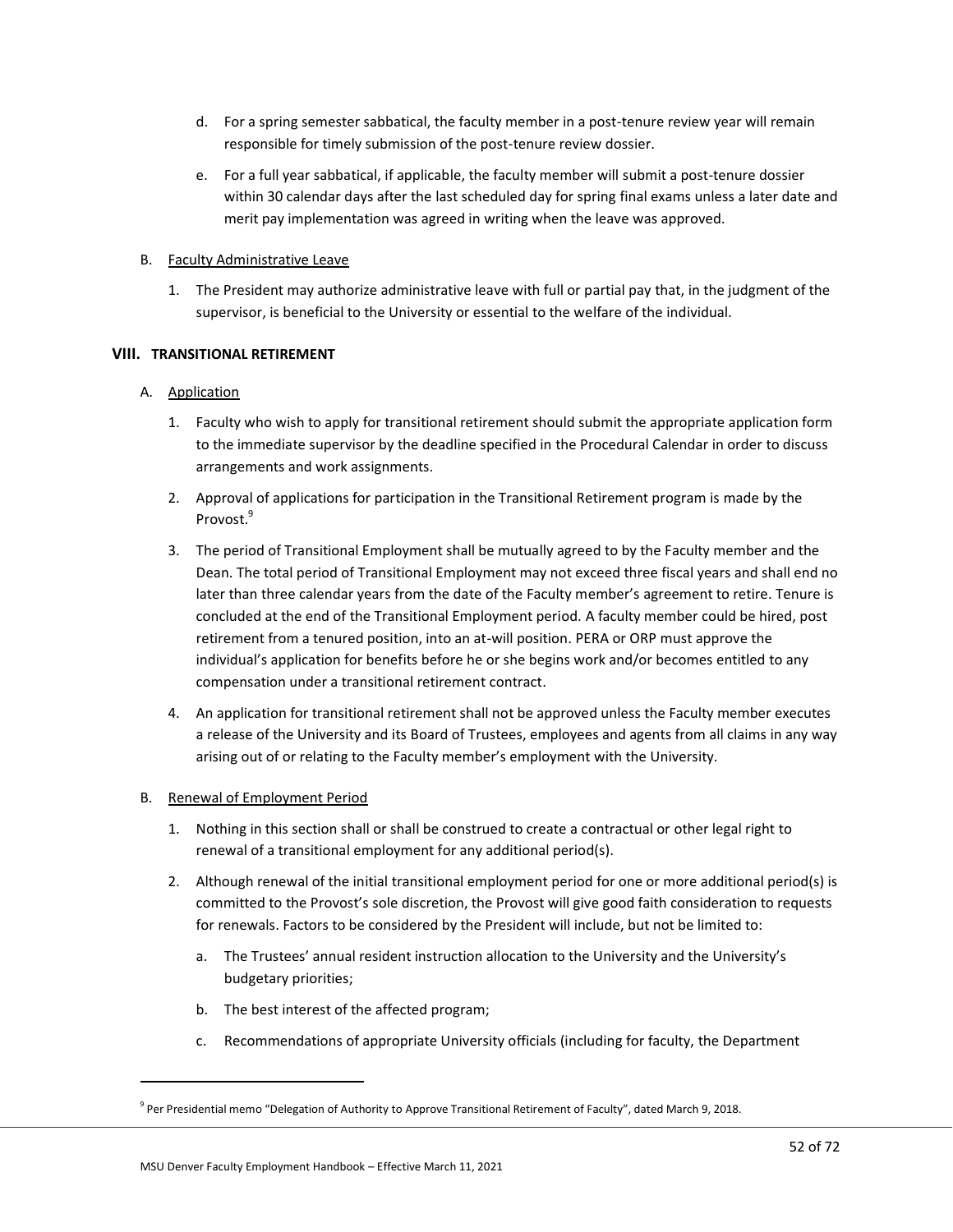Chair, and Dean);

- d. The University's need for the transitional employee's continued service; and
- e. The transitional employee's annual performance review(s) for preceding transitional employment periods.

# C. Duties, Rights, and Responsibilities During Employment Period

- 1. Transitional retirees shall not retain their tenure or other rights to continued employment or reemployment by the University. They shall, however, retain their academic rank, if any.
- 2. During their periods of transitional employment, transitional retirees shall remain subject to those provisions of this Handbook, which are not inconsistent with this section or with the terms of their transitional retirement contracts.
- 3. Transitional retirees shall perform the duties and undertake the responsibilities as specified in the transitional retirement employment contract.
- 4. Transitional retirees may serve on committees at the discretion of the dean or department chair.

# D. Salary

- 1. The salary for transitional retirees will be the percentage of the retiree's regular base salary for the year preceding retirement which corresponds to the contract FTE plus the corresponding percentage of any salary improvement given as part of the University's salary administration plan.
- 2. Salary improvement for additional transitional retirement contracts will be based on an annual review of performance of teaching and other duties agreed on the transitional contract consistent with the University evaluation procedures and annual salary administrative plan.

## E. Leave and Insurance Benefits

- 1. Sick leave time accruals will be prorated according to the contract FTE.
- 2. Transitional retirees on contracts for 0.50 FTE or more during any fiscal year are eligible to participate in the University's group life, health and dental insurance plans on the same terms and conditions that apply to non-retired employees.
- 3. Transitional retirees on contracts for less than 0.50 FTE during any fiscal year are eligible to participate in the University's retiree life, health and dental insurance plan, if available on the terms and conditions applicable to other retirees.

# **IX. TERMINATION OF FACULTY APPOINTMENTS**

The University may terminate the employment of a faculty member either through nonrenewal or through dismissal for cause or by layoff due to program reduction or elimination or financial exigency. The Handbook sets forth the definitions, standards and procedures that govern termination of faculty.

# A. Definitions

- 1. Faculty Types:
	- a. Category I Faculty hold a tenure line. There are two types of Category I Faculty: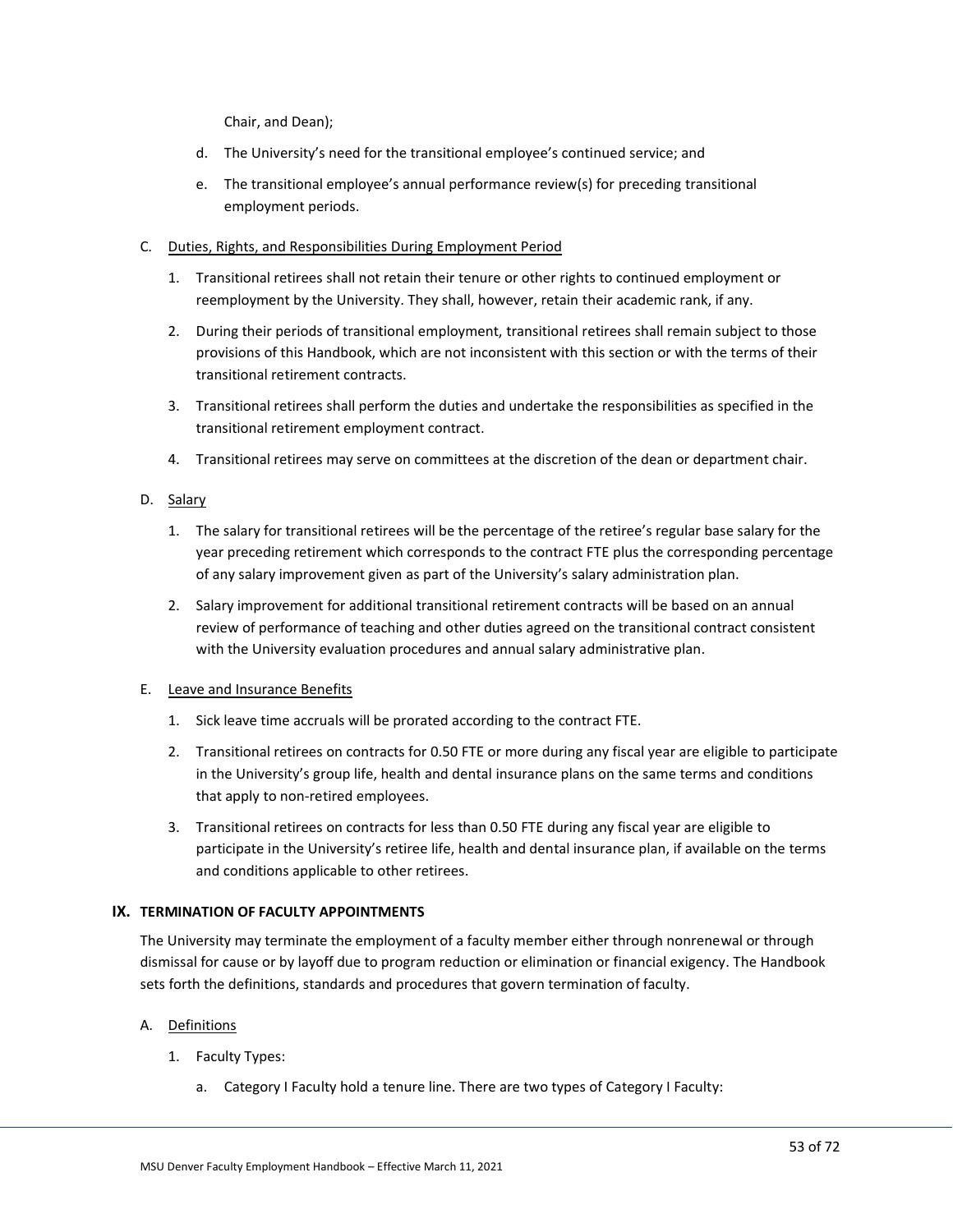- (1) Probationary faculty members who have not yet been tenured and hold a contract for a one-year term.
- (2) Tenured faculty members who hold a contract of continuing employment.
- b. Category II Faculty are full-time and non-tenured and hold one of the titles, classification or rank defined in section III.A.2.
- c. Category III Faculty are Affiliate part-time faculty hired to teach part-time on a per credit hour basis for specific classes.
- 2. Termination of faculty appointments:
	- a. Nonrenewal: Nonrenewal means not offering an additional contract to a faculty member who has been hired on a yearly or semester-by-semester basis at the expiration of the existing contract.
		- (1) Probationary Category I faculty members may be non-renewed according to procedures specified in section B, below.
		- (2) Category II and Category III faculty may be non-renewed for any legitimate reason or no reason and have no right of appeal except as provided in other University policies and procedures.
	- b. Dismissal:
		- (1) Dismissal means severing the employment contract, including a tenure contract, at any time for cause.
		- (2) All Categories of faculty members may be dismissed for adequate cause.
	- c. Layoff: Layoff means terminating a tenured faculty member due to a program reduction or elimination or the declaration of financial exigency and the faculty member maintains certain rights of return.
	- d. Program Reduction and Elimination: Reducing the number of faculty in a program or eliminating the program in its entirety.
	- e. Financial Exigency: A financial exigency is an imminent financial crisis that threatens the survival of the institution as a whole and that cannot be alleviated by less drastic means. It involves the reduction of the number of tenured faculty members in the employment of the University.
- 3. Computation of Time: All references to "days" mean calendar days. The number of days specified for an act or process shall be extended during campus holidays or closures. The number of days specified for an act or process may be modified upon agreement of the faculty member and administration for good cause.

# B. Nonrenewal of Non-Tenured/Tenure Track Faculty Contracts

- 1. Grounds Unspecified for Nonrenewal of Non-Tenured Faculty:
	- a. Part-time and temporary faculty may not appeal a decision of nonrenewal. No reason need be given for the nonrenewal of the contract of a non-tenured faculty member in the final notification.
	- b. A faculty member who has been notified of a tenure denial is subject to the procedures specified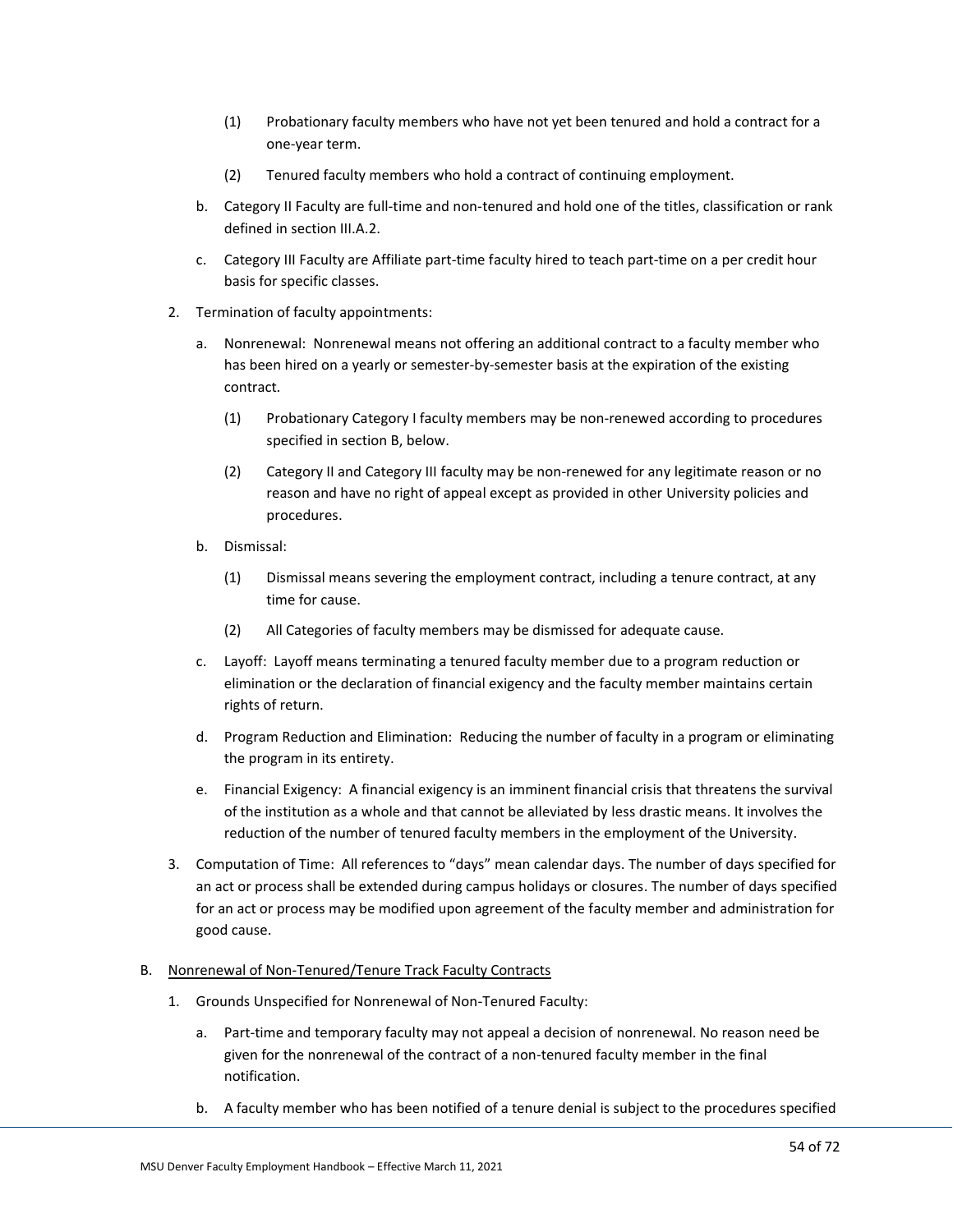in section II.H.5. of this Handbook.

- 2. Notice of Nonrenewal of Probationary Faculty:
	- a. Time of Notice:
		- (1) First Probationary Contract. In the case of a probationary faculty member's first contract with the institution, notice of nonrenewal shall be given no later than March 15th of the academic year in which the contract is to expire.
		- (2) Additional Probationary Contracts. In the case of a probationary faculty member's second through fifth year contract with the institution, under normal circumstances, notice of nonrenewal shall be given no later than the end of the Fall semester of the academic year in which the contract is to expire.
		- (3) Tenure Denial. In the case of a probationary faculty member who is not awarded tenure, notice of a terminal one year contract shall be given no later than the end of the academic year in which the tenure decision was made in accordance with the procedures in section II.H.4. of this Handbook.
	- b. Form of Notice: Notice shall be given in writing and shall be either delivered in person or by electronic transmission and by certified mail to the home address shown on personnel records of the institution.
	- c. Source of Notice. The President has the responsibility for giving notice of nonrenewal.
	- d. Content of the Notice. Notice shall inform the faculty member of the nonrenewal and of his/her right to a hearing and review, if any, pursuant to this Handbook.

## C. Dismissal of Faculty for Cause

After the expiration of a probationary period, faculty members who attain tenure have permanent and continuous employment with the University and their service should be terminated only for adequate cause. Untenured faculty members with term appointments are subject to the same standard of adequate cause if the University seeks to dismiss them during such appointment period. "Adequate cause" is an appropriate standard under which to terminate faculty so long as the justification for dismissal involves behavior related directly and substantially to the fitness of the faculty member in his or her professional capacity as a teacher or researcher. Adequate cause refers especially to certain substantive grounds for dismissal, including but not limited to: demonstrated incompetence or dishonesty in teaching or research; substantial and manifest neglect of duty; personal conduct which substantially impairs the individual's fulfillment of his or her institutional responsibilities or incapacity. The following list of substantive grounds is not an exhaustive list, but is instead intended to assist decision makers in determining whether the contemplated dismissal is supported by adequate cause.

- 1. Grounds for dismissal constituting adequate cause include:
	- a. Academic fraud or dishonesty (e.g., misrepresentation of academic credentials or professional contributions, falsification of research data or results, plagiarism or similar unethical behavior.)
	- b. A mental or physical disability, which even with reasonable accommodation, substantially interferes with the person's ability to perform the essential functions of the job. Dismissal under these grounds shall be in compliance with Federal law, which prohibits discrimination against disabled persons.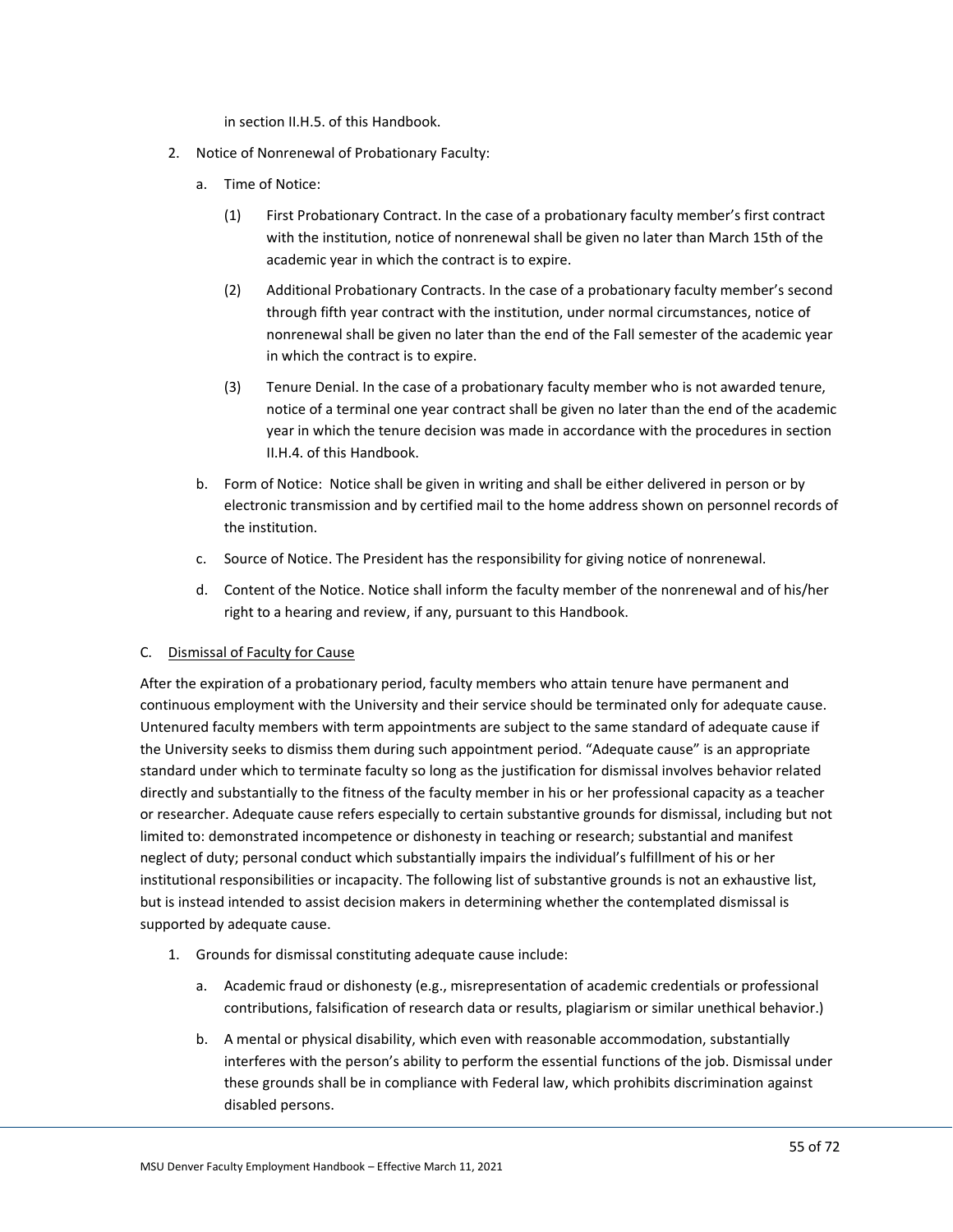- c. Neglect of duty (the willful and repeated nonperformance of duties or responsibilities reasonably required of faculty or willful and repeated noncompliance with reasonable directives of another that is within the authority of that person).
- d. Unlawful conduct, conviction of a felony or acceptance of a guilty plea or a plea of nolo contendere to a felony that renders the faculty member unable or unfit to perform his or her duties.
- e. Failure to meet material standards of performance included in this Handbook, written job descriptions, post-tenure performance improvement plans or other specific performance improvement plans or warnings instituted under this Handbook.
- f. Unprofessional conduct as described in section XI of this Handbook if the nature, gravity, and/or frequency of the unprofessional conduct justifies dismissal.
- g. Violation of University policies which apply to all employees if the nature, gravity and/or frequency of the violation justifies dismissal.
- 2. Professional Conduct, Ethics and Responsibilities of Faculty:

Faculty shall be guided by a common sense interpretation and application of the general standards of professional conduct summarized in this section relating to academic responsibilities and responsibilities to students, colleagues, staff and the University, as well as responsibilities as citizens. The University hereby adopts and incorporates by reference the AAUP's 1987 Statement on Professional Ethics as the standard against which faculty conduct will be measured.

- 3. Notice of Dismissal of Faculty for Cause:
	- a. Form of Notice. Notice shall be given in writing and shall be either delivered in person or by electronic transmission and by certified mail to the address shown on the personnel records of the institution.
	- b. Source of Notice. The Provost<sup>10</sup> has responsibility for giving notice of dismissal.
	- c. Contents of Notice. The notice shall set out each ground claimed as justification for the dismissal with reasonable particularity. In addition, the notice shall inform the faculty member of the effective date of the dismissal and of his or her right to a hearing and review pursuant to this Handbook.
- 4. Effective Date of Dismissal for Faculty:
	- a. Salary and benefits remain until the effective date of dismissal.
	- b. The effective date of a dismissal for cause is one of the following:
		- (1) If no timely request for a hearing is made, the day following the day on which the time for requesting a hearing expires, or any subsequent day designated in the notice; or
		- (2) If the faculty member withdraws a timely request for a hearing, the day after the withdrawal.

<sup>&</sup>lt;sup>10</sup> Per Presidential memo "Delegation of Presidential Authority to Manage Disciplinary Procedures and Sanctions Involving Faculty", dated May 2, 2019.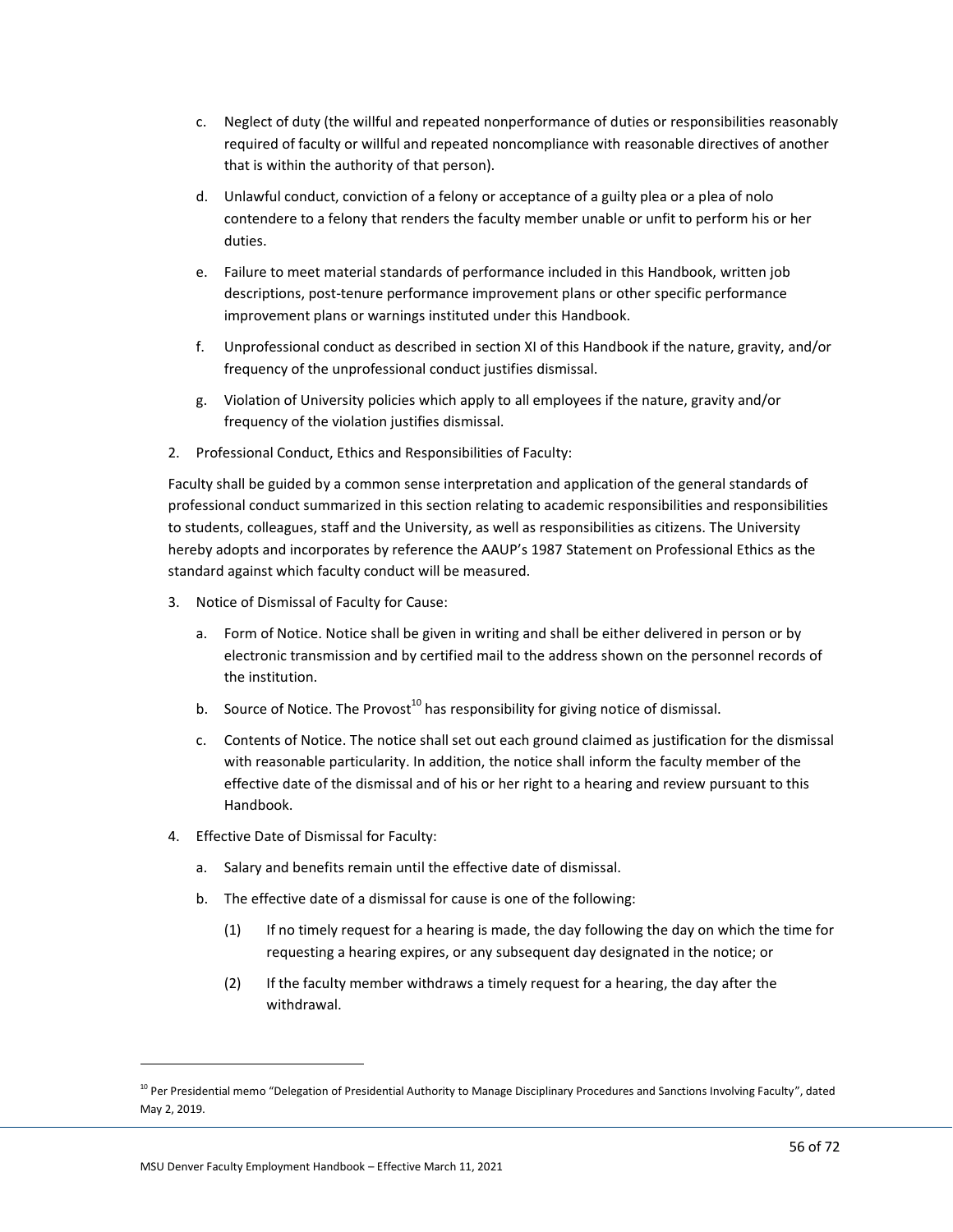- (3) If a timely request for a hearing is made, the day on which the hearing officer makes an initial decision upholding the dismissal; or
- (4) If a timely request for a hearing is made and the hearing officer makes an initial decision reversing the dismissal, the date on which the Board of Trustees upholds the dismissal.
- (5) If the Board of Trustees reverses the dismissal and a hearing officer's decision upholding the dismissal, the faculty member's salary and benefits shall be restored retroactively.

### D. Appeal of the Decision of Dismissal for Cause

A faculty member who has been notified of a dismissal for cause may appeal the decision using the process described below.

- 1. Formal Review of Dismissal Decisions:
	- a. Hearing Officer Review
		- (1) The affected faculty member is entitled, upon timely and complete application, to a full and fair hearing before a hearing officer in accordance with this section D.1.a.
		- (2) An application for hearing before a hearing officer is timely if it is delivered in writing to the office of the Provost within fourteen calendar days after the faculty member receives the notice of dismissal. The application must include the notice, a written reply thereto by the faculty member, and a written request for a hearing in accordance with this section. The written reply may be in the form of a letter or memorandum. A timely application for a hearing shall be deemed a request for all documents considered by the University Provost to be relevant to dismissal of the faculty member. Within fourteen days after the receipt of a timely application for hearing, the Provost shall make available to the faculty member all requested documents, subject to restrictions pertaining to the confidentiality of personnel records of other employees. The hearing officer shall be empowered to rule on all issues pertaining to the production of records.
		- (3) Upon receipt of a timely application for hearing before a hearing officer, the faculty member and Provost shall select a hearing officer from a panel of individuals provided by a neutral external source (e.g., American Arbitration Association, Judicial Arbiter Group, or the Colorado Office of Administrative Courts.) Three names from the panel will be chosen by lot, and the faculty member and the Provost shall each strike one name from the list and the remaining person will serve as hearing officer. The selection shall be made no more than fourteen days after the receipt of the list from the external source.
		- (4) Costs for the hearing officer procedure, including the recording of the hearing, shall be borne by the University, except that the faculty member and the University shall each be responsible for expenses incurred at their individual requests during the grievance process, such as the expenses for transcripts, witnesses, and attorneys.
		- (5) The hearing is governed by the provisions of this subsection. The faculty member is entitled to the active participation of legal counsel of his or her own choosing and at his or her own expense. The Provost is entitled to legal counsel by the University's General Counsel's office. The hearing officer shall give notice of a hearing to be held within fourteen days after the hearing officer's initial appointment or at such other time as is agreed to by the faculty member and the administration. The notice of dismissal and the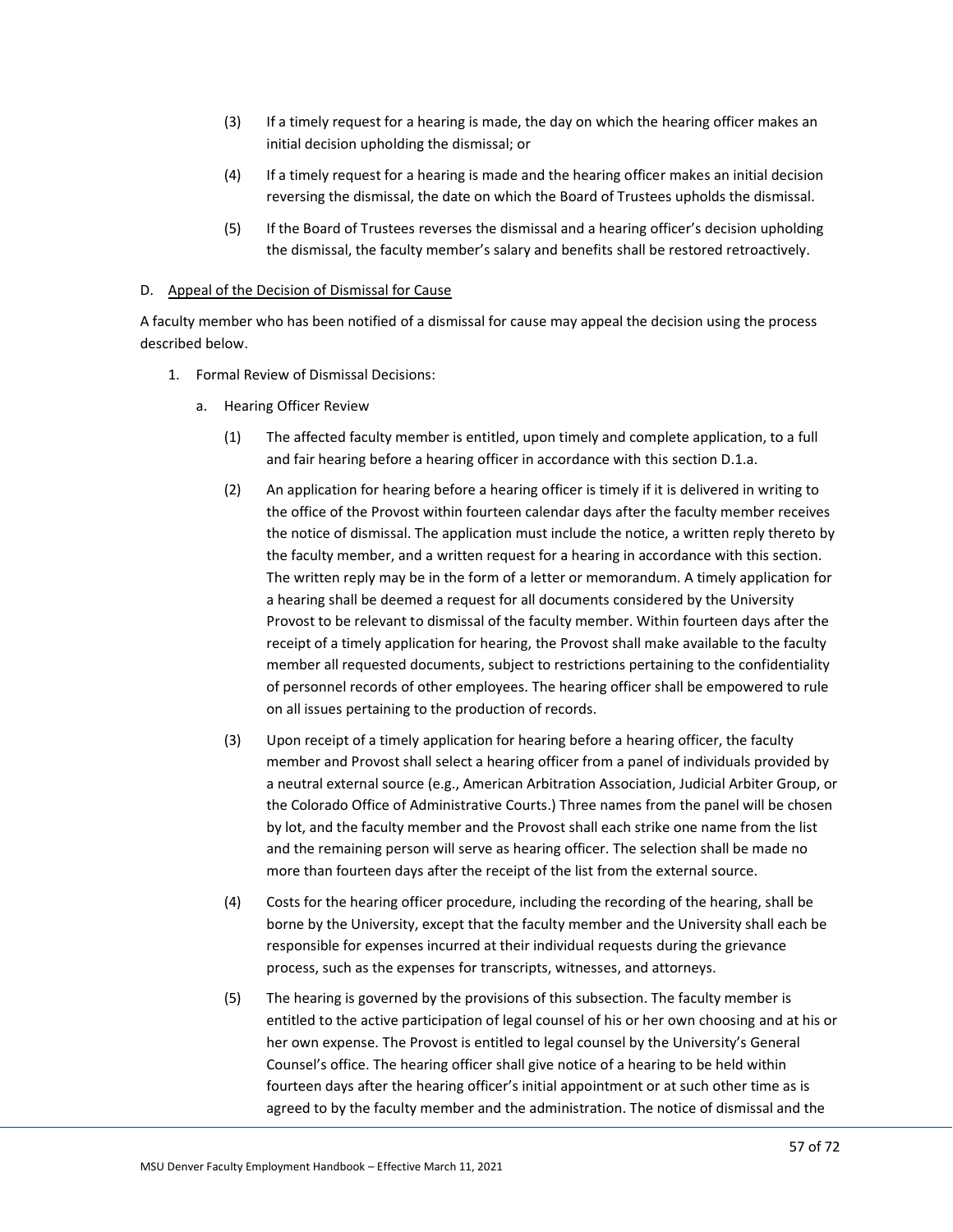reply of the faculty member shall be deemed to be the pleadings for purposes of the hearing, except that the faculty member may amend his or her reply at any time at or before the commencement of the hearing. The Provost, or his/her representative, shall bear the burden to go forward with evidence and the burden of persuasion, with respect to the grounds for dismissal stated in the notice. The burden of going forward with the evidence and the burden of persuasion rest upon the faculty member as to any affirmative assertion or allegation contained in the reply as amended, other than a denial of any ground or reason stated in the notice. No evidence may be admitted at the hearing which is not relevant either to a ground stated in the notice or to an assertion contained in the reply.

- (6) Upon conclusion of the hearing, the hearing officer shall have 35 days to make findings of fact and conclusions, and issue an initial decision.
- b. Board of Trustees' Review
	- (1) The hearing officer shall promptly transmit the initial decision, along with the record and the findings of fact and conclusions, to the President of the University for review by the Board of Trustees.
	- (2) The Board of Trustees shall review and take action on the decision of the hearing officer at its next regularly scheduled meeting or as soon as practicable.
	- (3) The decision of the Board of Trustees is the final decision by MSU Denver.
- E. Layoff of Faculty Due to Program Reduction or Elimination Not Mandated by Financial Exigency
	- 1. Layoff of faculty with an appointment of continuous tenure, or of a probationary appointment before the end of the specified term, may occur as a result of bona fide formal reduction or discontinuance of a program or department of instruction.
	- 2. The decision to reduce or discontinue formally a program or department of instruction will be based upon educational considerations as determined primarily by the faculty as a whole. Educational considerations do not include cyclical or temporary variations in enrollment. They must reflect longrange judgments that the educational mission of the institution as a whole will be enhanced by discontinuance.
	- 3. In recognition of the importance of the faculty's expertise in academic decision making, and consistent with the recommendations of the AAUP, the Provost shall present all proposals to eliminate or reduce programs or departments for essentially educational reasons to a body elected by the faculty, currently the Faculty Senate. That elected body shall review the matter and shall report to both the President and the Board of Trustees.
	- 4. If the Board of Trustees determines that faculty positions should be eliminated due to the reduction or elimination of an educational program, faculty members, including tenured faculty, may be laid off in accordance with the "Considerations for Layoff" stated forth below. The Board of Trustees shall require that program changes that entail layoff of faculty be planned and justified sufficiently in advance to permit compliance with the Handbook's requirements on notice of layoff.
	- 5. This section is subject to the provisions of the "Notice of Layoff of Faculty" below. If no position is available within the institution, with or without retraining, the faculty member's appointment may then be terminated, but only with provision for notice and/or severance detailed below. If placement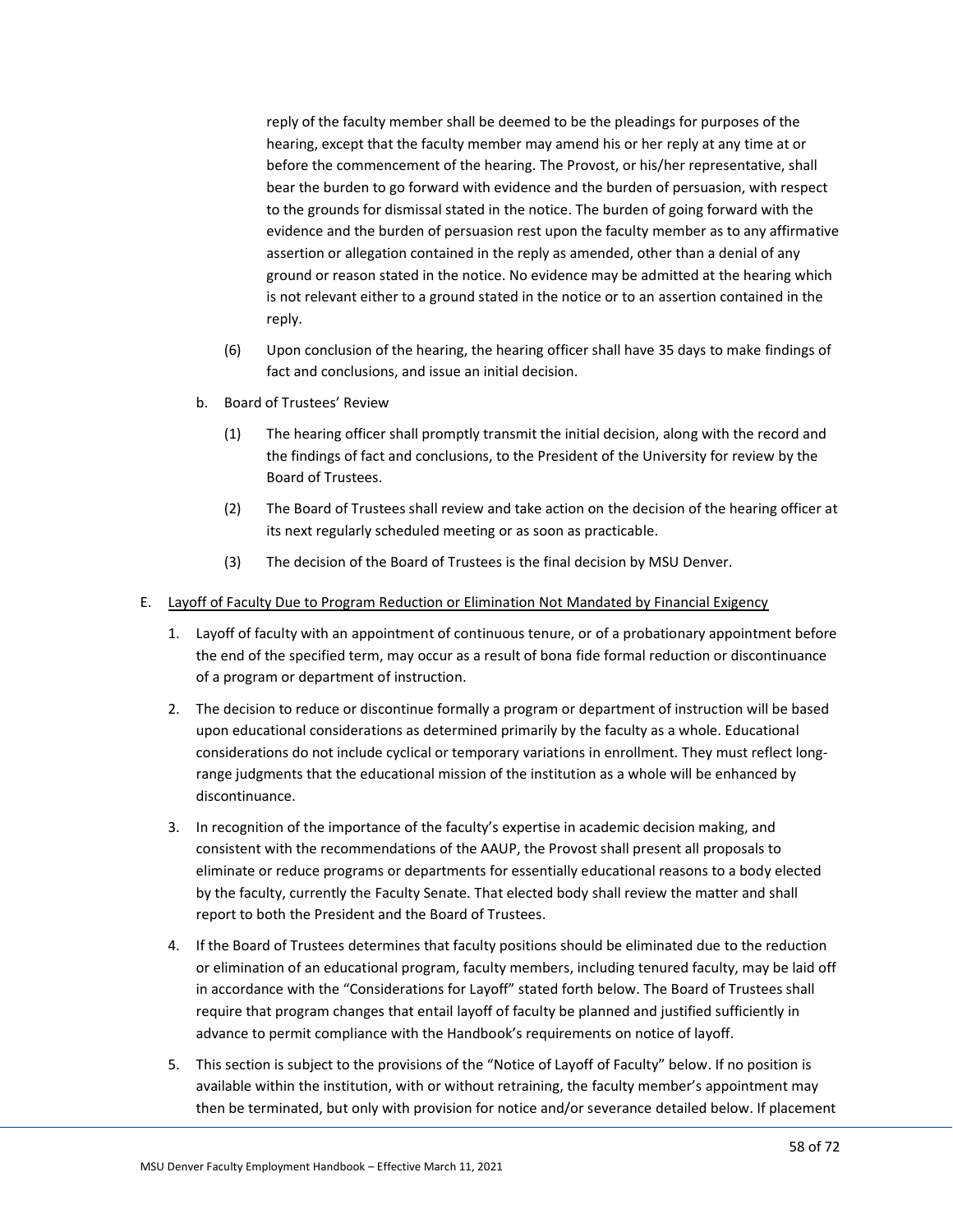in another position would be facilitated by a reasonable period of training, financial and other support for such training will be proffered.

### F. Layoff of Faculty Due to Financial Exigency

Faculty may be laid off due to a financial exigency as defined in this Handbook. This policy defines the rights and privileges to be accorded to tenured faculty when programs are reduced, reorganized, or terminated due to a financial exigency.

- 1. Definition: A financial exigency is an imminent financial crisis that threatens the survival of the institution as a whole and that cannot be alleviated, in the judgment of the Board of Trustees, by less drastic means. Examples of these events include, but are not limited to significant declining student enrollments, reductions in state appropriations, loss of other income, or some serious event or events requiring unanticipated major expenditure reductions.
- 2. Declaration of Financial Exigency: A financial exigency can be declared by the Board of Trustees after consideration of a recommendation by the President or on its own motion after considering the positions of the President and Faculty Senate as described below. In seeking a declaration of financial exigency the President shall make a presentation to the Board of Trustees concerning the reasons that the President believes a financial exigency exists. The President shall also describe the steps taken to evaluate and alleviate the financial condition of the University. The presentation shall include a review of all reasonable alternatives to declaration of a financial exigency.
- 3. Response to a Financial Exigency: The President shall develop a plan to respond to the exigency, considering the criteria below as appropriate in his or her judgment, and present it to the Faculty Senate for its review, comment, and recommendations, which shall also be presented to the Board of Trustees along with the President's plan. The President has the final responsibility for the development of the administration's plan presented to the Board of Trustees. The Faculty Senate may make a presentation to the Board of Trustees, giving the board an opportunity to hear the range of opinions and recommendations considered.
	- a. Educating students is the University's reason for existence and its highest priority. Consequently the response plan shall place priority on preserving and supporting academic programs. The President should consider taking any of the approaches listed below, without limitation, prior to recommending layoff off of tenured faculty:
		- (1) Offering cash funded courses and other options;
		- (2) Offering early retirement and/or temporary leave programs;
		- (3) Reductions in compensation; and
		- (4) Program reduction or elimination.
- 4. Implementation of the Response Plan: For a response to be put into effect the Board of Trustees must approve the plan.

## G. Considerations for Layoffs

- 1. In cases where faculty members are to be terminated due to program reduction or elimination or financial exigency, the following priority process shall be used:
	- a. First, any part-time faculty;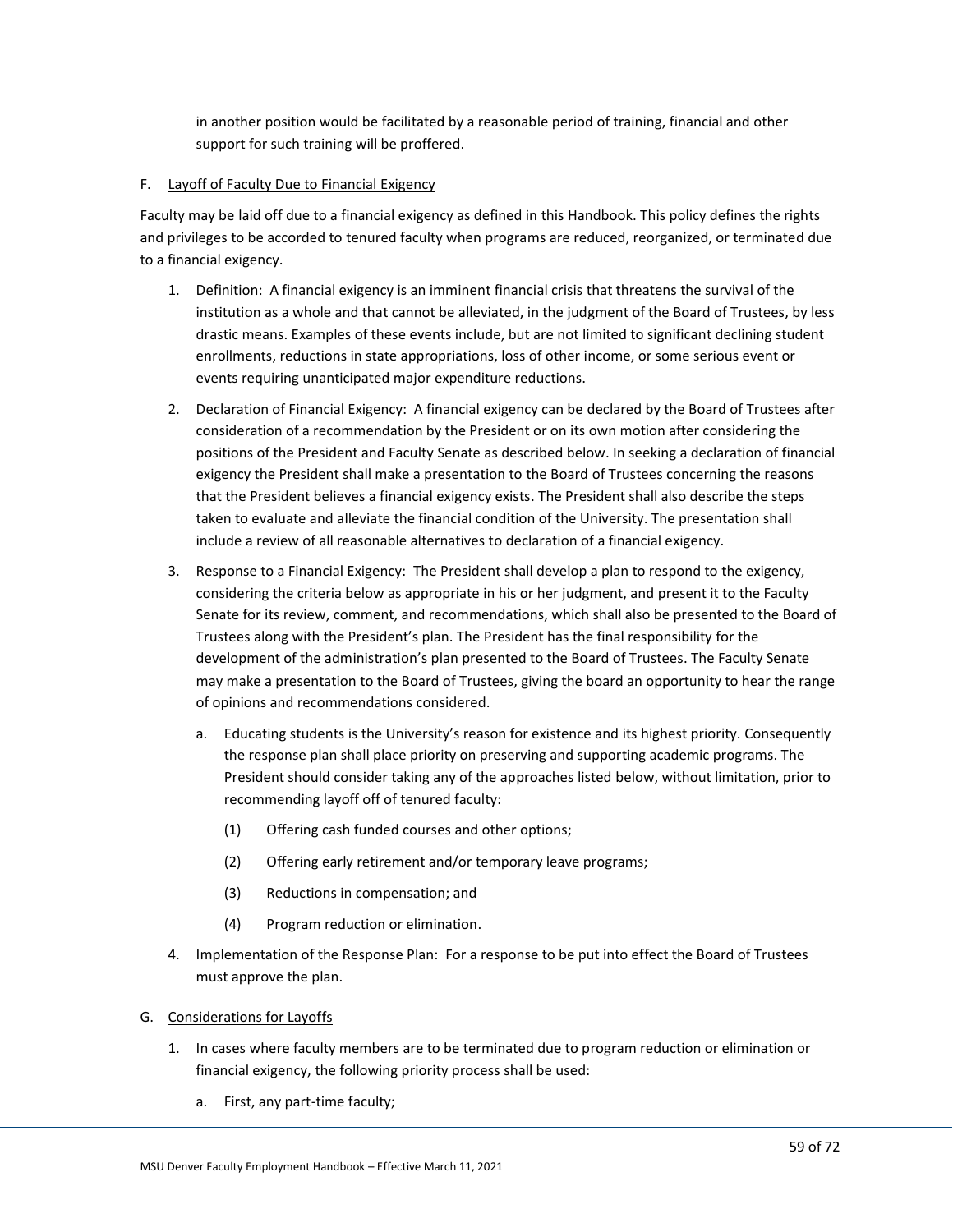- b. Second, any temporary faculty;
- c. Third, any probationary faculty; and
- d. Finally, and as a last resort, tenured faculty.
- 2. Tenured Faculty:
	- a. In reducing the number of tenured faculty, the department chairs and deans shall strive to maintain the viability of academic programs. Decisions regarding reduction of the tenured faculty within a program shall be based on the following information: length of service at the University, experience, department needs, affirmative action considerations, documented evidence of past performance, and other information appropriate to the decision. Recommendations regarding layoff of tenured faculty will be made to the Provost for review and recommendation and thereafter to the President for final decision. When a recommendation is made primarily on criteria other than seniority, the dean and the department chair must present a statement supporting the recommendation to the Provost.
	- b. Before layoff of a tenured faculty member, the institution, with faculty participation, will make every effort to place the faculty member in another suitable position within the institution.
	- c. In all cases of layoff of tenured faculty, the place of the faculty member affected will not be filled by a replacement within a period of three years, unless the affected faculty member has been offered reinstatement and a reasonable time in which to accept or decline it or the faculty member has notified the University that the faculty member has retired and will not return.
- 3. Notice of Layoff of Faculty:
	- a. Time of Notice:
		- (1) Tenured Faculty.
			- (a) In the case of tenured faculty laid off because of program reduction or elimination not due to financial exigency, notice of layoff shall be given no later than one academic year prior to the layoff.
			- (b) In cases of layoff due to financial exigency, tenured faculty shall be given notice as soon as practicable and severance shall be considered if institutional resources permit to give the faculty member a combination of notice and severance equal to one academic year.
		- (2) Non-tenured Faculty. Notice shall be given as soon as practicable.
	- b. Form of Notice: Notice shall be given in writing and shall be either delivered in person or by electronic transmission and by certified mail to the address shown on the personnel records of the institution.
	- c. Source of Notice: The President has the responsibility for giving notice of layoff.
	- d. Content of the Notice: Notice shall inform the faculty member of the effective date of the layoff and of his/her right to a hearing and review, if any, pursuant to this Handbook. The notice shall set out each ground claimed as justification for the layoff.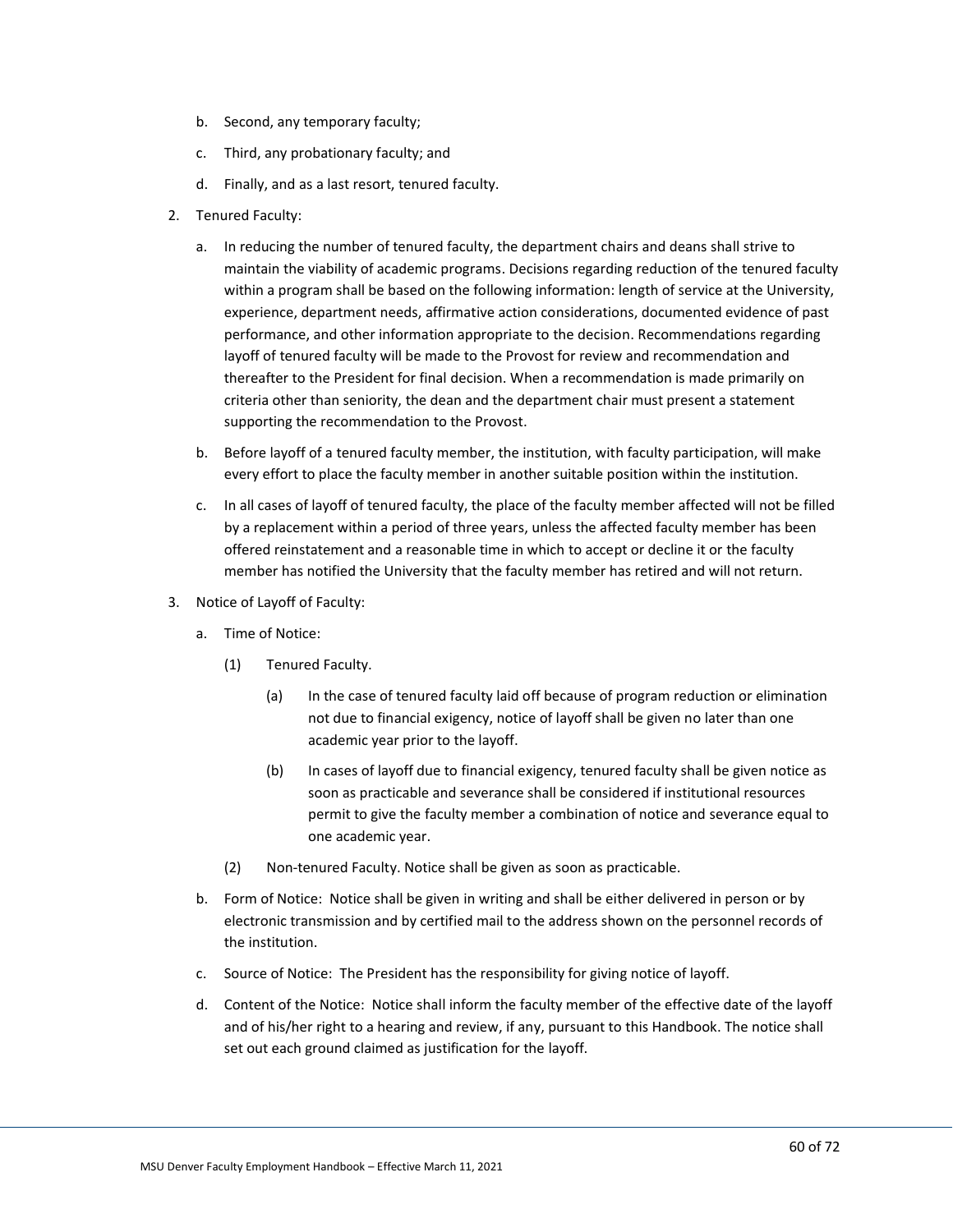### H. Appeal Procedure for Layoffs

- 1. Appeal Process: Any tenured faculty member who has been notified of his or her layoff may appeal the decision using a hearing officer as described below. Failure to appeal as provided herein shall be deemed the faculty member's acceptance of the layoff decision and a waiver of his or her right to a hearing. This policy shall not prevent the faculty member from filing complaints to State and Federal agencies responsible for enforcing the civil rights laws.
	- a. Stage One: Within twenty-one calendar days after receiving a notice of layoff the affected faculty member may initiate an appeal of the decision by filing a notice of appeal. To be effective, the notice of appeal does not require detail and may be a simple notification of the appeal, without specific grounds stated. The notice of appeal must be received at the office of the President within this twenty-one day period, except that the President may, at his or her sole discretion and for demonstrated good reason, accept a late notice. A timely notice of appeal shall be deemed a denial of each and every ground for layoff. A timely notice of appeal shall be deemed a request for all documents considered by the President to be relevant to the selection of the individual faculty member for layoff.
	- b. Stage Two:
		- (1) The President shall notify the appealing faculty member of receipt of the appeal notice within seven days. Within fourteen days after receipt of the appeal notice, the President shall make available to the faculty member all requested documents, subject to restrictions pertaining to confidentiality of personnel records of other employees.
		- (2) The hearing officer shall be empowered to rule on all issues pertaining to the production of records.
	- c. Stage Three: Twenty-one calendar days after the receipt of the requested records, the faculty member must submit a comprehensive appeal statement. This document shall outline the reason(s) for the appeal and shall fully set out his or her rebuttal.
	- d. Hearing Officer Review: Upon the President's receipt of a timely stage three comprehensive appeal statement, the faculty member and President shall select a hearing officer and a hearing shall be conducted and a decision rendered in accordance with section IX.D.
		- (1) If more than one appeal arises from the layoff, the hearing officer may consider consolidating the hearings so long as consolidation is consistent with all parties' rights of due process of law and taking into account similarities among the comprehensive appeal statements.
		- (2) The notice of layoff, the notice of appeal and the comprehensive appeal statement shall be deemed to be the pleadings for purposes of the hearing.
		- (3) The Board's financial exigency declaration shall be affirmed by the hearing officer unless s/he finds that the decision was not based on substantial evidence.
		- (4) The hearing officer shall determine in the initial decision whether the University has violated the policies and procedures concerning layoff.
	- e. Board of Trustees' Review: The transmittal of the initial decision of the hearing officer and the Board of Trustees' review shall take place in accordance with section IX.D.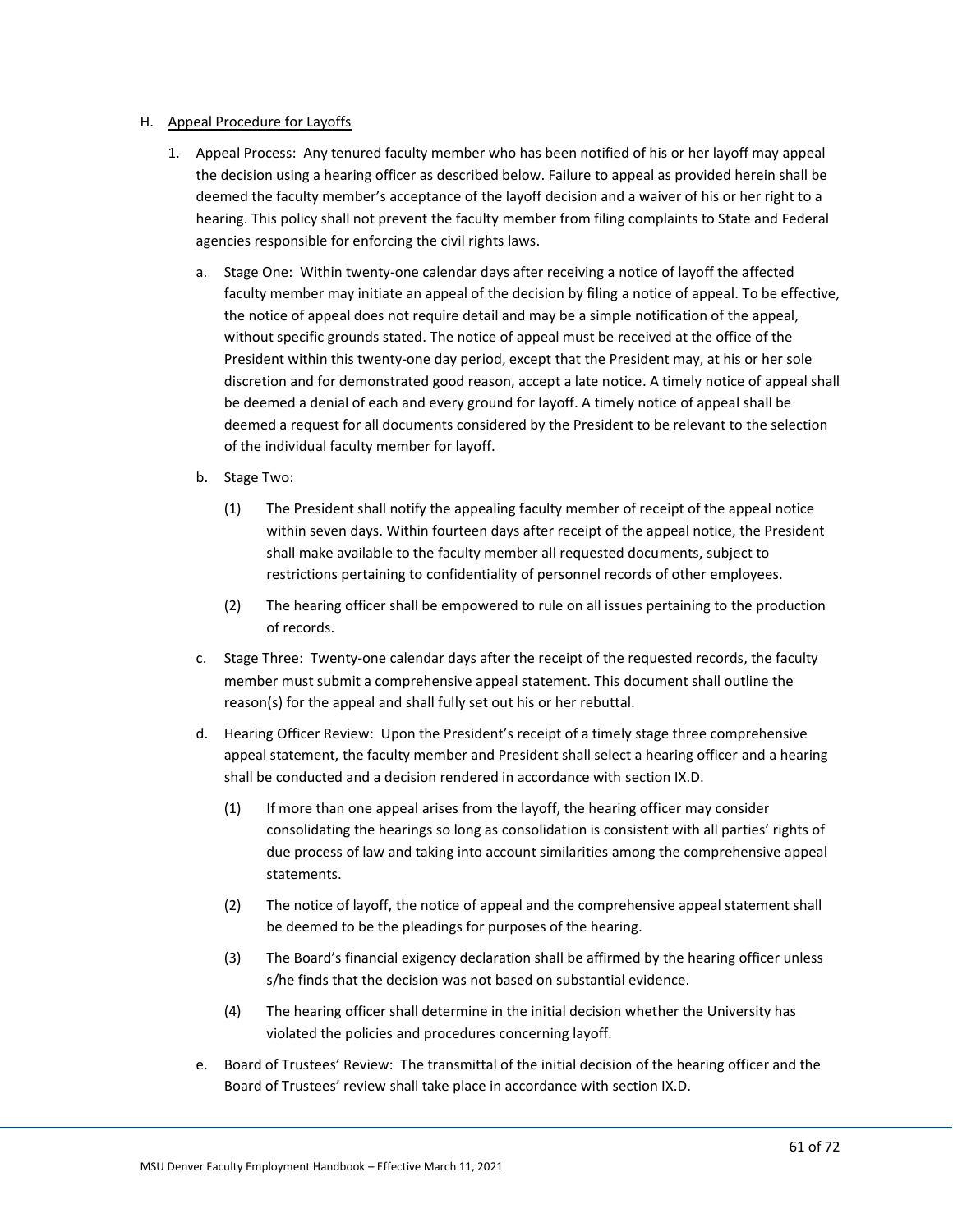#### I. Administrators with Faculty Tenure

Terminated administrators who possess faculty tenure and, under certain circumstances, terminated administrators who held probationary faculty positions before transferring to the administration, may return to the faculty in accordance with the following provisions.

- 1. Transfer from Faculty Status to Administrative Status. Probationary and tenured faculty who transfer to full-time administrative positions retain the seniority earned as faculty members and, if tenured, retain their tenure as faculty members. The administrative appointment is agreed upon in a separate contract, apart from the faculty employment agreement. Probationary faculty who transfer to fulltime administrative positions have the right to return to faculty status subject to the availability of a position. Any academic year during which probationary faculty members are employed as administrators for one or more semesters shall not be included in their probationary periods.
- 2. Tenured faculty members who transfer to full-time administrative positions have the right to return to the University department, program area or other similar academic unit in which they acquired tenure upon termination or resignation from the administrative appointment. Should a faculty member's right to return to the faculty under this section conflict with another faculty member's retention rights under this Handbook, the faculty member with retention rights shall be appointed to the position if both faculty members are either probationary or tenured. However, if one faculty member is tenured and the other is probationary, the tenured faculty member shall be appointed to the position. Administrators at the executive level (Provost, Vice Presidents, Deans) may return to their tenured faculty position upon conclusion of the administrative appointment.
- 3. For individuals returning to faculty that served in interim or reassigned administrative roles, the annual salary upon return to faculty shall be calculated based on the faculty rank at time of administrative appointment and at a base salary resulting from the projected salary as a result of any increases which occurred during the administrative appointment and with the average of "n" number of evaluations.
- 4. Executives (Provost, Vice-Presidents, Deans) upon leaving office through termination or resignation who have been awarded tenure by the board may choose to remain at the University as a Professor with a tenured appointment. The salary shall be no less than the salary of the highest paid full professor in the affected department.
- 5. Transfer from Administrative Status to Faculty Status. Professional employees initially hired in administrative positions who were neither appointed with nor subsequently granted academic rank and tenure do not have a right to faculty status or positions. This policy does not preclude administrators from being appointed to part-or full-time faculty positions, but faculty seniority and other faculty rights must be earned through service as a faculty member.

Administrators who, prior to September 18, 1981, and prior to assuming administrative positions, were given faculty status shall retain a right to return to faculty status subject to the availability of a position and to assurance that they are qualified to teach in their assigned academic disciplines. Such eligible individuals are to be identified and their names reported to the Board.

Chief academic officers and senior academic deans who were appointed with or granted rank and tenure on or after March 10, 1989, have the right to transfer to the University department, program area or other similar academic unit in which they were tenured. This right shall be subject to the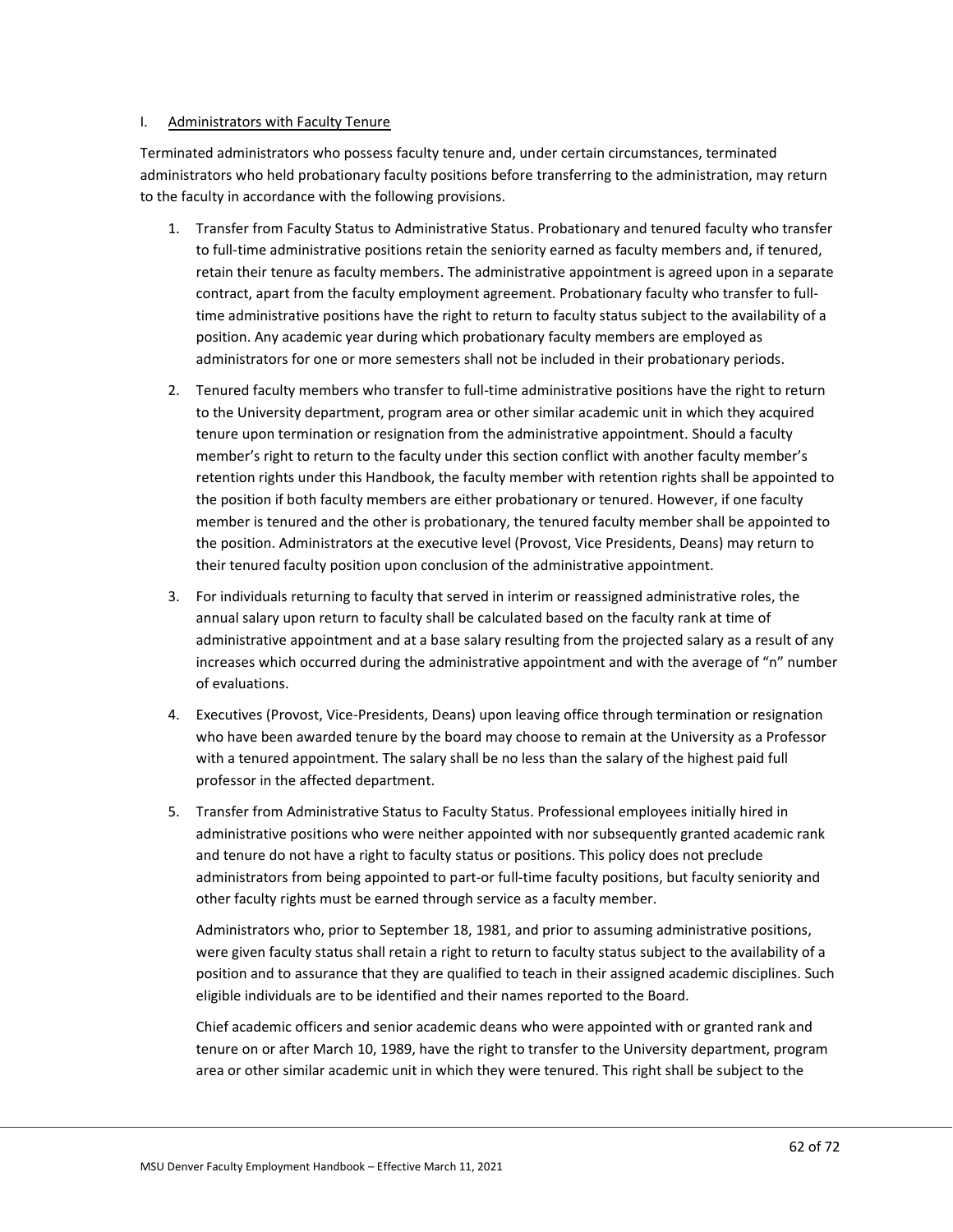limitations applicable to tenured faculty members returning to the faculty from administrative positions.

6. Transfer from a Temporary Appointment to Either a Faculty or an Administrative Appointment. Professional personnel serving in a temporary capacity may be appointed to probationary faculty positions or to administrative positions if they are selected following the normal selection procedures of the University for such positions. However, time spent on temporary contracts, whether full-time or part-time, does not count as service time for seniority or, in the case of faculty appointments, probation, and such faculty appointees must be given probationary contracts and begin de novo the accrual of probationary service time.

### J. Relationship of Academic Rank and Tenure to Professional Status.

The classification of professional personnel as faculty or administrator is independent of faculty rank and tenure. Thus, certain administrators may hold faculty rank and tenure if they are qualified and if they have been awarded rank and tenure the Board of Trustees. However, the procedure applicable in the case of termination is to be determined solely by professional status and not by rank and tenure.

### **X. DISCIPLINARY PROCEDURES AND SANCTIONS**

### A. Coordination with Grievance Procedures

- 1. Grievance procedures have been adopted by the University to review allegations that professional personnel violated institutional rules prohibiting unlawful discrimination (including sexual harassment).
- 2. In order to avoid duplicative proceedings and the risk of inconsistent decisions, affirmative action grievance proceedings that satisfy constitutional due process requirements shall constitute the investigative steps in this procedure.
- 3. If a faculty member is found responsible for violation of University anti-discrimination policies through the affirmative action grievance proceedings, the supervisor may initiate sanctions consistent with the procedures described below. Should the affirmative action grievance proceeding result in a recommendation of termination for cause, the President may commence a termination proceeding in accordance with the articles of this Handbook.

## B. Levels of Disciplinary Action

- 1. Disciplinary actions can be categorized as either "minor" or "major".
	- a. Minor disciplinary action includes, but is not limited to, written reprimands or temporary loss of Departmental privileges (for example, loss of access to discretionary resources for one semester.)
	- b. Major disciplinary action includes, but is not limited to, mandated training/counseling, removal from certain types of service roles at School/College or University levels, reassignment, demotion in academic rank, reduction in salary, suspension, or termination.
	- c. Faculty will have the right to appeal the imposition of any disciplinary action.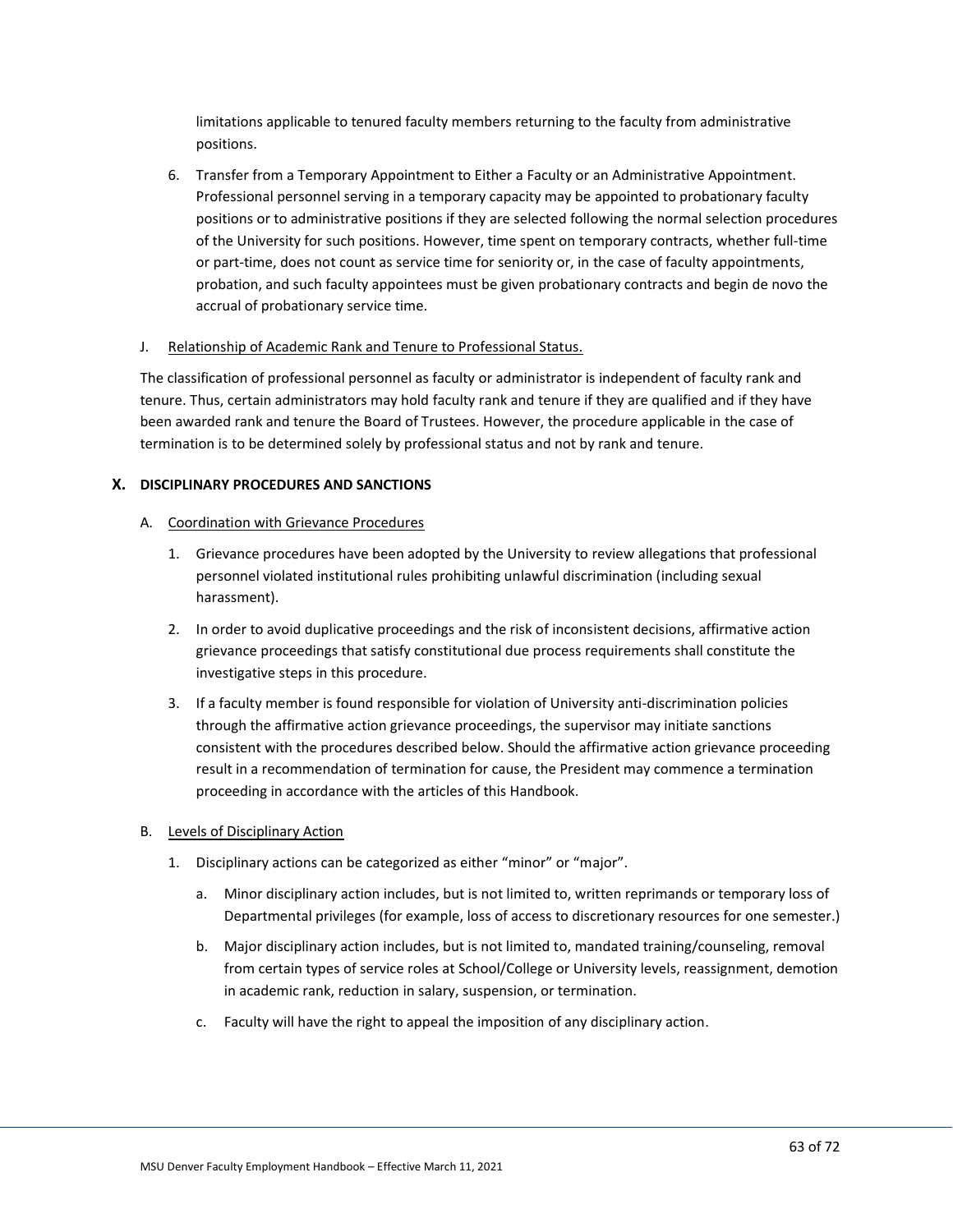### C. Causes for Disciplinary Action

- 1. Any attempt to list all possible potential causes for disciplinary action will necessarily be incomplete. However, the Faculty Employment Handbook identifies certain types of behaviors as problematic and subject to sanction. These types of behaviors can vary in severity and frequency, and as such, should be subject to disciplinary sanctions that also differ in severity. These types of behaviors include, but are not limited to:
	- a. Academic fraud or dishonesty.
	- b. Misuse of University property.
	- c. Gross neglect of duty, including significant failure to fulfill obligations associated with teaching, advising, scholarship and service.
	- d. Unlawful conduct, commission of a crime or conviction of a felony or acceptance of a guilty plea or a plea of nolo contendere to a felony (while employed at MSU Denver) that renders the faculty member unable or unfit to perform his or her duties.
	- e. Failure to meet material standards of performance included in the Handbook, written job descriptions, post-tenure performance improvement plans or other specific performance improvement plans or warnings instituted under the Handbook.
	- f. Failure to adhere to ethical and professional standards inherent in the faculty member's discipline or, more generally, inherent in the role of a faculty member as described in the AAUP Code of Ethics.
	- g. Violation of Department, School/College, and/or University policies that apply to that employee.
- 2. When evaluating causes of action, all reviewing bodies and supervisory levels shall independently consider the impact of investigation and sanctions on the academic freedom inherent in the role of all members of the faculty, as defined by the AAUP's 1940 Statement of Principles of Academic Freedom and Tenure. Anybody or individual beyond the complainant recommending investigation or imposing sanctions shall explicitly note their analysis of the academic freedom impact in their recommendations or in their justification of the imposition of sanctions.

## D. Progressive Disciplinary Action and Sanctions

- 1. Disciplinary sanctions should be progressive in nature. Repeated incidents of the same or similar forms of misconduct should be referred to a higher supervisory level, and may result in increasingly severe sanctions.
- 2. Different types of sanctions are available to different supervisory levels i.e., the University President will have a greater range of sanctions at her/his disposal than will a Department Chair.
- 3. For disciplinary actions involving a faculty member not serving as a Department Chair, the supervisory chain of command will include: Department Chair, School/College Dean (or his/her designee), Provost (or his/her designee), President (or his/her designee), and Board of Trustees. For disciplinary actions involving a Department Chair, the supervisory chain of command will include: School/College Dean (or his/her designee), Provost (or his/her designee), President (or his/her designee), and Board of Trustees.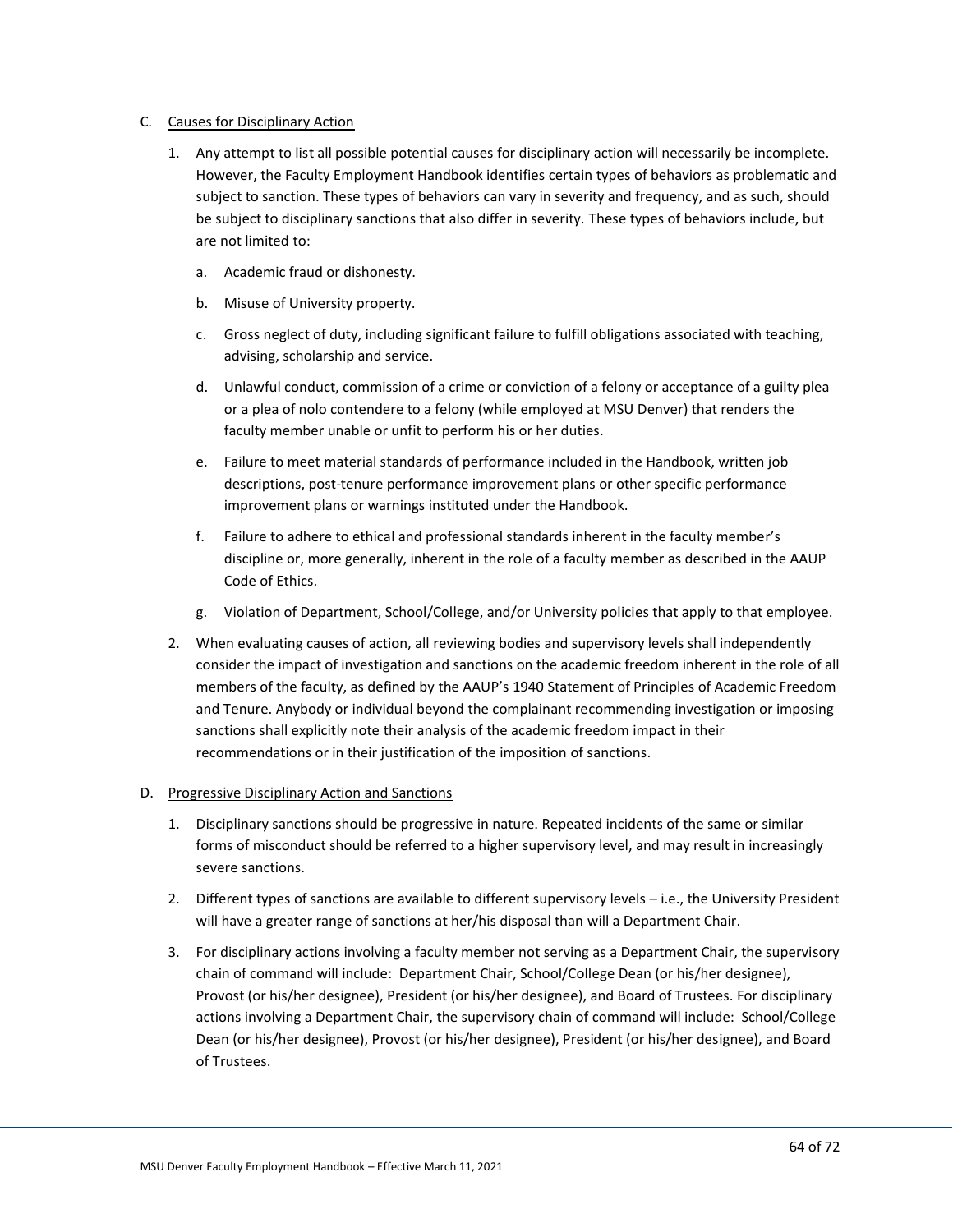## E. Procedures

- 1. Nothing contained in this document precludes a voluntary attempt by the relevant parties to resolve potential disciplinary actions informally. Information regarding resources and strategies for achieving informal resolution of conflicts can be found through the University Ombuds Office [\(https://msudenver.edu/ombuds/\)](https://msudenver.edu/ombuds/). In cases of a first instance of minor misconduct, the supervisor should make every effort to resolve the issue informally.
- 2. In any instance in which a supervisor considers the imposition of a disciplinary sanction, the respondent's rights of due process and appeal must be protected.
- 3. Professional misconduct complaints should be submitted to the supervisory level closest to the employee against whom the complaint was made. In cases involving faculty, this would normally be the Department Chair. For cases involving Department Chairs, this would normally be the School/College Dean.
	- a. Minor Misconduct
		- (1) Upon becoming aware of an allegation of misconduct against a faculty member, the Department Chair will conduct an initial assessment of the severity of the alleged misconduct. If the alleged misconduct is relatively minor the Department Chair should address the issue directly with the faculty member. This may result in no sanction, or the imposition of a minor disciplinary sanction. In cases of minor misconduct, a written warning is a required first step. The Department Chair should only proceed to sanctions if there are repeated occurrences of the same or similar minor misconduct.
		- (2) Written warning: A written statement from the supervisor to the faculty member identifying the precise nature of the faculty member's misconduct and notifying the faculty member that subsequent misconduct may result in official sanction. The warning will be shared with the faculty member and the next level supervisor, but will not be placed in the faculty member's personnel file, nor will it be included in the portfolio for the purposes of faculty evaluation. The faculty member will have the right to submit a response to the Department Chair and School/College Dean.
		- (3) In cases of repeated occurrences of the same or similar minor misconduct, the Department Chair may impose an additional minor sanction, or may refer this issue to the School/College Dean. The School/College Dean should assess the severity of the misconduct and, if appropriate, assign a sanction.
	- b. Major Misconduct
		- (1) In cases of ongoing minor misconduct (e.g., repeated failure to maintain office hours), or in cases of serious misconduct (e.g., intentional refusal to adhere to University policy regarding accommodations for students with disabilities), the Department Chair receiving the complaint will inform the respondent, in writing, that a complaint has been received, the name of the complainant, the specific allegations included in the complaint, and that the complaint will be reviewed to determine whether or not a formal investigation is warranted.
		- (2) The Department Chair will consult with the School/College Dean to determine jurisdiction. Depending on the nature and/or severity of the complaint, this consultation may also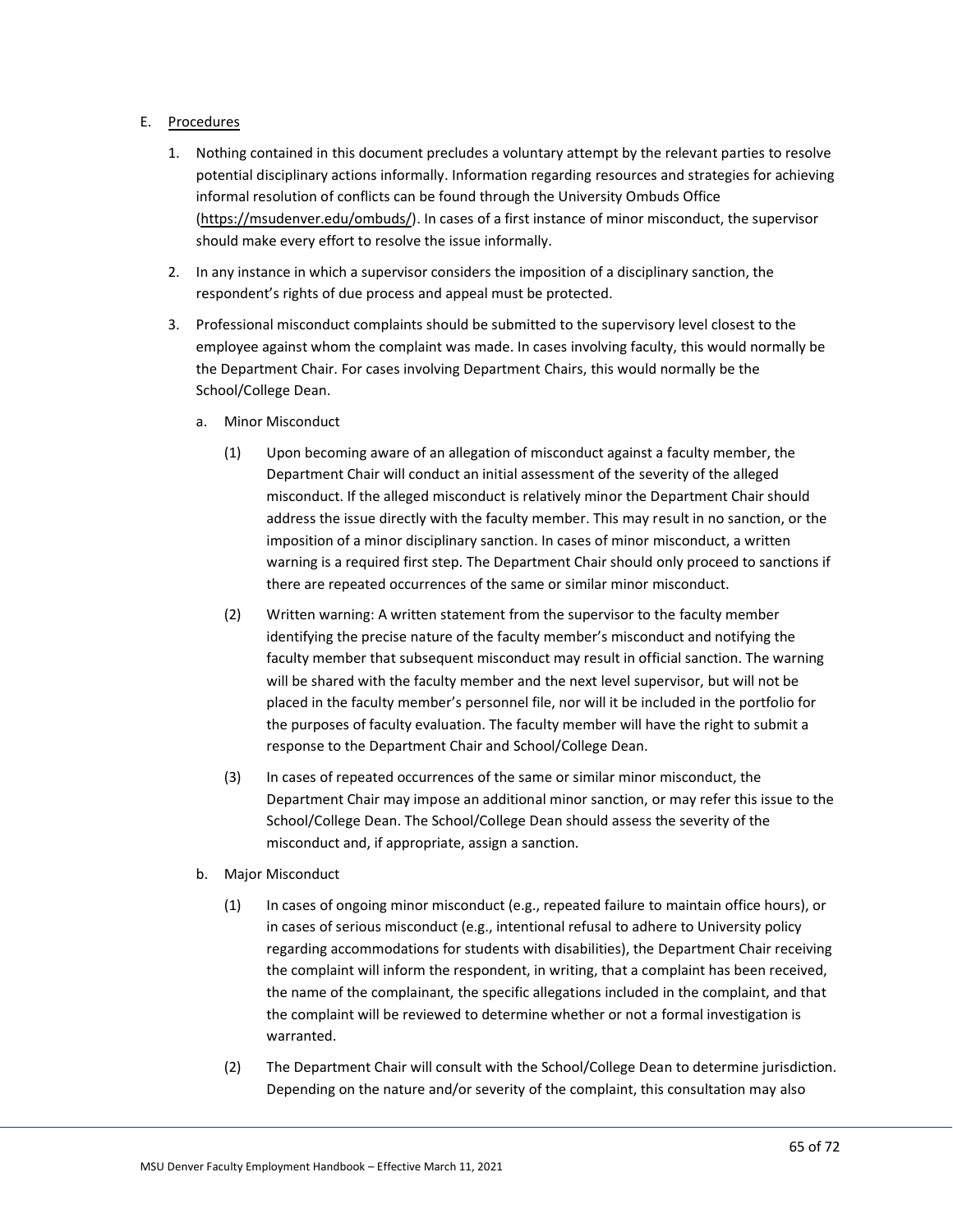include other relevant parties such as the Provost, the University General Counsel, the Equal Opportunity Office, and/or the Director of Human Resources. This initial consultation will determine:

- (a) Whether there is sufficient basis for investigating the complaint; and if there is sufficient basis for investigation,
- (b) The appropriate level (Department Chair, Dean, Provost, or President) to manage the complaint.
- (3) The determination of the appropriate level to manage a complaint will be based on factors such as:
	- (a) The severity of the alleged professional misconduct; and
	- (b) The respondent's prior history of professional misconduct.
- (4) If the initial consultation concludes that there is insufficient basis for investigation, the Department Chair receiving the complaint will dismiss the complaint without further action. The Department Chair will inform the complainant and the respondent, in writing, that the complaint has been dismissed.
- (5) If the initial consultation concludes that there is sufficient basis for investigation, once jurisdiction is determined, the responsible supervisor (as identified in XI.E.3.b.(2)(b), above) will conduct the investigation, or will appoint an investigatory committee or individual to conduct the investigation. The investigator or investigatory committee must have no conflicts of interest in the case and must conduct a fair and objective investigation. The nature and extent of the investigation will differ depending on the nature and severity of the alleged misconduct. All interviews conducted as part of the investigative process shall be recorded by the institution and those recordings will be retained for the duration of the investigation. In those cases where disciplinary sanctions are imposed, the recording will be retained for the duration of the sanction. Interview subjects shall also have the option of making personal recordings and being accompanied to any interview by an observer of their choosing. They may consult with their observer during the interview. The subject of the interview is responsible for arranging for this observer. If an observer is going to be present, the subject of the interview shall notify the interviewer of the identity and role of that observer no less than 24 hours in advance.
- (6) Within 5 days of the determination that an investigation will be undertaken, the responsible supervisor will inform the respondent and complainant, in writing, that an investigation will be conducted.
- (7) Regardless of the structure of the investigation, any investigation of alleged misconduct must include an opportunity for the faculty member to respond to the allegations. Such responses, whether they be oral or written, will become part of the investigative record, and will be subject to the retention guidelines specified above in subsection (5).
- (8) The responsible supervisor will review the findings of the investigation and either will dismiss the allegations without further action or will meet with the respondent to review the findings of the investigation.
- c. For either minor or major misconduct, if the allegations are substantiated, the responsible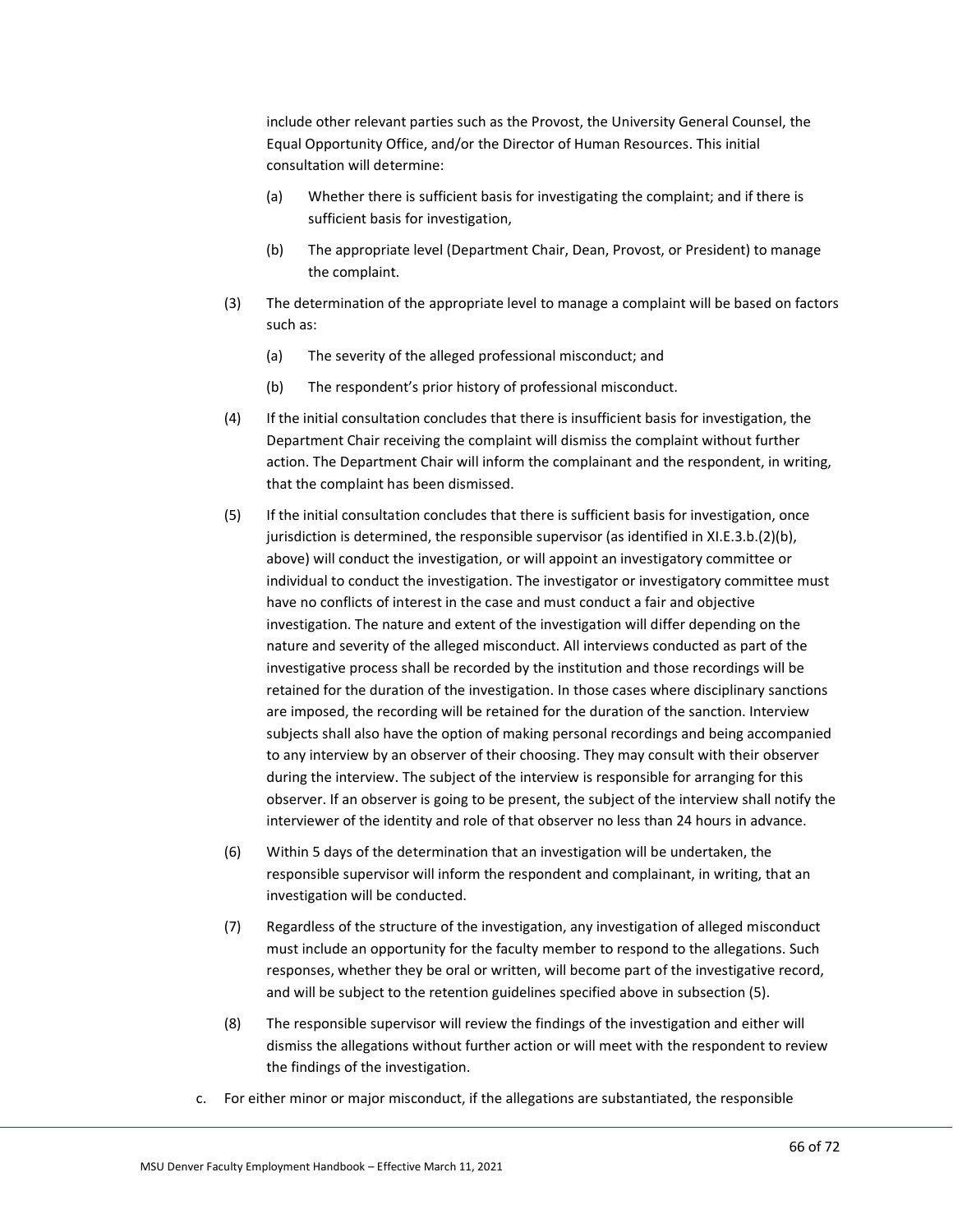supervisor will determine sanctions. Identified sanctions include, but are not limited to:

- (1) Minor Disciplinary Action
	- (a) Sanctions available to the Department Chair, Dean, Provost, and President:
		- (i) Written reprimand: A written statement from the supervisor to the faculty member identifying the precise nature of the faculty member's misconduct and notifying the faculty member that subsequent misconduct may result in more severe sanction. The written reprimand is to be placed in the faculty member's official personnel file in the Office of Human Resources. A written reprimand can be appealed per the procedures described in section F below.
		- (ii) Temporary loss of privilege, such as access to discretionary funds. This sanction can be appealed per the procedures described in section F below.
	- (b) Sanctions available to the Dean, Provost, and President
		- (i) Required counseling, participation in a rehabilitation program, remedial instruction, or other training to be paid for by the University. These sanctions can be appealed per the procedures described in section F below.
		- (ii) Removal from and/or ineligibility to serve on Department, College/School, and/or University committees or other shared governance bodies for a period not to exceed 3 academic years. (If this sanction is imposed, the supervisor imposing the sanction is required to develop a plan, in consultation with the faculty member and Department Chair, to ensure that the faculty member will have other opportunities to meet his/her service requirements, as defined in the faculty member's Department Evaluation Guidelines.) These sanctions can be appealed per the procedures described in section F below.
- (2) Major Disciplinary Action
	- (a) Sanctions available to the Provost and President:
		- (i) Reassignment to other professional positions or different job duties, with or without a reduction in pay.
		- (ii) Reduction in salary or a reduction or denial of a salary increase.
		- (iii) Reduction in rank or denial of promotion.
		- (iv) Suspension with or without pay not to exceed one academic year.
	- (b) Sanctions available only to the President:
		- (i) Termination for cause in accordance with the Handbook, as applicable, if the nature, gravity, and/or frequency of the unprofessional conduct justifies termination.
- F. Appeals/Faculty Right to Respond: Minor Disciplinary Action
	- 1. In cases in which a written warning is issued, the Department Chair will provide copies of the warning to the faculty member and to the School/College Dean. The faculty member will have the right to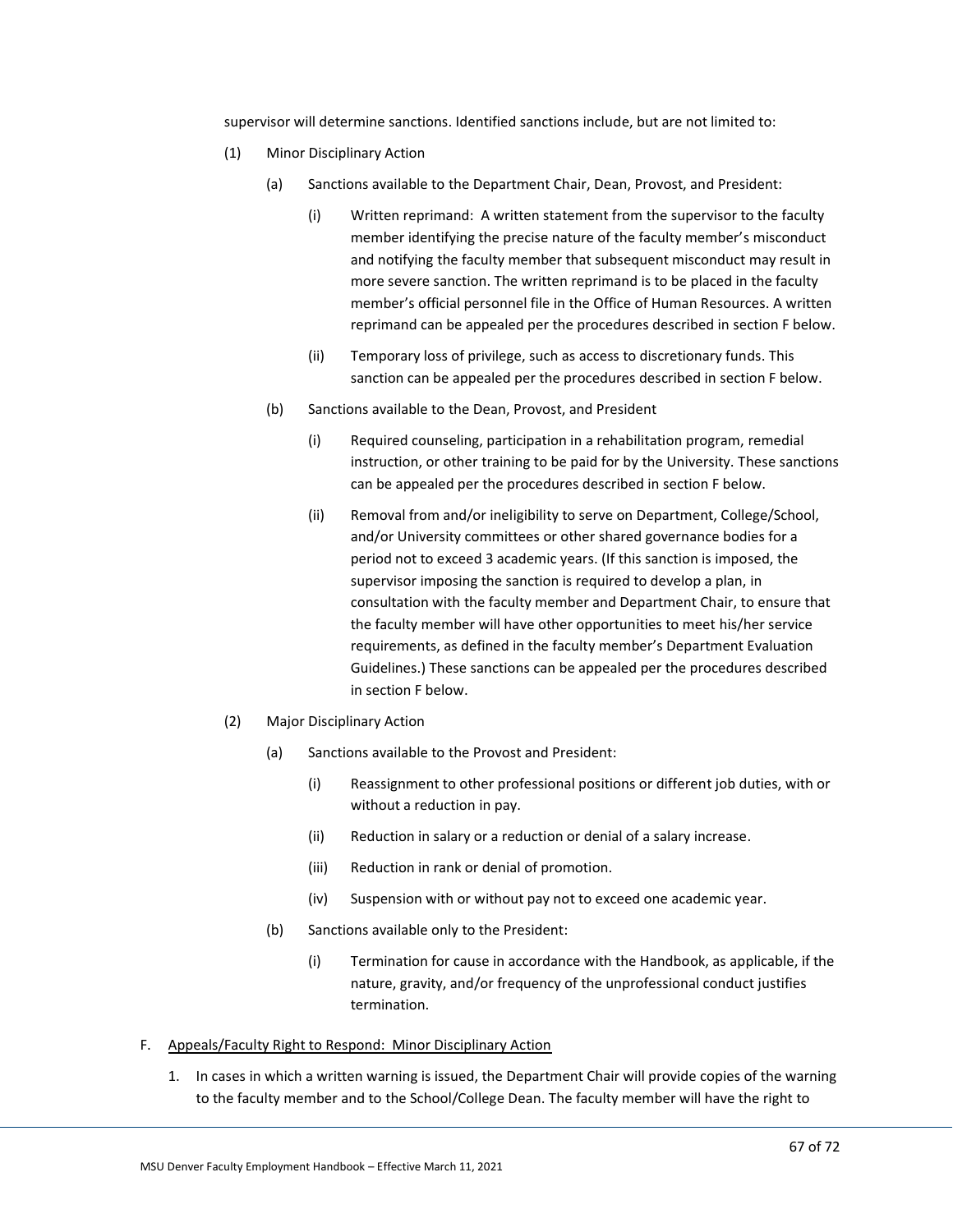submit a response to the written warning to the Department Chair and School/College Dean. No further action is necessary.

- 2. The faculty member may appeal any sanction.
- 3. A memorandum specifying any sanction will be written by the responsible supervisor imposing the sanction, and will be placed in the faculty member's personnel file, along with relevant supporting documentation (e.g., copies of complaints, investigation reports, etc.):
	- a. The faculty member shall be provided with a copy of the memorandum and all other documentation at least 10 working days prior to the possible placement of such materials in the faculty member's personnel file;
	- b. The faculty member may appeal the sanction by requesting, no later than 5 working days after receipt of the memorandum and materials, a conference with the next level supervisor to discuss the reasons for the sanction. Such a request shall not be unreasonably denied.
	- c. The next level supervisor, after meeting with the faculty member and consulting with the supervisor imposing the sanction, may dismiss the proposed sanction, impose an alternative sanction, or uphold the proposed sanction.
	- d. In the event that a sanction is imposed, the faculty member shall have the right to attach a rebuttal to the memorandum and/or materials, or to request correction of the record. Such rebuttal and/or correction will also be placed in the employee's personnel file.
	- e. Three years from its effective date, the faculty member may submit a request to the Associate Vice President of Human Resources to remove documentation of the sanction, and any rebuttal submitted by the faculty member in response to that sanction, from the employee's personnel file. Such a request shall not be unreasonably denied. If approved, a statement verifying the permanent removal of the materials shall be provided to the faculty member. Neither the request for such a removal nor the statement verifying the removal shall be placed in the official personnel file. This provision shall not be implemented under the following conditions:
		- (1) a notice of disciplinary action has been served on the faculty member and documentation of the prior sanction is related to the pending disciplinary action; or
		- (2) a subsequent sanction(s) of a similar nature has been placed in the personnel file within the 3 year period. If, after three years from its effective date, the faculty member requests the removal of the subsequent sanction, then the faculty member may also request the removal of the prior sanction(s) of a similar nature.
	- f. A memorandum describing a disciplinary sanction in the faculty member's personnel file at the time of retention, tenure, promotion, or post-tenure review may be considered as part of the faculty member's portfolio, as will any response submitted by the faculty member. If included in the portfolio, it is incumbent upon the Department Chair or Dean to specify how the sanction relates to the areas of Teaching, Service or Scholarship.
- G. Appeals/Faculty Right to Respond: Major Disciplinary Action, Excluding Termination for Cause
	- 1. Procedures for Appeal
		- a. No less than 10 working days prior to the imposition of any major disciplinary sanction, the supervisor imposing the sanction (i.e., Provost, President) will provide the employee with written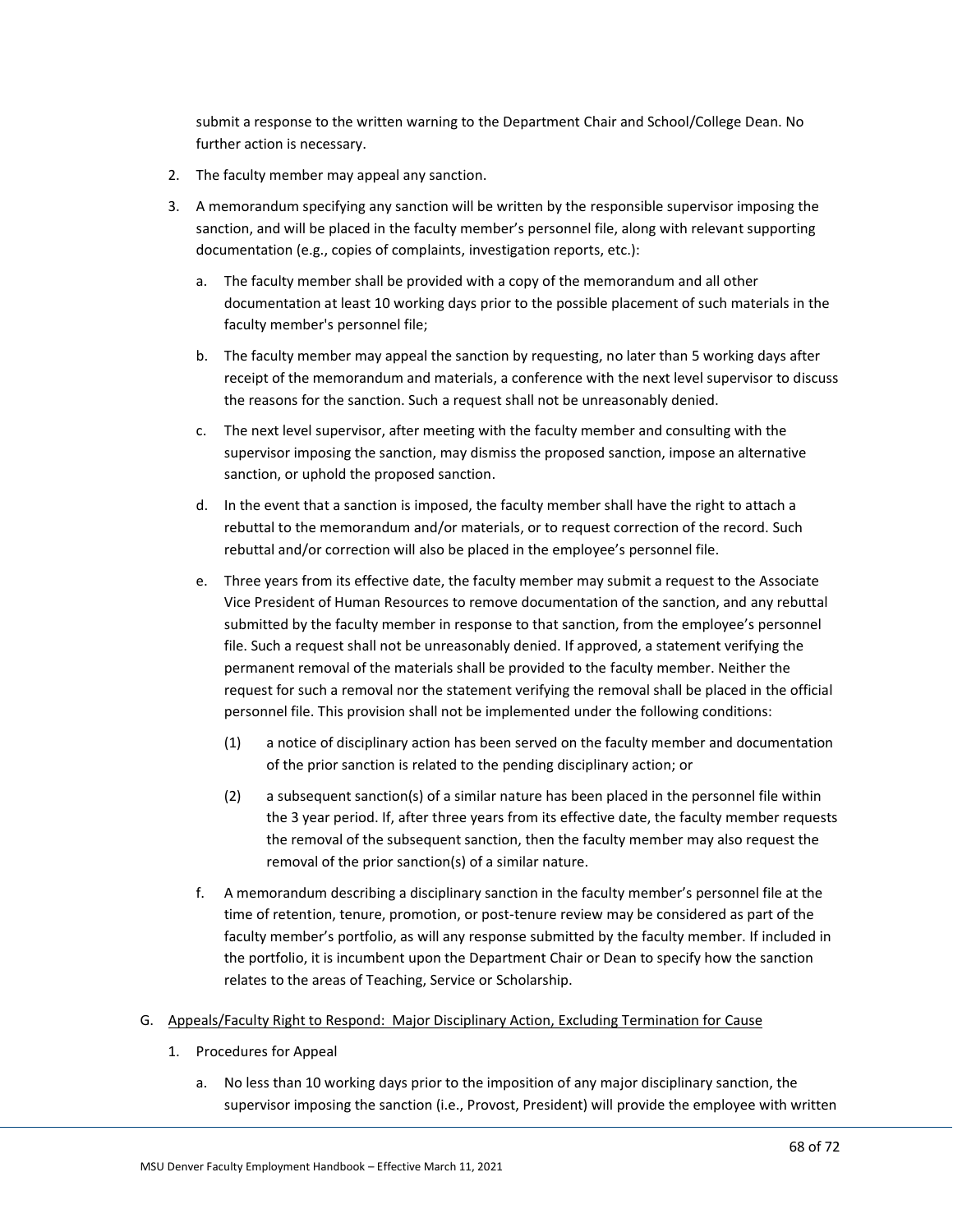notice of the pending sanction. The written notice will include:

- (1) The cause(s) for disciplinary action;
- (2) The pending sanction;
- (3) The proposed effective date of the pending sanction; and
- (4) The right of the faculty to appeal the pending disciplinary action and to have the matter heard.
- b. Within 5 working days of the receipt of the notice of a pending major disciplinary sanction, the faculty member may, if they so choose, submit a written notice of his/her intent to appeal the sanction.
	- (1) The appeal may challenge the manner in which the investigation was conducted, the interpretation of the findings of the investigation, or the severity of the pending sanction;
	- (2) The faculty member should submit the notice of intent to appeal to the supervisor proposing the sanction (i.e., Provost, President), the next level supervisor (i.e., President, Board of Trustees), and the Faculty Senate Vice President, who serves as convener of the Disciplinary Appeals Committee (DAC);
	- (3) The supervisor proposing the sanction will not impose any disciplinary sanctions while the appeal is being adjudicated.
- c. Within 10 working days after submitting a notice of intent to appeal, the faculty member may, if they so choose, notify the supervisor proposing the sanction, the next level supervisor, and the Faculty Senate Vice President of their intent to invite legal counsel, or other advocate to, and/or their interest in having an audio recording made of, the hearing (Sec. X.G.1.f).
- d. No more than 10 working days after receiving a notice of intent to appeal, the Faculty Senate Vice President must submit a list of eligible members of the DAC to the faculty member and the next-level supervisor. The faculty member and the supervisor proposing the sanction will take turns removing names until three remain (if four remain after the faculty member and the supervisor proposing the sanction have removed the same number of names, the Faculty Senate Vice President will remove the final name). If either party fails to participate in this step within five working days, the Faculty Senate Vice President will remove names on their behalf. The three remaining will comprise the Hearing Panel for the appeal. These three will select a chair for the Hearing Panel.
- e. No more than 20 working days after submitting the notice of intent to appeal, the faculty member will submit the appeal materials to the supervisor proposing the sanction (i.e., Provost, President) and the Faculty Senate Vice President, who must provide the materials to the Chair of the Hearing Panel. The materials should include detailed documentation of the disputed facts and defenses to the allegation of misconduct. The Hearing Panel may, at their discretion, request additional materials. Such additional materials may be delivered later than 20 working days after submitting the notice of intent to appeal. However, non-delivery of such additional materials requested by the Hearing Panel shall not cause the date of the hearing to extend beyond the deadline (Sec. X.G.1.)
- f. No more than 10 working days after receiving the appeal materials, the Hearing Panel will meet to hear the appeal. The conduct of the hearing will adhere to the policies and procedures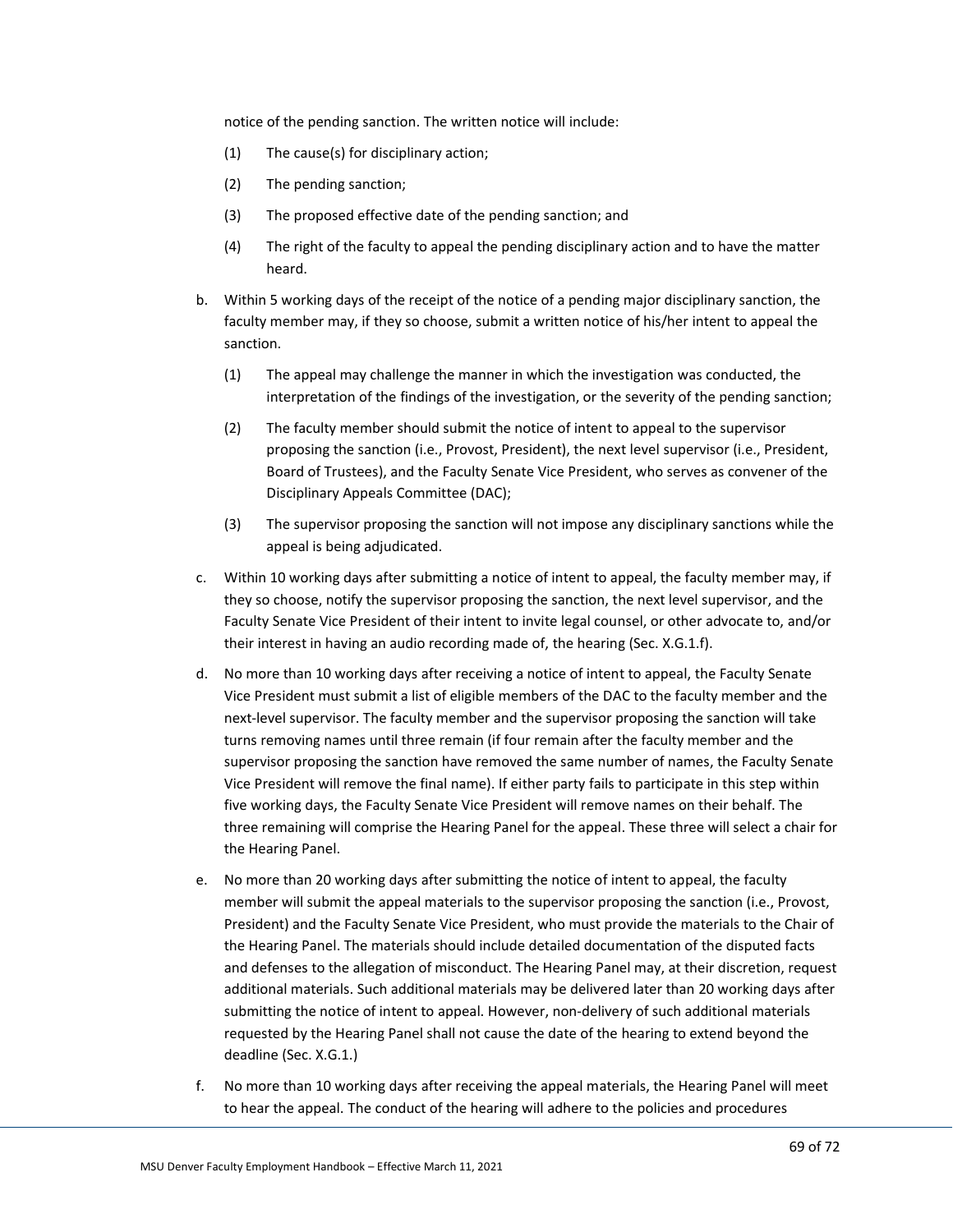regulating the functioning of the Hearing Panel. After hearing the appeal, the Hearing Panel will have 5 working days to submit a written report detailing its findings and recommendations. The Hearing Panel may:

- (1) Recommend that the case be dismissed and no sanctions imposed;
- (2) Support the finding of culpability, but recommend a less severe sanction;
- (3) Support both the finding of culpability and the proposed sanction.
- g. The report of the Hearing Panel will be distributed to the appealing faculty member, the supervisor proposing the sanction (i.e., Provost, President), and the next level supervisor (i.e., President, Board of Trustees).
- h. The next level supervisor (i.e., President, Board of Trustees) will review the recommendations of the Hearing Panel, along with information derived from the original investigation, and will make a final determination.
- i. Should the reviewing supervisor decide to ignore the recommendations of the Hearing Panel by imposing a more severe penalty than that advised by the Hearing Panel, the supervisor must state reasons for their decisions in writing, and allow the faculty member and Hearing Panel to respond before imposing any penalty, thereby allowing for a reconsideration. This written discussion shall become part of the employee's personnel file should the supervisor uphold their finding of culpability.
- j. If the supervisor hearing the appeal upholds the finding of culpability, a memorandum specifying the sanction will be placed in the faculty member's personnel file, along with relevant supporting documentation (e.g., copies of complaints, investigation reports, reports from the Hearing Panel, etc.):
	- (1) The faculty member shall have the right to attach a rebuttal to the memorandum and/or materials, or to request correction of the record. Such rebuttal and/or correction will also be placed in the employee's personnel file.
	- (2) Three years from its effective date, the faculty member may submit a request to the Associate Vice President of Human Resources to remove records of the sanction, and any rebuttal submitted by the faculty member in response to that sanction, from the employee's personnel file. Such a request shall not be unreasonably denied. If approved, a statement verifying the permanent removal of the materials shall be provided to the faculty member. Neither the request for such a removal nor the statement verifying the removal shall be placed in the official personnel file. This provision shall not be implemented under the following conditions:
		- (a) a notice of disciplinary action has been served on the faculty member and documentation of the prior sanction is related to the pending disciplinary action; or
		- (b) a subsequent sanction(s) of a similar nature has been placed in the personnel file within the three year period. If, after three years from its effective date, the faculty member requests the removal of the subsequent sanction, then the faculty member may also request the removal of the prior sanction(s) of a similar nature.
	- (3) A memorandum describing a disciplinary sanction in the faculty member's personnel file at the time of retention, tenure, promotion, or post-tenure review may be considered as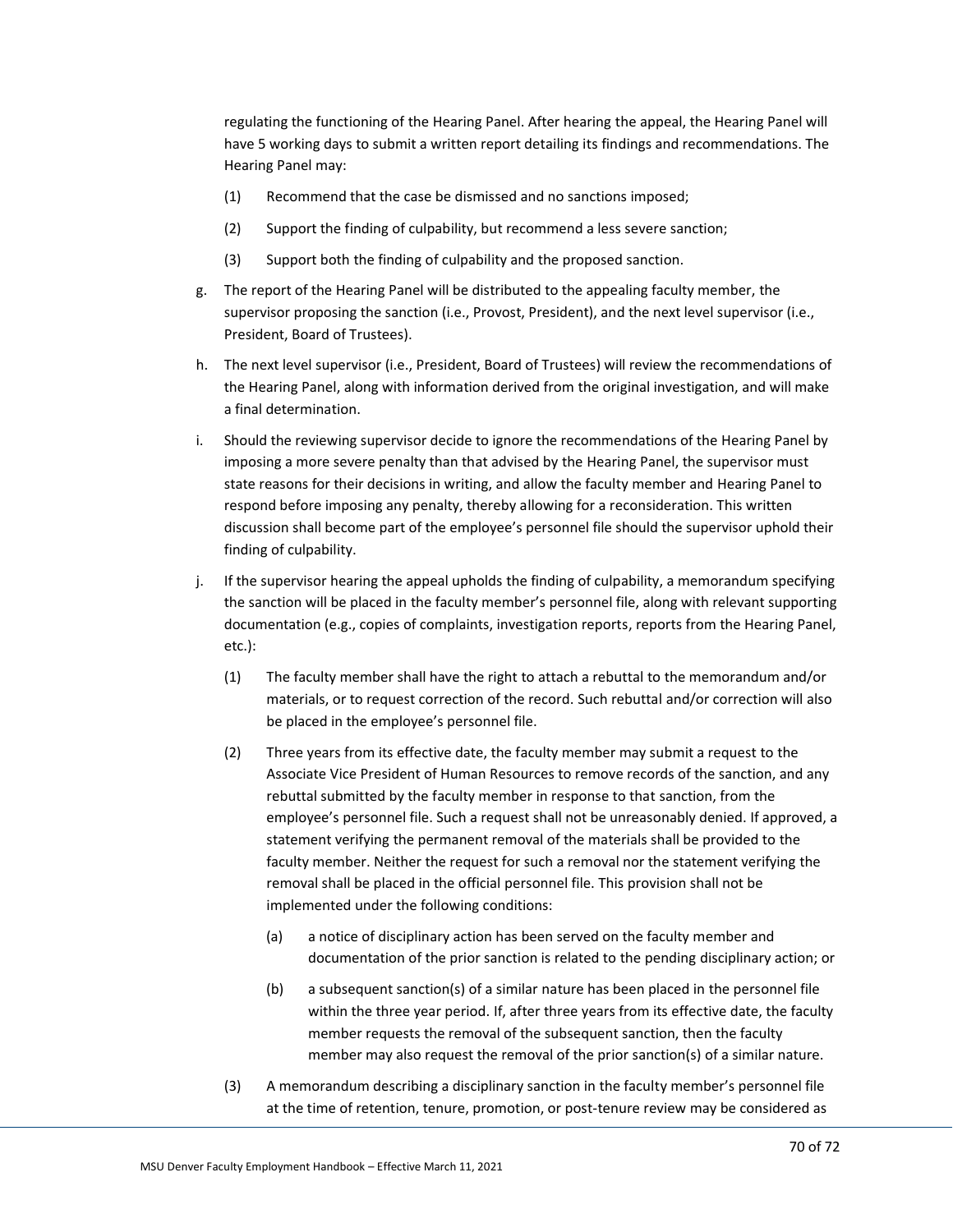part of the faculty member's portfolio, as will any response/rebuttal submitted by the faculty member.

- 2. The Disciplinary Appeals Committee (DAC)
	- a. Composition: The DAC shall consist of:
		- (a) The Faculty Senate Vice President, who serves as convener with full membership on the committee.
		- (b) Up to two tenured faculty members elected from each School/College
		- (2) Terms: Two years. For the initial election of the DAC for Fall 2020, Schools and Colleges will offer one seat with a one-year term and one seat with a two-year term. Schools and Colleges should seek to fill vacated seats by the beginning of each fall semester.
		- (3) Training: Hearing Panels may at their sole discretion request training from the University.
		- (4) Hearing Panels
			- (a) Eligibility: for the purpose of selecting a Hearing Panel, eligible members of the DAC are those who
				- (i) Do not have a direct relationship to the investigation,
				- (ii) and have not voluntarily recused themselves for the case to be heard.
			- (b) Composition: Hearing Panels consist of eligible full members of the DAC selected according to the procedures in Sec. X.G.I.
			- (c) Responsibilities:
				- (i) Select a Hearing Panel chair.
				- (ii) Review materials pertaining to the appeal for which the Hearing Panel was formed.
				- (iii) Unless prohibited by law, distribute to the faculty member any investigation and appeals materials not provided by the faculty member, including any audio recordings of the hearing.
				- (iv) Conduct an appeals hearing. The time and date should be coordinated with the appealing faculty member in accordance with the timeline presented in Sec. X.G.1.
				- (v) Treat as confidential all discussions and materials related to the appeal.
			- (d) Functioning of meetings and hearings:
				- (i) Audio recordings may be made at the direction of the Hearing Panel in the case the appealing faculty member has requested such recordings in Sec. X.G.1.c. No personal audio or video recordings may be made.
				- (ii) Witnesses, including eyewitnesses and expert witnesses, may be called.
				- (iii) The appealing faculty member must be permitted to attend the hearing.